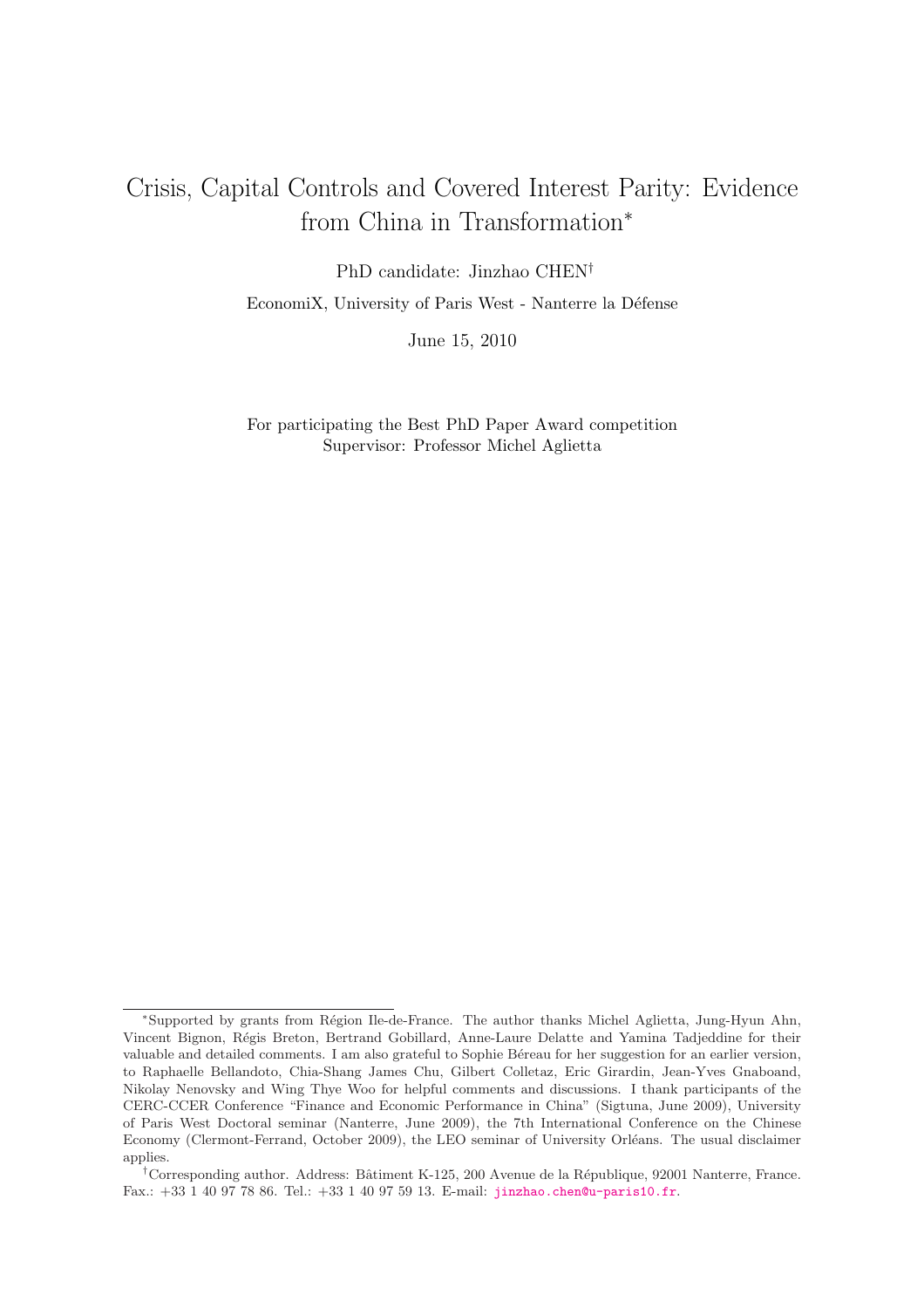#### Abstract

This paper aims to investigate the effectiveness of capital controls in China for both short-term and long-term, with a special attention to the period of financial turbulence bursted in the summer of 2007. On one side, we employ a two regime threshold autoregressive model to study the Renminbi yield differential between the onshore interest rate and the offshore Non Deliverable Forward-implied one for the period of 2006-2009; on the other side, we distinguish (and measure) the short-term cross-border capital flows from the long-term flows for a long horizon. Based on obtained evidence, we found the capital controls in China less effective, nevertheless, still working for some goals of Chinese government under a more opened capital accounts.

Keywords: Covered Interest Parity; Capital Control; China; Threshold Autoregressive model; Financial Crisis.

JEL Classification: C32, F21, F32.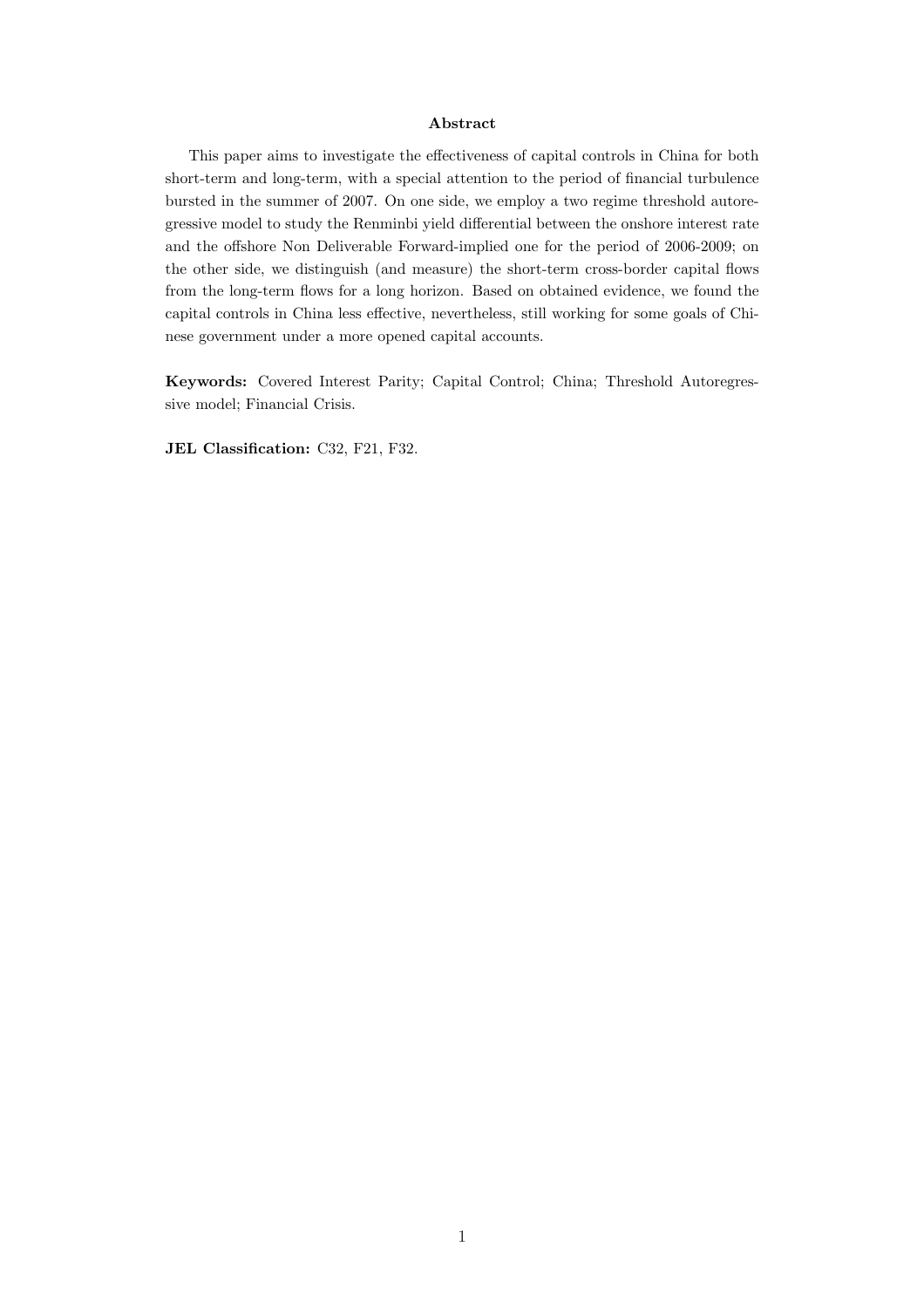### 1 Introduction

When the recovery is surprisingly brisk and global growth appears increasingly robust, the pace of growth in European countries tend to be slow partly due to the lack of effective policy stimulus. As the fears of sovereign debts spread beyond Greece and unleash more attacks on financial markets, gradually tightened fiscal policy and extended period of cheap Euro seem desirable for the rich group. Consequently, this encourages more capital to flow to emerging economies for searching higher yield, like China whose economy is now growing at double-digit rate.

However, even the most dynamic economy in the world suffered in 2009, resulting in temporary interruption of breakneck growth. This was also the case for others East Asian countries, who had hoped that they were somehow far from the financial turmoil largely confined to the rich countries, however found themselves beaten even harder than anywhere in the planet. Indeed, both the scale and speed of that downturn are breathtaking, with a so broader scope than that of the regional financial crisis a decade ago. At that time, China's relatively closed capital accounts have been considered by some commentators as an important element in its success in maintaining its commitment to a stable exchange rate (IMF, 2000), and in preventing it from suffering harmful effects. Twelve years later, when most European countries still lived in recession triggered by the financial turbulence, it is China and developing countries of the East Asia-Pacific region who first recover from the [global crisis](#page-25-0), and it would be also them who can grow rapidly in the next decade even in a weakened world.

Nevertheless, there is a great urgency in controlling capital inflows (or hot monies) to avoid the eventual overheating and bubble forming, after the fiscal and monetary stimulus effectively implemented during the turbulence period in these economies. In this circumstance, it is interesting to know how did China cope with this financial turmoil and the economic slowdown which comes to its heel. Did its capital control policy work magically again, allowing China a quick recovering from its deepest slump in almost a decade and keeping it continue to be the economic locomotive of the gloomy world?

This paper aims to investigate the effectiveness of capital controls in China for both shortterm and long-term, with a special attention to the period of financial turbulence bursted in the summer of 2007. On one side, we employ a two regime threshold autoregressive model to study the Renminbi yield differential between the onshore interest rate and the offshore Non Deliverable Forward-implied one for the period of 2006-2009; on the other side, we distinguish (and measure) the short-term cross-border capital flows from the long-term flows for a long horizon. Based on obtained evidence, we found the capital controls in China less effective, nevertheless, still working for some goals of Chinese government under a more opened capital accounts.

The remainder of this paper is organized as follows: In section 2, after briefly reminding the purposes and summarizing the existing classifications of capital controls, we characterize those implemented in China and present their mechanisms; The evolution of China's capital controls is introduced in section 3; Section 4 presents the empirical methodology and evidence obtained via the covered interest rate parity; In section 5 we complement with evidence from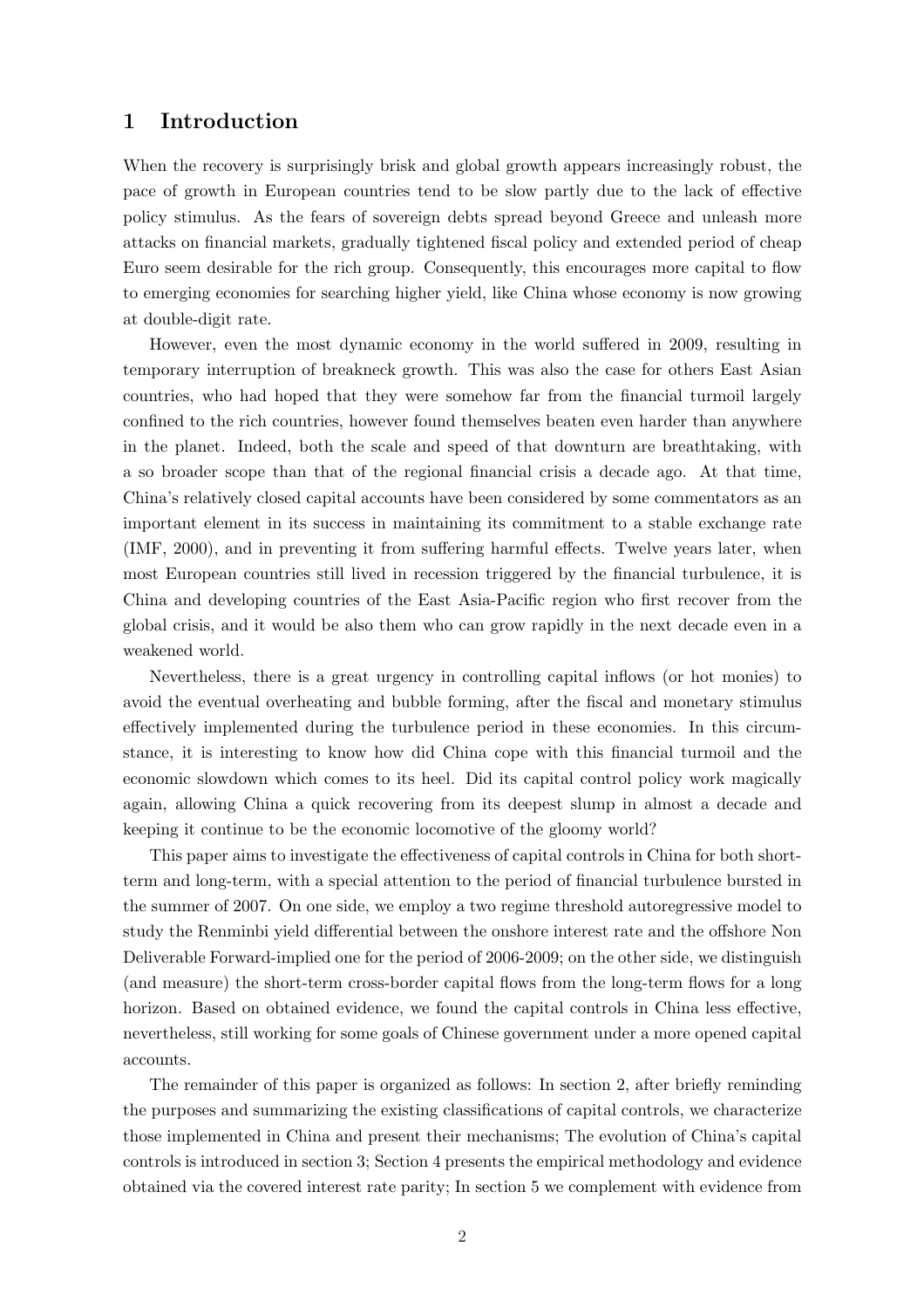capital movements by discerning the cross-border capital flows of different maturities; The last section concludes.

### 2 Why and How to implement capital controls?

#### 2.1 The purposes of capital controls

Capital control is one of the monetary policy devices for a country whose government uses it to restrict the movement of capital across that country's borders. The purposes of this measure are various and vary with time and place.<sup>1</sup> In a world where the market economy dominates, despite all its costs and certain negative effects, controls are adopted preferably to avoid the dangers generated by the free mobility of international capital.<sup>2</sup>

For China, a planned economy since the establishment of the new Republic and currently transforming into a market economy, cross-border capital flows were completely banned before economic opening initiated 1978 whereas the characteristics of centralized economy. This form of control, usually seen in a planned economy, aimed to impose a full constraint on the domestic resources without worrying about all external shocks and volatility. In general, this control system has functioned more or less well with respect to its designated roles (Zhang, 2006). During the process of transformation into market economy, Chinese authorities have planned to open capital accounts in the medium run(although the exact date is not revealed).<sup>3</sup> However, the restrictions on capital flows have still persisted in certain forms, [based on follo](#page-27-0)wing reasons: to promote the process of restructuring the national economy, to protect the national economy sectors (especially the public ones) and underdeveloped national banking system from international competition, to protect the domestic economy from the impact of the misallocation of resources, and to ensure financial stability. Moreover, certain implicit aims should also be taken into account: accumulation of foreign exchange reserves, maintaining exchange rate stability of RMB.

#### 2.2 The styles of capital controls

Restrictions on cross-border capital movements in capital accounts of China adhere to a system called "Foreign Exchange management". The first official appearance of the term "foreign exchange in capital accounts" was in the "Regulations on the Foreign Exchange System of the People's Republic of China" promulgated in  $1996<sup>4</sup>$  Since the explicit implementation of controls in the capital accounts, China generally welcomes long-run capital inflow more than that of short term, with the goal that regulates the volatility of capital flows rather than its volumes. Before presenting the working mechanism of capital controls

<sup>&</sup>lt;sup>1</sup>For a summary of purposes, methods used, control directions, examples of capital controls, see Neely (1999).

 $2^{2}$  For a recent review of capital account liberalization, see Henry (2007).

<sup>&</sup>lt;sup>3</sup> "Provided that risks can be effectively guarded off, we should selectively, and in steps, deregulate restrictions on cross-border capital transactions and gradually establish Renminbi's (Chinese currency, hereafter RMB) convertibility on the capital account" has been declared by Central Committee of Chinese Com[munist](#page-26-0) [Party](#page-26-0) October 21, 2003. It was the first time that China ref[erred to the c](#page-25-1)onvertibility of its currency in the capital accounts as an official purpose.

<sup>4</sup>Last time revised in August 2008.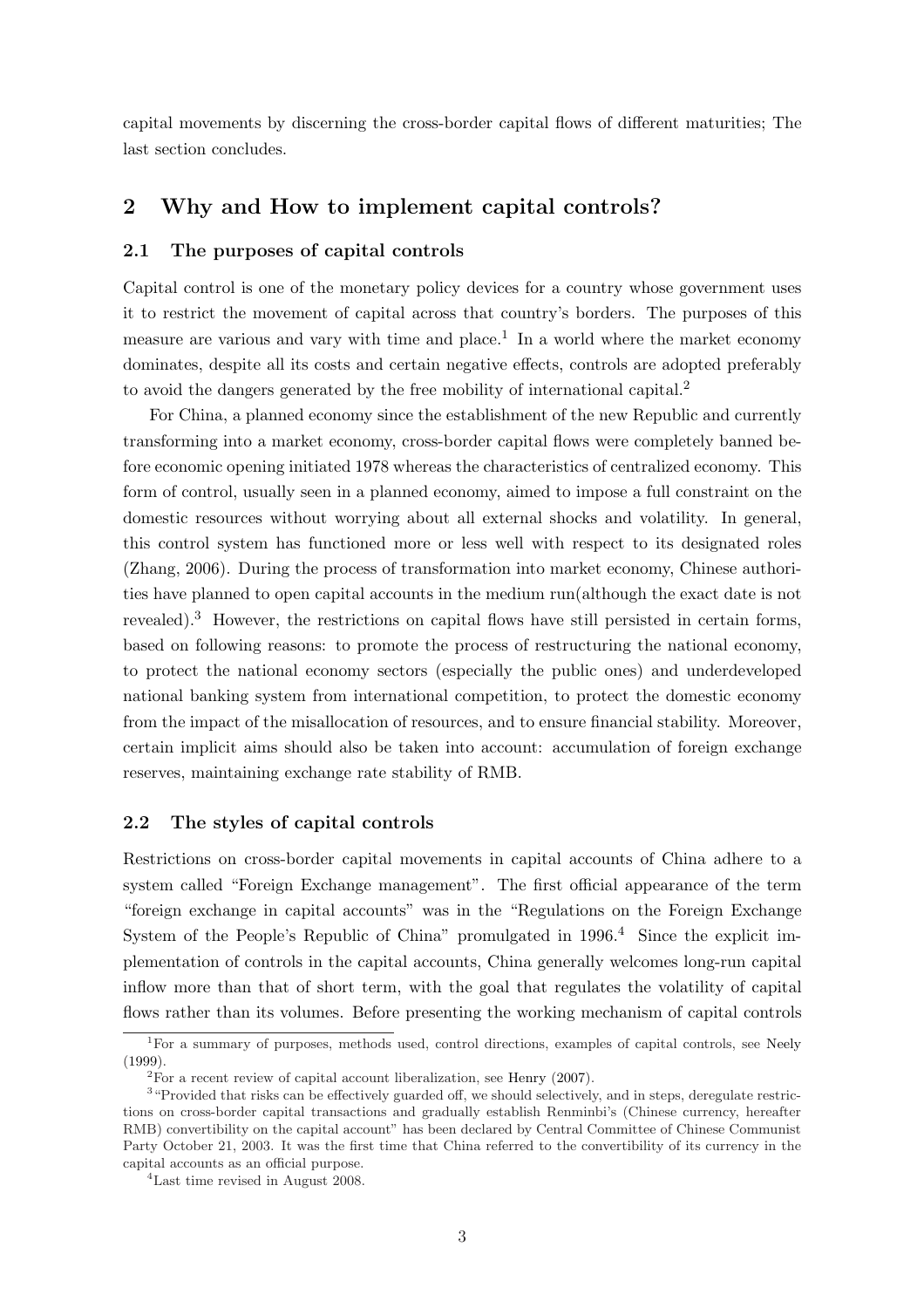in China, it is necessary to distinguish several styles of them and to specify those adopted by the Chinese government.

There are four main classifications in the literature for the styles of capital controls. Based on method of control, the first distinguishes direct or administrative controls from indirect or market-based ones (IMF, 2000). The second classification is grounded on the direction of the controls (or direction of flows), two types of controls being treated in the literature: controls on capital outflows, similar to those that Malaysia imposed in mid-1998, and controls on capital inflows[, simi](#page-25-0)l[ar to](#page-25-0) those implemented in Chile between 1991 and 1998. This distinction was proposed in the background when the discussion about the new international financial architecture focuses on these two types of control (Edwards, 1999). More recently, Anderson (2006) distinguishes targeted restrictions from generalized ones, which is the third classification based on range of controls. The former aims to slow down the entry and exit of short term portfolio investment funds during the peri[ods of sho](#page-24-0)r[t-term](#page-24-0) shocks, often u[sed in economies](#page-24-1) that has already opened to the flows of portfolio investment capital; while the latter aim to restrict almost all transactions relevant to foreign capital, that we saw in Eastern Asian and Latin American countries before the 80s and also in transition economies like China. Finally, the fourth classification is based on the maturity of capital flows: controls on the long term foreign capital flows or on the short term flows or both (Edwards, 1999).

From these four classifications mentioned above we may extract four dimensions (or aspects) of capital controls: the method, the direction, the range and the maturity. By [referring to thes](#page-24-0)e four dimensions, we qualify the styles of capital controls in China in order to conduct further thorough analysis (see Table 1): the direct administrative controls are applied to both inflows and outflows of short-term capital flows, with generalized restrictions. The last aspect of maturity is our priority of study and some evidences based on it are presented in the section 5.

#### 2.3 Mechanism of Capital controls in China

Replacing the "all-inclu[ded](#page-19-0)" foreign exchange management system, the framework of capital controls in China has been transformed into an administrated regime which consists of three pillars: controls over foreign direct investment, over international portfolio investment, and over foreign debts.

#### 2.3.1 Controls over Foreign Direct Investment (FDI):

As China's capital control regime discriminates cross-border flows among different capital accounts.<sup>5</sup> We begin with those that are less regulated and those relating to capital flows in the long term. Relaxation of control on FDI inflows to China has been implemented long time ago and welcoming FDI a long-held policy; there has also the most mobile cross-border financial transactions in this account. At present, there is no restriction on direct investment in China for foreign investors provided they follow the guidance of industrial policies set

<sup>&</sup>lt;sup>5</sup>Controls on the capital accounts apply only to about a quarter of the IMF categories (Prasad and Wei, 2005).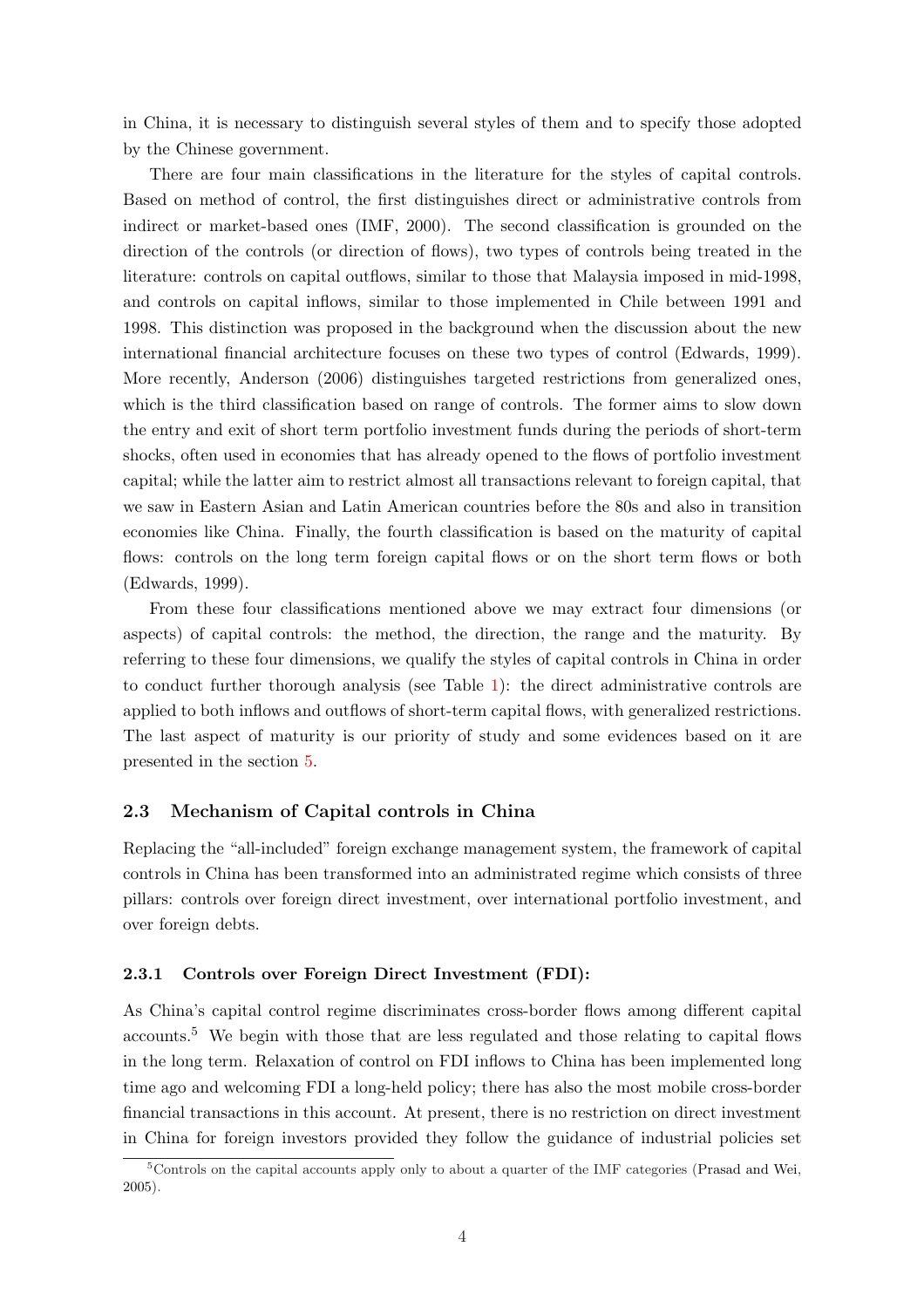by the Government. And for the management of foreign exchange associated with FDI inflows, there are no restrictions on repatriations of funds (and/or profits) and associated trade credit.<sup>6</sup>

Emphasis on the settled amount of investment funds, on foreign currencies expenditure and revenue classified as transactions in the capital account, and on foreign borrowing by companies with FDI are replaced by the government's concern of FDI outflows. Precisely, direct investment overseas by Chinese entities must be approved by the Ministry of Foreign Trade and Cooperation. The origins of their own funds in the form of foreign currencies and the risks associated with overseas investments should be verified and evaluated by the State Administration for Foreign Exchange (SAFE) in which remittances must be also registered. The purchase of foreign currency from the SAFE can be carried out for major strategic projects approved by the State. Figure 1 shows the evolution of FDI flows in two directions under controls.

This structure of control, encouraging the entry of foreign capital and limiting the domestic capital outflows, coupled with other [pr](#page-28-0)iority policies for foreign investors, reflects China's strategy of financial openness: on one hand transferring technology and modern managerial skills through attracting FDI, and on the other hand obtaining foreign currency (Gao, 2000).

#### 2.3.2 Controls over International Portfolio Investment

[The l](#page-25-2)iberalization of financial markets is an inevitable phase for a country in transition like China. But provided the problems caused by hasty opening of stock markets in several emerging markets, Chinese authorities still keep cautious in this field.

First, allowing foreign investors to invest into Chinese stock markets at the same time limiting it with certain degree, Chinese authorities have implemented two main measures: the segmentation of the stock market and the overseas listing of Chinese companies.<sup>7</sup> As for the former, the segmentation has existed since the first B share issued by Shanghai Vacuum Electronic Devices and Company and listed in Shanghai Stock Exchange in 1992. Until the end of August 2008, 114 Chinese companies have issued B shares, 89 of which have issued both A share and B share. In addition to the former one that consists of the origins of capital flows into stock markets in China, the latter is another channel for transferring foreign capital into China, however subjected to less stringent constraints. Once the approval is obtained from China Securities Regulatory Commission (CSRC), Chinese firms may be financed with foreign exchange by listing overseas. The only restrictions come from the fact that the foreign currency received abroad should be repatriated under a time limit. According to the CSRC, until the end of May 2008, (New York, London, Singapore, Hong Kong), there are 150 Chinese companies listed in foreign stock exchanges, 38 of which are listed both in

<sup>&</sup>lt;sup>6</sup>These cross-border flows have the potential to arbitrage onshore and offshore yield.

<sup>7</sup>China's stock market is segmented into two markets: A share market, where stock is denominated and subscribed in local currency RMB, accessible to Chinese nationals and 65 (number updated to the end of August 2008) qualified foreign institutional investors (Qualified Foreign Institutional Investors, or QFII), and B share market, where stock is subscribed in foreign currencies (Hong Kong dollar for stocks listed in Shenzhen Stock Exchange and U.S. dollar for stocks listed in Shanghai Stock Exchange), is for non-qualified foreign investors.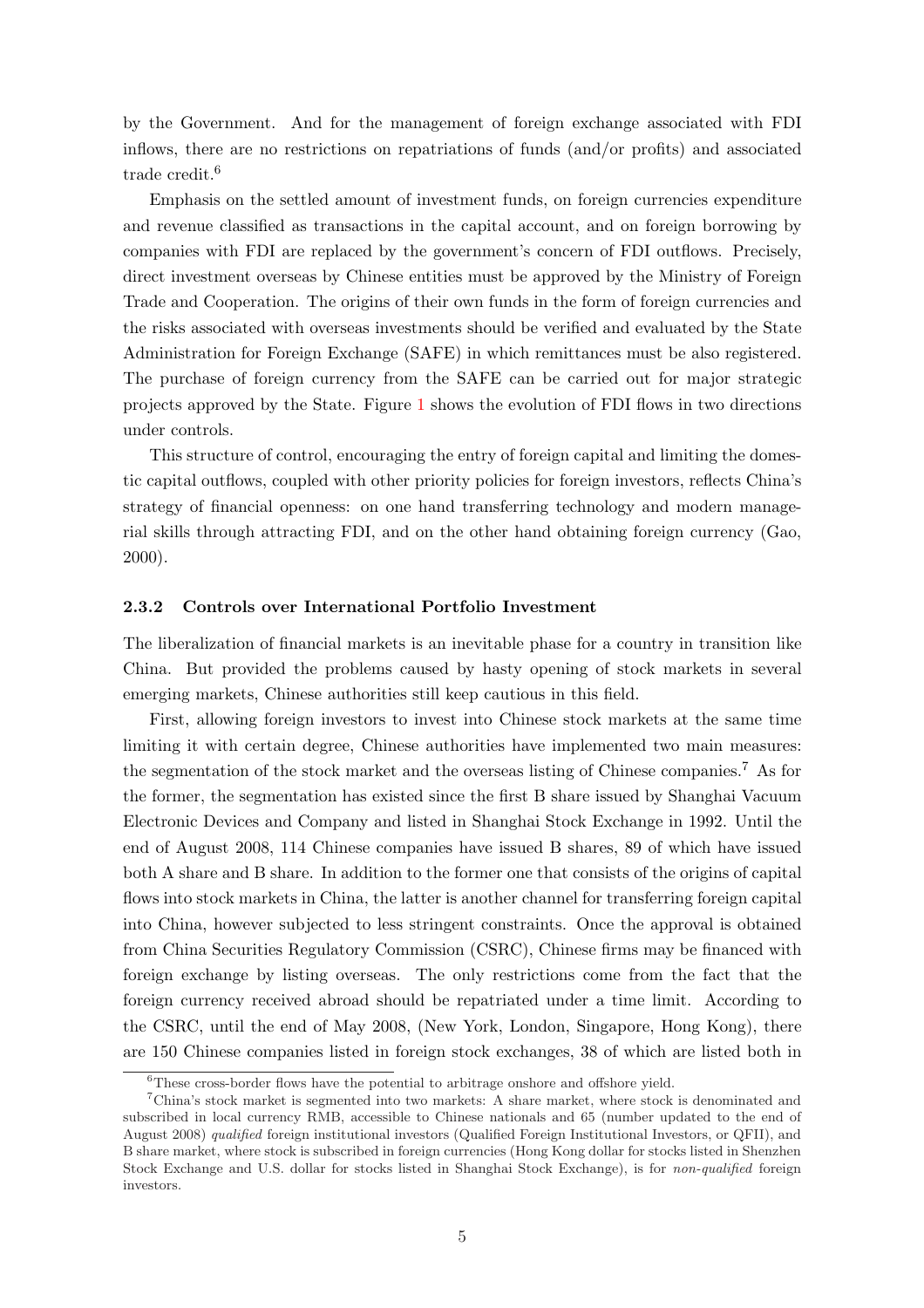mainland China and Hong Kong, 5 of which in both Hong Kong and London, 13 of which in both Hong Kong and New York. The listing in foreign stock Exchanges is already considered as a main window of capital accounts opening and as an important channel promoting the reform in large state-owned companies of China.

As for capital outflows in form of securities investment, i.e. the purchase of foreign stocks by Chinese households and the listing of foreign companies onshore along with their sales of shares in Chinese stock markets, there are certain restrictions on them, except for those approved by the CSRC, the SAFE etc. The first type is a priori prohibited. At the same time, the collection of funds denominated in foreign currencies must be financed by investors themselves and the transfer of funds be approved by the SAFE. The second is not permitted either with the exception for the sales of B shares acquired by foreign investors.

Contrary to investment in the stock markets, the China's bond market is relatively closed to foreign investors who are prohibited to buy and sell bonds and other debt instruments, which are the sources of inflows and outflows, except for the 'qualified investors' whose main transfer of principals are nevertheless under the quantity control, maximal 20% every three months after staying at least 3 years in China. Since the end of 2004, the issuance of bonds, only denominated in RMB, is permitted for some international financial institutions with nature of global development, but the conditions are still relatively strict. Organizations to be approved must have previously funded Chinese companies with an amount of at least one billion U.S. dollars; and their RMB – denominated bonds should have a rating higher than AA. Furthermore, raised funds should be used only for national projects in China. Meanwhile, investment in foreign bond markets by Chinese residents is not allowed either. The only exceptions are commercial banks, authorized and delegated by the central bank of China, and insurance companies by the Chinese Insurance Regulatory Commission (CIRC). But they can invest only with their own foreign currencies. These controls refer to that of domestic capital outflows. As to capital inflows from this channel, the issuance of bonds abroad of Chinese entities needs the approval of the Central Bank of China (PBOC) and the SAFE where the amount is recorded and included in the National plan of foreign debt. The raised funds should be as well repatriated to China within a certain time limit set by the Chinese authorities.

#### 2.3.3 Controls over foreign debts:

These controls aim to make the external debt increase compatible with that of domestic investment, government budget and current accounts, at the meantime assuring the effectiveness of monetary policies (Shinji and Shi, 2005).

The management of foreign debts, a part of which previously mentioned as controls over the issuance of bonds abroad being virtually a component of portfolio investment according to the international standard, [also refers to](#page-26-1) [the de](#page-26-1)bt of governments, financial institutions and Chinese companies, both in long and/or short term, with foreign governments, international organizations, international banks, and foreign companies and individuals. There is also trade-related credit. The structure of the management of foreign debts is presented in the Table2. The method of controls refers to the size, structure, maturity and repayment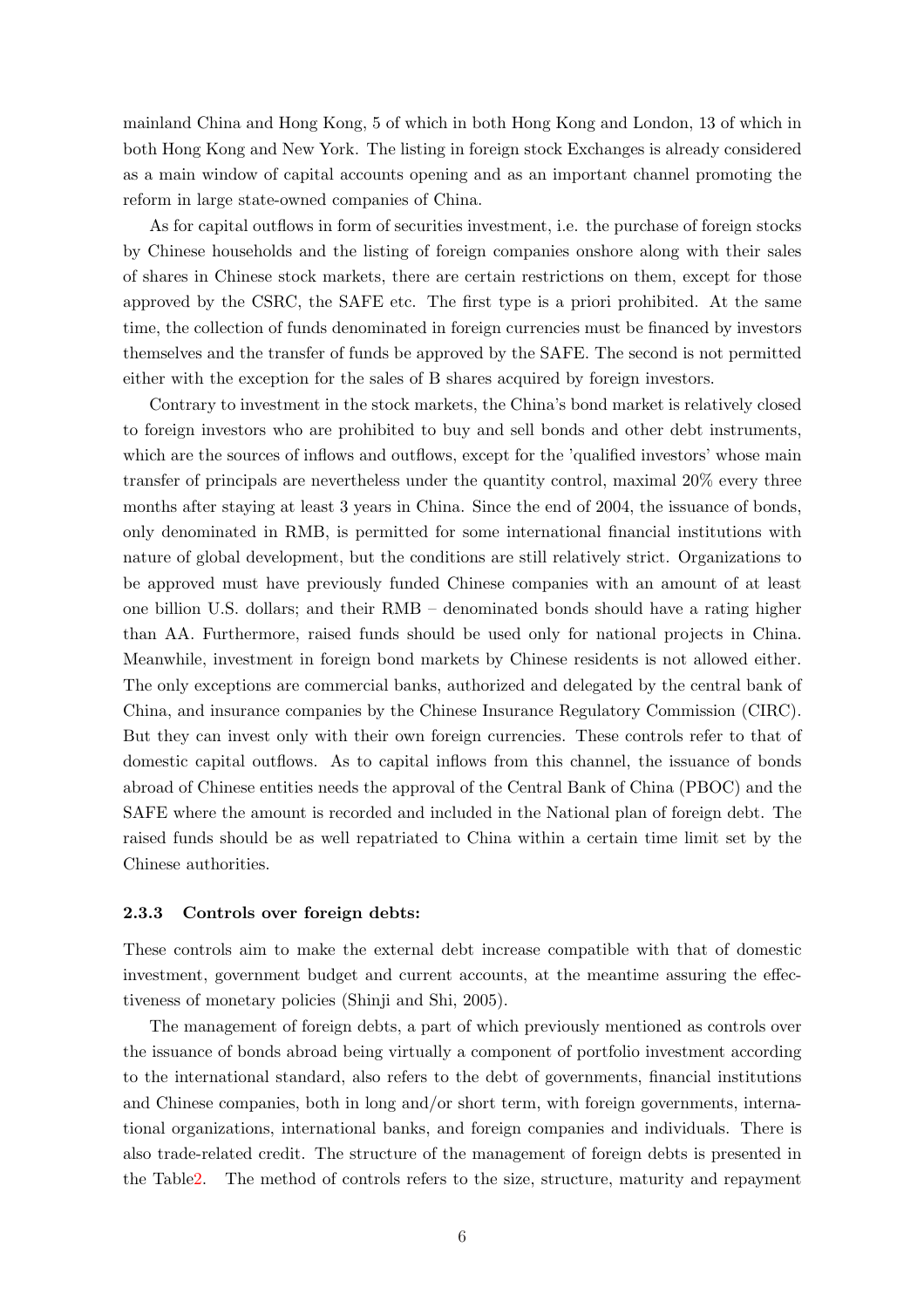of debts. The approval and registration in the national plan are required. When domestic entities (financial institutions or companies) borrow from foreigners, it is necessary for them to obtain a license as qualified debtors and the amount of indebtedness expected should be approved by certain authorities. Moreover, the conditions of borrowing have to be satisfied and reimbursement of debt approved by the SAFE. The transfer of received funds in foreign currency into China is required within a fixed period of time (See Figure 1). But for companies with FDI, simply register in SAFE is sufficient in order to obtain credit for non residents. The loan granting to foreign institutions by domestic ones is subject to the constraint of delegation given by the PBOC. In the case of deferment of debt, the res[tr](#page-28-0)ictions become more stringent: This deferment is not permitted unless it conforms to the rules for the management of assets and liabilities denominated in foreign currency, approved by the authorities and registered in SAFE respectively before and after this operation. Creditor institutions should firstly use their own funds to provide foreign currency loans. If credit amount exceeds certain threshold, the difference requires the approval of SAFE. For domestic companies or non-financial institutions, granting such loans is forbidden.

## 3 Evolution of capital control in the progressive opening process

Capital controls continue to evolve as the motives of government do in view of intervention of financial crisis. The capital accounts are almost completely closed during the mid-1980s. The first attempt of capital accounts liberalization is the policy of FDI inflows, initially for taking advantage of funds from Hong Kong and Taiwan. The capital inflow in this form has exploded in the early 1990s (See Figure 1). At that time, the authorities once intended to rapidly achieve full liberalization of capital accounts, but since the Asian crisis of 1997, there had been relatively little progress and no concrete action either. According to Chinese authorities, they do consider capital a[cco](#page-28-0)unts liberation in the medium term. In this perspective, there had been no further measures only until December 2002 when the Chinese government announced the QFII scheme, some measures of which have already been mentioned previously. We could see a cautious attitude of Chinese government towards the capital accounts opening to the extent that it made an attempt to relax controls on the entry of capital before permitting the national capital exit, i.e. the FDI overseas since several years ago.

#### 3.1 Recent deregulations

Since 2003, one relatively modest step to ease restrictions on capital flows is the promulgation of QDII (Qualified Domestic Institutional Investors) scheme in April 2006, equivalent to QFII scheme but in opposite direction respect to capital flows. It is epochal because in the past controls over the capital outflows were more strict than that for the capital inflows. From then, this scheme allows domestic investors to invest abroad in the securities markets via certain fund management institutions, insurance companies, securities companies and other assets management institutions, or QDIIs, which have been approved by CSRC. This means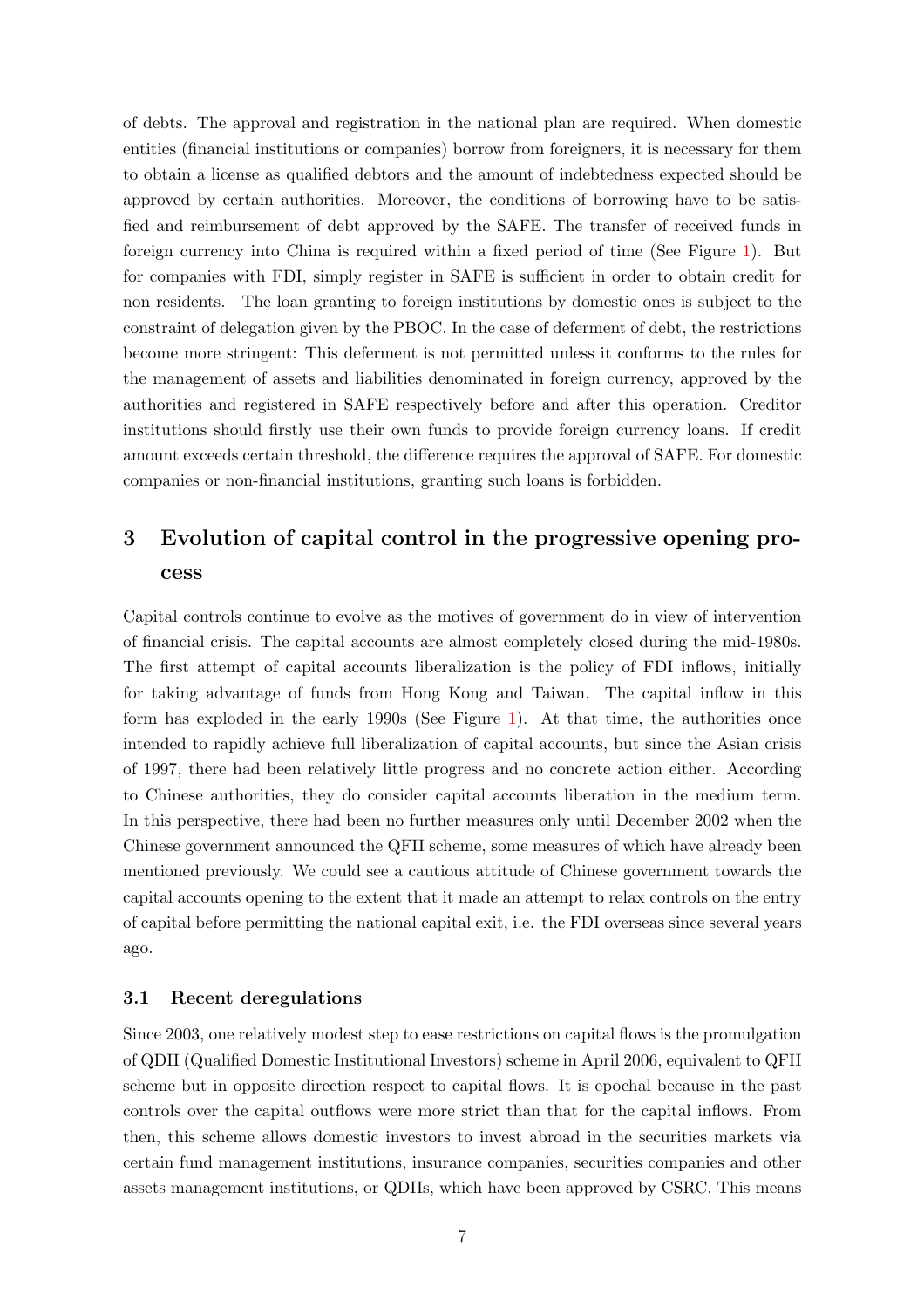that restrictions on the capital outflows in the form of portfolio investment have been released of certain degree. Similar to the QFII scheme, it is a transitional arrangement which provides limited opportunities for domestic investors to access foreign securities markets when RMB is not yet fully convertible and enough flexible, and when capitals are not perfectly mobile cross border either. For what is different, it is an approving process much faster than the QFII scheme that had been implemented since the end of 2002. Obviously, there is an emergency for of Chinese authorities to implement the QDII scheme as soon as possible, reflecting indirectly the fact that RMB is under immense pressure of appreciation facing proliferated expansion of foreign exchange reserves, rather than strong motivations for opening capital accounts.<sup>8</sup> The QDII scheme allows at least partially to absorb a portion of foreign exchange reserves and to ease appreciation tension of Chinese currency, with the effect to be proven.

In May 2007, the scope of QDII is further extended by the China Banking Regulatory Commission (CBRC). Therefore, banks are allowed to offer equity-related instruments under certain restrictions: The net amount invested in the shares of a "QDII" product should not exceed 50% of the total value, with net amount of a single action topped out at 5%. The minimum of agreement for each customer is 300 thousand yuan (around 30 thousand euro). In addition, the invested actions or relevant funds should be registered or approved by the foreign regulatory institutions which have signed agreement memorandums with CBRC. This enlargement is also thought as a way to cool the overheating A-share stock market when the authorities worry about explosion of bubble.

More recently in April 2008, an agreement was established between CBRC and the U.S. Securities and Exchange Commission, which provides opportunity for Chinese households to invest in the U.S. stock market. The factors determining this type of capital outflows include the performance of Chinese domestic stock market and the lack of alternative on which the Chinese households could invest their savings and gain in positive real rates of return, given the low interest rate of savings and high inflation.

#### 3.2 Recent strengthening:

Since July 2008, the Chinese government has clearly strengthened the supervision and management on international payments, especially to prevent the entry of ' hot money ' via the channels of trade, FDI and RMB-denominated accounts of non-residents. According to the recently amended version of the "Regulations on the Foreign Exchange System of the People's Republic of China", the SAFE is given the right to monitor and apply some process of controls on capital inflows and outflow. We deduce that avoiding sudden capital outflows could be the next challenge for management of capital account.

• Trade channel: on one side, the deposit or sale of foreign currency-denominated revenue by exporters is subject to verifications from SAFE, the Ministry of Commerce, and Chinese customs, the advances in exports and the deferred payment for import by the SAFE on the other side.

• FDI channel: In July 2008 the Chinese government has issued a circular to prevent

<sup>8</sup>The foreign exchange reserves had exceeded 1 trillion U.S. dollars.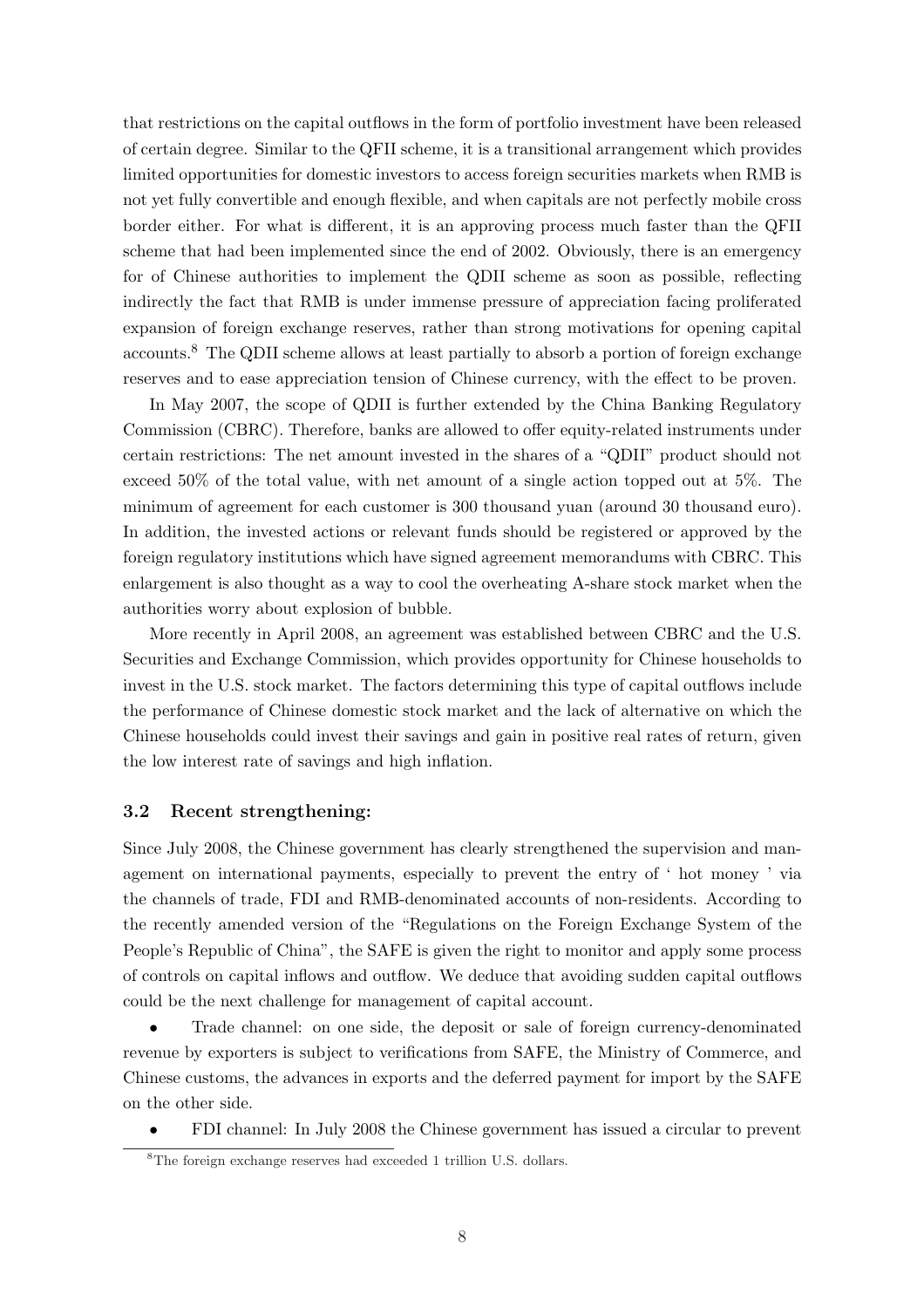the abnormal capital inflows via this channel.<sup>9</sup> Meanwhile, the SAFE has warned commercial banks in terms of foreign currencies payments of FDI-companies' equity. What is highlighted includes the use of funds of equity converted into RMB, which should be approved by the government. Unless otherwise specified, the funds are forbidden to invest in the Chinese stock market. Furthermore, with the exception of foreign real estate enterprises, companies with FDI will not be allowed to buy real estate in China for non-operating usage with their funds converted into RMB. Obviously, the government aims to filter the unidentified capital inflows (hot money) through the FDI channel, whose real purpose is to speculate in the stock and real estate markets.

• Channel of RMB-denominated account of foreigners: the SAFE has announced several regulations on "the data submission of RMB positions of non-residents" to strengthen the supervision and control on eight categories of RMB-denominated accounts of non-residents.

Several measures aiming to strengthen the management of capital accounts have their days successively in June and July 2008, all of those increasing the arbitrage cost of shortterm capital flowing into China and therefore restricting the continual entry of speculative capitals. But in a background where China becomes increasingly open and its currency more flexible, the control cost of government will increases for sure. The key question is whether the controls are effective? The following sections show some evidence from the price and from the capital flows.

## 4 Are capital controls effective in China: Evidence from the covered interest rate parity

#### 4.1 A brief review of CIP literature

Endorsed by Frankel (1992), only the covered interest parity (CIP) condition, that the covered interest differential is zero, is an unalloyed criterion for "capital mobility" in the sense of the extent of financial market integration across national boundaries.<sup>10</sup> Attributing to this strand, [CIP is w](#page-25-3)i[dely u](#page-25-3)sed as the most appropriate indicator of degree of the financial integration across countries (Frankel, 1992; Holmes and Wu, 1997; Holmes, 2001) and that of capital controls which have been found interfering with the achievement of CIP in Germany between 1970 and 1974 (Dooley and Isard, 1980) and in Japan in the 1970s (Otani and Tiwari, 1981; Ito, 1987).

According to this theorem, the interest differential between two assets, identical in every aspect except currency o[f denomination, should b](#page-24-2)e zero once allowance is mad[e for cover](#page-26-2) [in the](#page-26-2) [forwa](#page-26-2)r[d exchang](#page-25-4)e. Deviations from the CIP condition would reflect transactions  $costs$  (Frankel, 1992).<sup>11</sup> For non-comparable assets (i.e., assets issued in different political

<sup>9</sup>Circular on Further Strengthening and Regulating the Administration of Foreign Investment Projects.

<sup>&</sup>lt;sup>10</sup>Other methods to define capital mobility includes Feldstein-Horioka definition (Feldstein and Horioka, 1980), real interest parity, uncovered interest parity (Frankel, 1993, 1992).

<sup>&</sup>lt;sup>11</sup>Tr[ansaction](#page-25-3) [cost in](#page-25-3) broad sense. Studies in the literature attempted to rationalize this departures in terms of transactions costs (Branson, 1969; Frenkel and Levich, 1975, 1977); capital market imperfection (Prachowny, 1970; Frenkel, 1973); capital controls (Frankel, 1993; Otani and Tiwari, 1[981\); data imperfection](#page-24-3) [or mi](#page-24-3)smatch (Taylor, 1987, 1989).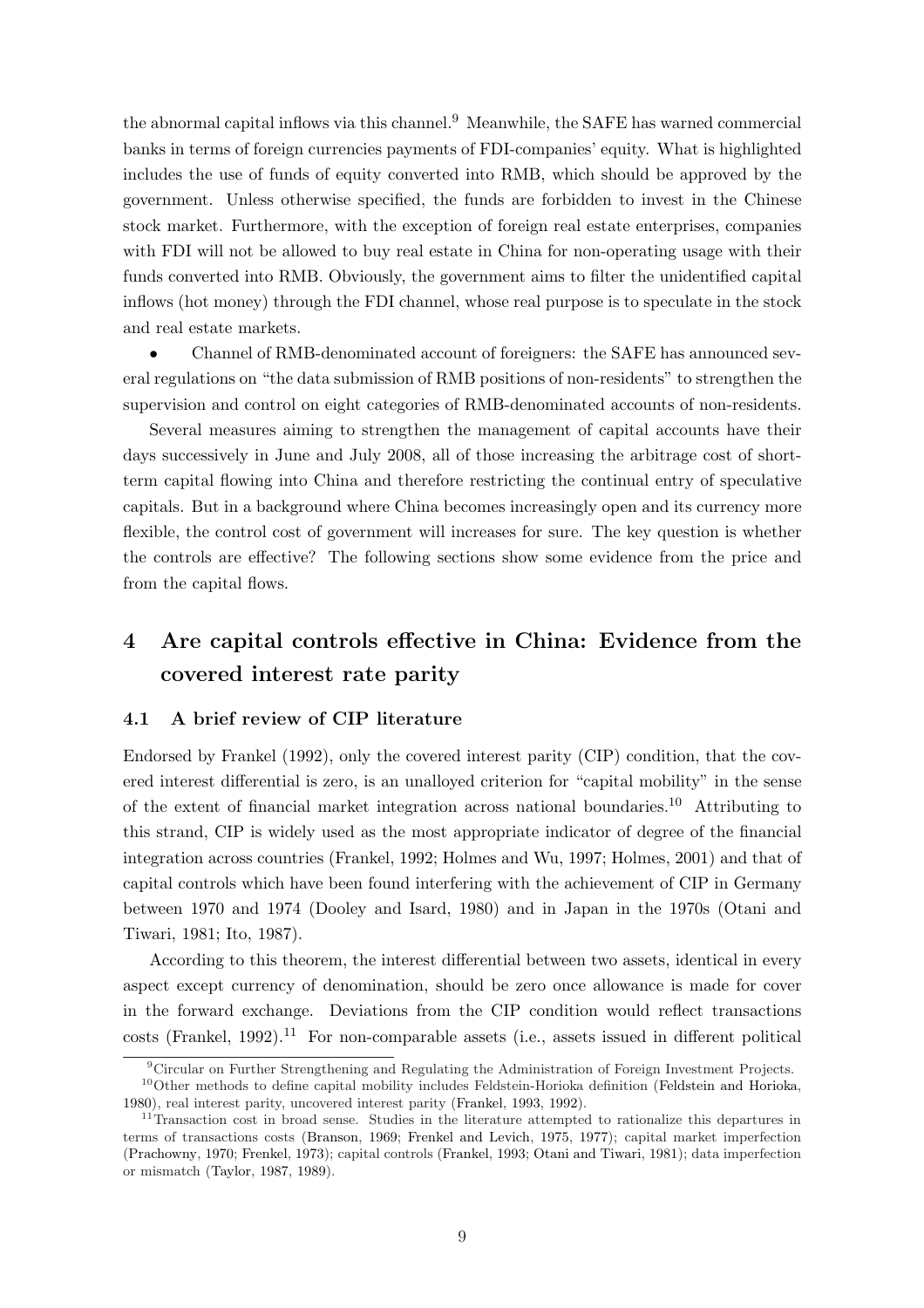jurisdictions), as concluded by Aliber (1973) in his seminal paper, political risk accounts for much of the observed differential. For an economic agent who formulates his portfolio including assets of different political jurisdiction, political risk can be composed of different tax/tariff structure or capital c[ontrols. In th](#page-24-5)e latest financial turbulence, Baba and Packer (2009) rationalize the deviation from CIP to the default risk and the liquidity risk. In this paper, by focusing on the deviation associated with capital controls, we try to derive some evidence for effectiveness of capital controls in China.

[Th](#page-24-6)ere is few studies in the literature about the evidence of CIP for China. The principal reason lies in the fact that neither the forward foreign exchange market nor the euro-currency market existed. In this circumstance, we cannot measure directly the difference between RMB's onshore interest rate and its offshore counterpart as Dooley and Isard (1980) calculated for Geman Mark; neither could we do indirectly for the difference of the arbitrage gains as Ito  $(1987)$  devised for Japanese Yen.<sup>12</sup> Nevertheless, with implicit assumption that the covered interest parity condition holds for RMB in the offs[hore financial mark](#page-24-2)et, [Ma](#page-24-2) and McCauley (2008) calculated the yield differentials between the onshore interest rate of RMB and its [offshore cou](#page-25-4)nterpart implied by CIP. By comparing these rates between two markets, where different regimes of capital controls exist, interest rate yield differential is sh[owed as](#page-26-3) [a quantita](#page-26-3)t[ive in](#page-26-3)dicator of the effect of capital controls. They have also showed that, even though these differentials have been shrinking over time, especially after abandoning the peg to USD in July 2005, the capital controls in China are still binding since these interest rate differentials remain large and allow the Chinese government to retain some extent of short-term monetary autonomy. However, their data sample does not include recent period of turbulence. The soar and the slump of the yield differential can not be simply explained by the effectiveness or powerlessness of the capital controls. In this context, further quantitative modeling seems necessary, and via this mean, we aim to fill the gap and shed some light on the efficacy of China's capital controls.

#### 4.2 Quantifying the interest yield differential from covered interest parity

If covered parity condition holds, it means that international capital movement is free from capital controls, so we have:

$$
\frac{F}{S} = \frac{1+R}{1+R^F} \tag{1}
$$

where  $F$  is the forward rate for a given maturity,  $S$  is the spot rate (domestic price of foreign currency), R is the interest rate of the home currency, and  $R<sup>F</sup>$  is the foreign interest rate. When the capital controls bind, non-residents may not have full access to onshore monetary market; or when onshore forward exchange market does not exist or the existing one is not well developed, non-residents cannot make use of the forward exchange contracts to cover the exchange rate risk exposure of their onshore portfolios, giving rising to the Non Deliverable

 $12$ Having two markets with different capital control regimes, the arbitrage gains derived from CIP on the offshore market represent only the transaction costs, while those derived on the onshore market are associated with the transaction costs and also with capital controls in place in the 1970s in Japan.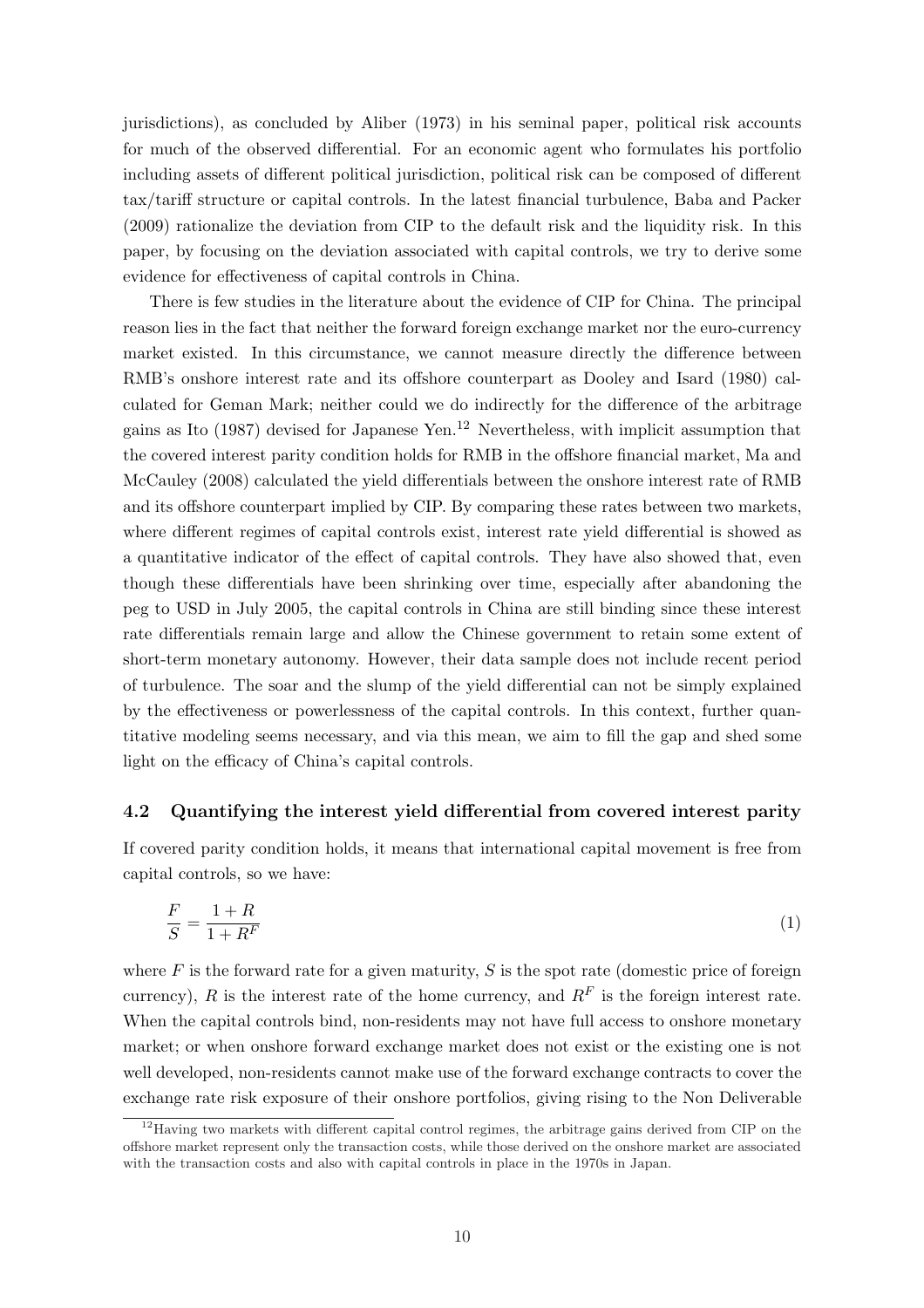Forward (NDF) contract.<sup>13</sup> With this financial instrument, a gain equivalent to that of euro-currency deposit, which does not exist for most of the countries having offshore NDF markets, can be obtained. Assume that the offshore NDF market, which is considered as a benchmark market, is very active and the CIP holds there, we have:

$$
\frac{NDF}{S} = \frac{1+i}{1+R^F} \tag{2}
$$

where  $i$  is the NDF-implied yield rate of the home currency offshore. To the extend that the arbitrage between the onshore money market and offshore NDF market is effectively constrained by capital controls, the NDF-implied offshore interest rate,  $i$ , can differ considerable from the interest rate prevailing in the onshore money market, R. This yield differentials (or spread) can be written as:

<span id="page-11-0"></span>
$$
Y = R - i = R - \left[\frac{NDF(1 + R^F)}{S} - 1\right]
$$
\n
$$
(3)
$$

A large and persistent onshore/offshore spread Y indicates the presence of effective crossborder restrictions.<sup>14</sup> Moreover, a positive sign of the yield gap imply appreciation pressures on the home currency in the presence of capital controls and vice versa (Ma and McCauley, 2008).

If we assure that, on the offshore market, the transaction cost of interest arbitrage is non-negligible, we can write it as  $\pi$ , and rewrite the equation (3):

$$
\pi = \frac{S}{NDF}(1+i) - (1 + R^{F})
$$
\n(4)

$$
Y = R - \left[\frac{NDF(1 + R^F)}{S} - 1\right] - \pi \frac{NDF}{S} \tag{5}
$$

<span id="page-11-1"></span>
$$
Y' = Y + \pi \frac{NDF}{S} = R - \left[ \frac{NDF(1 + R^F)}{S} - 1 \right]
$$
\n(3')

Y' consists of the pure transaction costs of arbitrage and the yield differentials of Ma and McCauley (2008) which represents only capital controls. This is the variable of interest t[ha](#page-11-0)t

 $13$ Like standard forward contracts, NDF Contracts fix exchange rates for conversion on a future date. But on the contrary, there is no delivery of underlying foreign currency as in forward contracts. In[stead, the](#page-26-3) net US dollar is settled with a compensating payment made or due based upon the difference between the [NDF contra](#page-26-3)c[t rate](#page-26-3) and the exchange rate prevailing at maturity. For more information on NDF contract refer to the Foreign Exchange Committee website (http://www.newyorkfed.org/fxc/) and the EMTA website (http://www.emta.org/). For recent development of Asian NDF markets refer to (Ma et al., 2004).

 $14$ Alternative way to investigate the effect of capital controls is to calculate the price differential of exchange rate of RMB from covered interest parity: assume that the interest rate of RMB offshore is the same as in China domestic monetary market. If the CIP holds in the offshore market, we can derive an offshore spot exchange rate (with equation (1)) which should be equal to the quoted rate in the market. A eventual persistent different of this rate imply the segmented foreign exchange market due [to the capitals c](#page-26-4)ontrols or deviation of currency from its current equilibrium. In fact, this approach aims to verify the law of one price for the external value of the RMB, while the ours focus on the difference of its internal value.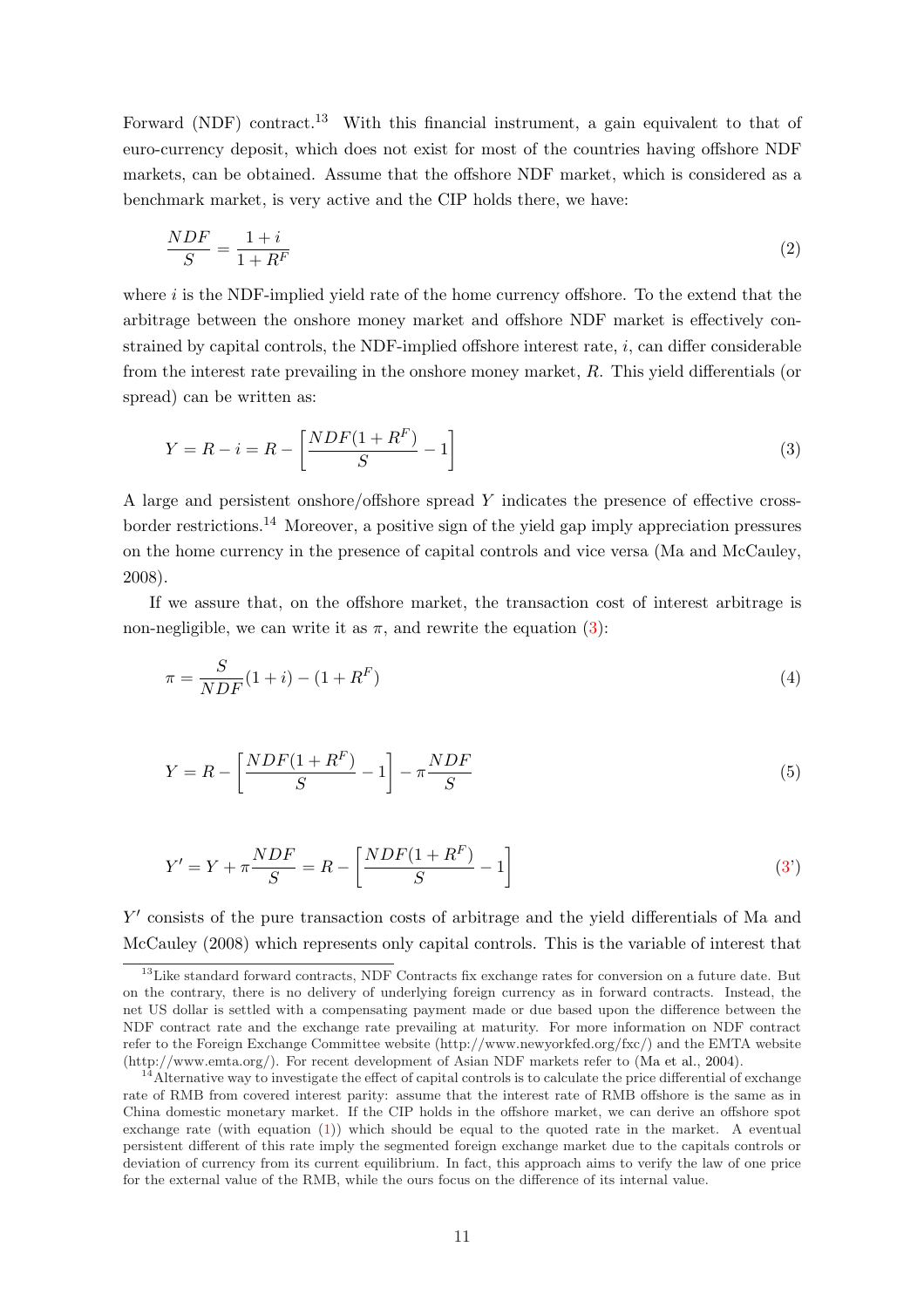we will calculate and model hereafter. We continue to call it yield differential or deviation from CIP because of the inclusion of the transaction cost  $\pi$ .

As to the empirical approaches relevant to our deviation from CIP, here we only consider those of univariate analysis which study the behavior and the dynamics of  $\pi$ , which is more consistent with our question.<sup>15</sup> Within this branch, we distinguish three mains methods: the first type relies on computing actual deviations from interest parity (see, e.g., Frenkel and Levich, 1975); the second type involves the stationary or unit root analysis of the deviation from CIP (see, e.g., Holmes, 2001). The speed with which deviations from CIP are eliminated is also an indicator for the effectiveness of the capital controls and the extent [of financial](#page-25-5) [integration b](#page-25-5)etween different countries.<sup>16</sup> A more recent approach consists in assuming and testing the behavi[ors of deviation](#page-25-6) from CIP based on the regime (or space) they lie in, by mean of estimating a threshold autoregressive model that we will present next(see, e.g., Peel and Taylor, 2002; Taylor and Tchernykh-Branson, 2004).<sup>17</sup>

#### 4.3 Methodology: Threshold Autoregressive (TAR) model

[The TAR model](#page-26-5) [was first proposed by](#page-26-6) Tong (19[78\) a](#page-26-6)nd further developed by Tong and Lim (1980) and Tong (1983). It is motivated by several nonlinear characteristics commonly observed such as asymmetry in declining and rising patterns of a process, limit cycles of a cyclical time series.<sup>18</sup>

[A spec](#page-27-1)ial (o[r rest](#page-27-2)r[icted\)](#page-27-2) case of TAR, called the Band-TAR model, was first applied by Obstfeld and Taylor (1997) for testing the theory of purchasing power parity and the nonlinear adjustment of price.<sup>19</sup> It has been also employed to investigate the validity of CIP by taking into account the arbitrage cost in the financial market (see, e.g., Peel and Taylor, 2002; [Taylor and Tche](#page-26-7)rnykh-Branson, 2004).<sup>20</sup> Within the band which means the extent of the transaction costs, the arbitrage will not take place since the covered interest differential (CID) would not bring the excessive profit. The CIDs follow a ran[dom walk](#page-26-5) [and wi](#page-26-5)l[l neve](#page-26-5)[r revert to zero. Outside the band, un](#page-26-6)exploited profit will trigger the covered interest arbitrage, and quickly reduce the CID to a certain level (the edge of the band), with this process characterized as an autoregressive model  $(AR(1)$  for example). A simple version

<sup>&</sup>lt;sup>15</sup> Accordingly, the approaches with multivariate analysis we called here refer to the studies using regression analysis, (see, e.g., MacDonald, 2007; Taylor and Tchernykh-Branson, 2004)

<sup>&</sup>lt;sup>16</sup>Higher convergence speeds reflect a quicker convergence to CIP and hence stronger financial integration.

<sup>&</sup>lt;sup>17</sup>By estimating a band-TAR model, Peel and Taylor (2002) supported the conjecture of Keynes and Einzig(Einzig, 1937; Keynes, 1923) that deviations from CIP in the interwar period did not tend to be arbitraged at all until they were of the order of fifty basis points.

<sup>&</sup>lt;sup>18</sup>For a brief di[scussion of theoret](#page-26-8)i[cal and empirical motivations of this](#page-26-6) class of model, see, e.g., Hansen (1999).

 $19\text{\AA}$  standard model with transportatio[n costs implies that real](#page-26-5) exchange rates should follow a band threshold mo[del where the](#page-24-7) [process](#page-25-7) i[s a ra](#page-25-7)ndom walk within the band and mean-reversion outside it.

 $^{20}$ Levy Yeyati et al. (2009) estimate an augmented Band-TAR model with generalized autoregressive conditional heteroskedastic (GARCH) effect for the cross-market premium of stock price to test th[e law of](#page-25-8) [one pr](#page-25-8)ice, and to shed some light on the international financial integration and effectiveness of capital controls during some periods.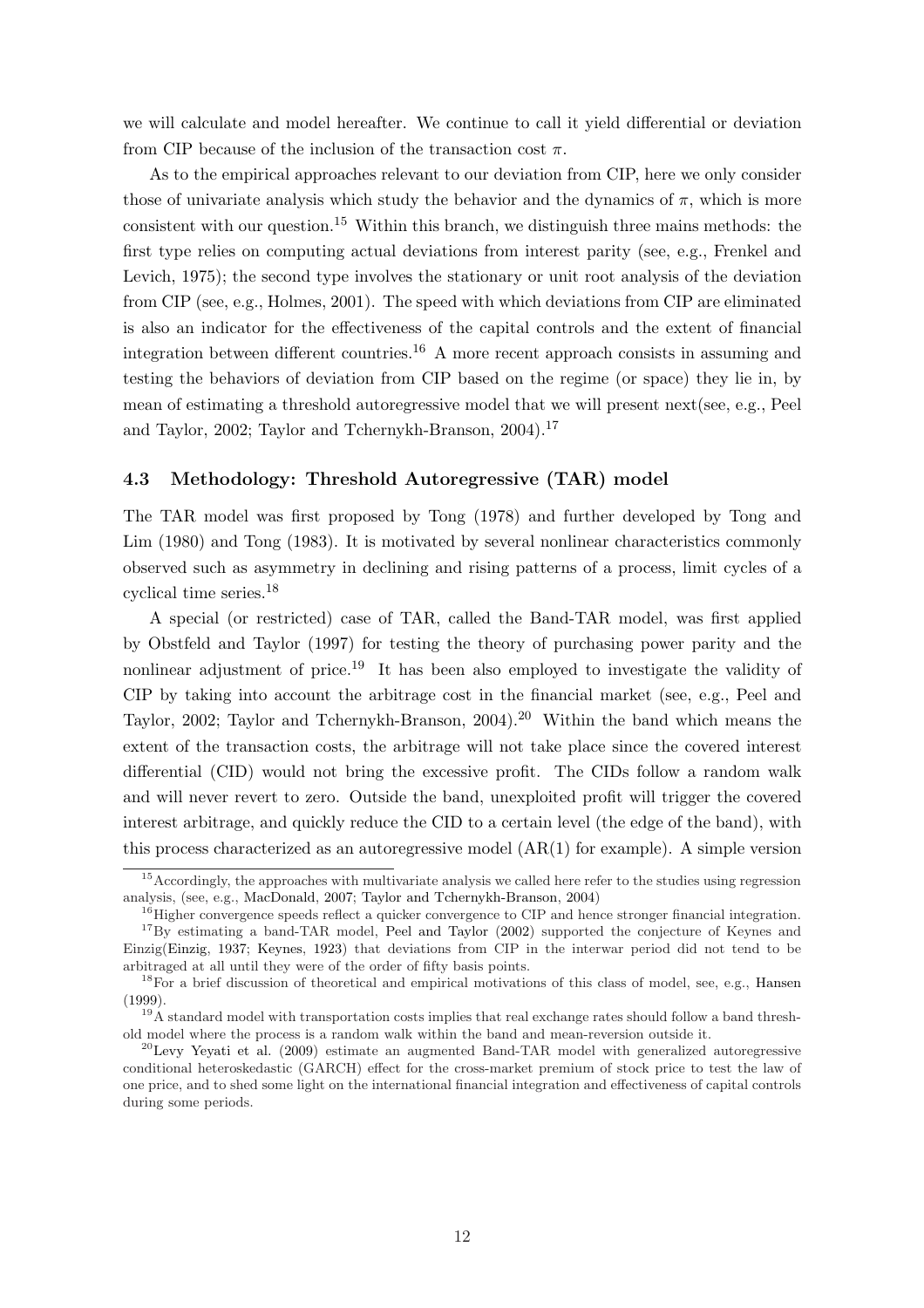of such Band-TAR model may be written as:

$$
\Delta y_t = \begin{cases}\n\rho^{out}(y_{t-1} - c^{up}) + \epsilon_t^{out} & if \quad y_{t-1} > c^{up}, \\
\rho^{in} y_{t-1} + \epsilon_t^{in} & if \quad c^{low} \leq y_{t-1} \leq c^{up}, \\
\rho^{out}(y_{t-1} - c^{low}) + \epsilon_t^{out} & if \quad y_{t-1} < c^{low},\n\end{cases}
$$
\n(6)

where  $c^{up}$  ( $c^{low}$ ) is the upper (lower) threshold;  $\epsilon_t^{out}$  is  $N(0, \sigma^{out^2})$ ,  $\epsilon_t^{in}$  is  $N(0, \sigma^{in^2})$ , here  $\rho^{in}$  could be restricted to zero, and  $\rho^{out}$  is the convergence speed outside the thresholds of arbitrage (or inaction).

As showed in Figure  $6$ , during the sample period, there are insufficient data points passing across the lower threshold that is supposed to be negative. This represents the pressure of capital inflows to China and the corresponding bindingness of capital controls. Therefore, we can not identify the ba[nd](#page-31-0) TAR model outlined above. Nevertheless, Taylor and Tchernykh-Branson (2004) point out that this is the case in most emerging markets, hence propose to specify a single upper threshold model. We follow this approach and write the model of the form:

$$
\Delta y_t = \begin{cases}\n\rho^{out}(y_{t-1} - c^{up}) + \epsilon_t^{out} & if \quad y_{t-1} > c^{up} \\
\epsilon_t^{in} & if \quad y_{t-1} \le c^{up}\n\end{cases} \tag{7}
$$

When  $c^{up}$  is known, simple least squares methods can be applied to subsets of data partitioned by the single threshold. In the absence of prior knowledge about the threshold, we can still estimate this model via a grid search of all possible values of the threshold variable (here  $y_{t-1}$ ) which either minimizes the sum of squared residuals or maximizes the log-likelihood function of the model.<sup>21</sup> For correcting the autocorrelation and the heteroskedasticity prevalent in the residual, we refine the model by adding the  $lag(s)$  of the dependent variable and the GARCH effect as did in Levy Yeyati et al. (2009), and rewrite in as:

$$
\Delta y_t = 1_{out} \rho^{out} (y_{t-1} - c^{up}) + 1_{in} \rho^{in} y_{t-1} + \sum_{j=1}^k \phi_j \Delta y_{t-j} + \epsilon_t
$$
\n(8)

$$
\sigma_t^2 = \alpha_0 + \sum_{j=1}^p \alpha_j \epsilon_{t-j}^2 + \sum_{j=1}^q \lambda_j \sigma_{t-j}^2
$$
\n(9)

where  $1_{in}(1_{out})$  is the indicator function and equals to 1 when  $y_{t-1} < c^{up} (y_{t-1} \geq c^{up})$ and 0 otherwise. In this specified  $TAR(2,k,d)$  model, 2 is the number of regimes, k is the augmented lag length, and  $d$  is the delay parameter. As we will show later, we divide our sample into three sub-periods since the structural change and the outbreak of the financial crisis are represented in our data, and set  $k$  to 0 or 1 to correct the autocorrelation in the residuals. d is set to 1 for all sub-samples.  $\rho^{in}$  and  $\rho^{out}$  represent the convergence speed in the no-arbitrage and arbitrage regime, respectively.<sup>22</sup> Moreover, we assume the same error

<sup>&</sup>lt;sup>21</sup>When the threshold variable for the grid search is the lagged value of the dependent variable with delay  $d$  (here  $d = 1$ ), the TAR model is called self-exciting TAR or SETAR model. The Band-TAR model estimated in this paper is a SETAR with some restrictions, but we simply use TAR hereafter.

<sup>&</sup>lt;sup>22</sup> Once the estimated convergence speed is insignificant (as expected according to the assumption of random walk of transaction costs within the band), we can estimate a restricted model by imposing this coefficient to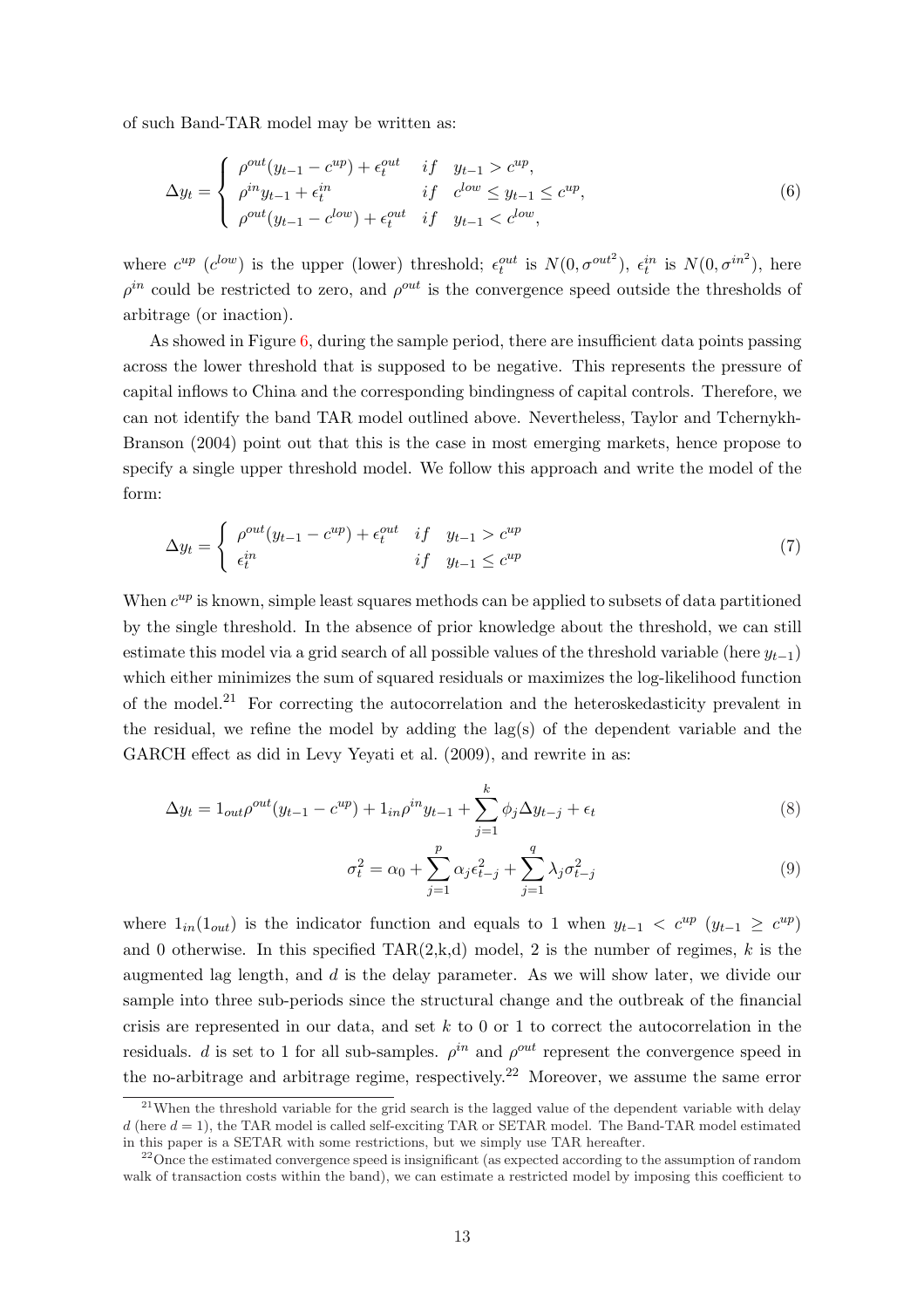terms and conditional variance for both of the two regimes.<sup>23</sup> The number of ARCH and GARCH terms (p and q) could be specified differently for each sub-sample. Generally, a  $GARCH(1,1)$  is sufficient for each sub-sample to take into account the heteroskedasticity.<sup>24</sup>

We estimate the outlined model by following the procedure described in Obstfeld and Taylor (1997): to estimate via a grid search on the threshold variable which maximizes the log likelihood ratio  $LLR = 2(L_a - L_n)$ , with  $L_a(L_n)$  being the log likelihood of the alternative TAR model (null AR model).<sup>25</sup> The likelihood function of the above TAR c[an be written](#page-26-7) [as:](#page-26-7)

$$
L\left(\rho^{out}, \rho^{in}, \sigma^2, c^{up}\right) = -\frac{1}{2} \sum_{t} \left[\ln(\sigma^2) + \epsilon_t^2/\sigma^2\right]
$$
\n(10)

Once the TAR model is estimated, we can run a threshold test as a test of specification for discerning the adequacy of the TAR alternative relative to the AR null. As well known in the literature, since the threshold(s) is not defined under the null, the LLR does not follow the standard  $\chi^2$  distribution and the standard inference is invalid. One way to resolve this problem is to use the Monte Carlo simulation to derive the critical value of the LLR test (see, e.g., Hansen, 1999; Obstfeld and Taylor, 1997): estimate and fit un AR(1) null model on the actual data  $(y_1, \dots, y_T)$ .<sup>26</sup> The empirical distribution of the LLR is then calculated, and used as the inference to judge the alternative TAR model against the AR null. This method s[uffers from the](#page-25-8) [tail heaviness of the](#page-26-7) r[esidua](#page-26-7)l which violates the hypothesis of normally distributed residual assumed in the aforementioned Monte Carlo simulation. Even Hansen (1999) propose a alternative simulation approach based on bootstrap,  $27 \sinulating$ with bootstrapping an augmented  $AR(1)$  model with GARCH effect would complicate the traditional Monte Carlo procedure and be costly in time-consuming. Hence, this specification [test is absent](#page-25-8) in this paper for the time being, and we leave it on the agenda for the next version.

#### 4.4 Data

Our sample for computing the yield differential spans from May 29th, 2003 to December 12th, 2010. The short span of the sample arises principally from the availability of the data. The

zero.

<sup>&</sup>lt;sup>23</sup>In other words, here we assume that the threshold effect exists only in the mean equation. For the case of distinct variance, see, e.g., Obstfeld and Taylor (1997); Taylor and Tchernykh-Branson (2004); and Glosten et al. (1993) for a threshold (or asymmetric) volatility (GARCH) model. Another extension is to relax the assumption of same error terms and conditional variance in the different regimes, and to specify a model with threshold effect in both the mean and the variance equations.

<sup>&</sup>lt;sup>24</sup>Generally, lowe[r orders](#page-25-9) such as  $(1,1)$ ,  $(1,2)$ , [and](#page-26-7)  $(2,1)$  are adopted in application [since](#page-26-6) higher orders [model](#page-25-9)s are difficult to estim[ate and to interpret.](#page-26-7)

 $^{25}$ [Maximi](#page-25-9)zing this ratio equals the maximization of the log likelihood function of TAR alternative mentioned earlier. To ensure an adequate number of observation on each side of the threshold (or in each threshold space), here we exclude the highest and the lowest 15% of the threshold variable from the grid search, as widely did in practice.

<sup>&</sup>lt;sup>26</sup>For example, 600 simulation are generated for the fitted model. Then start each simulation with  $y_{-b} = 0$ , end at  $y_T$ , and discard the first b (set to 50) to avoid the initial value bias. And then estimate a TAR model as described above for each simulation and calculate the corresponding simulated LLR.

<sup>&</sup>lt;sup>27</sup>Instead of supposing other possible forms of distribution, such as the Student-t distribution, the Generalized Error distribution (GED) and the skewed-Student distribution.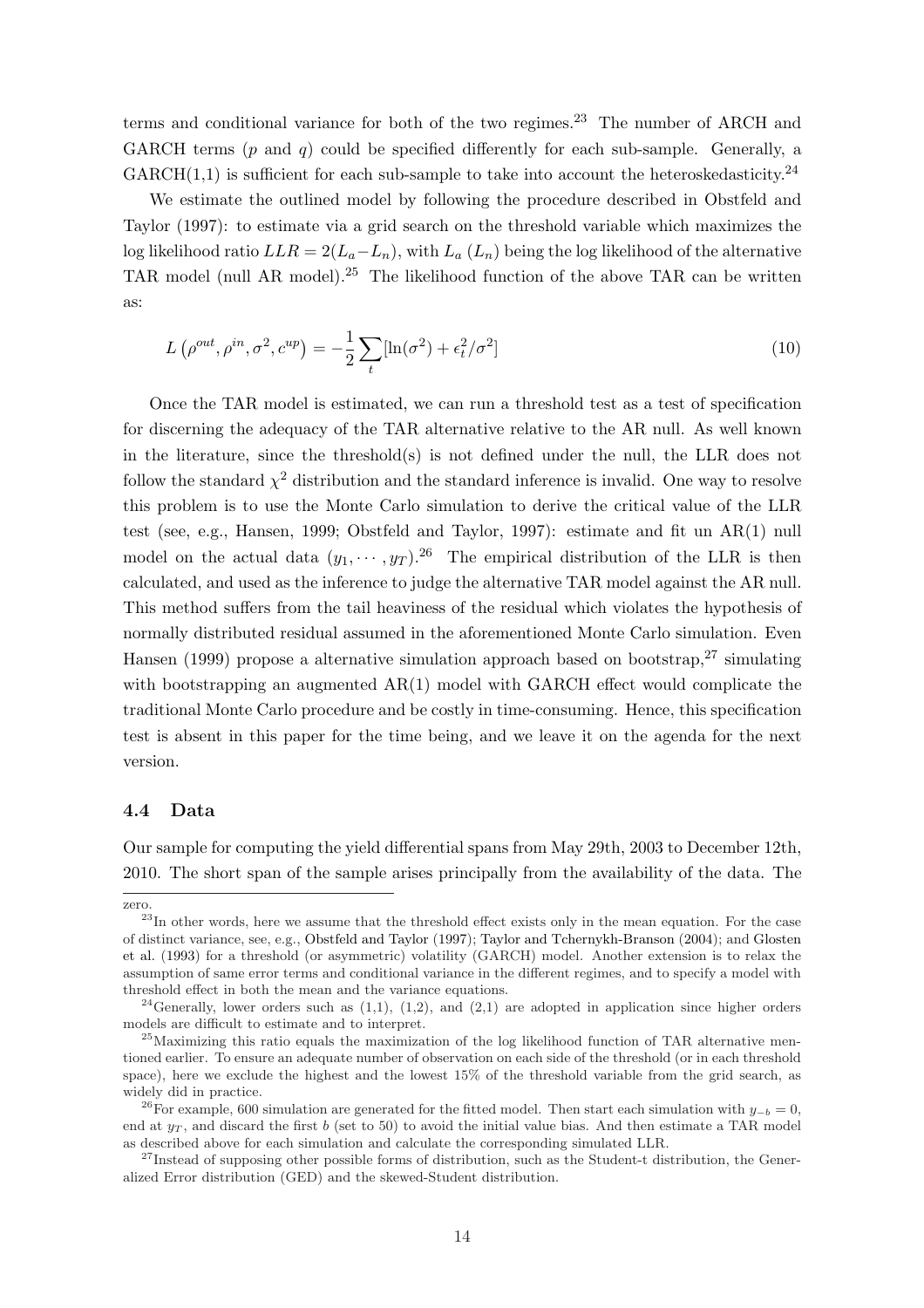onshore-offshore Chinese (RMB) yield differential is derived from the RMB spot rate, the 3-month RMB NDF rate, the 3-month US dollar LIBOR rate and 3-month PBOC (People's Bank of China: Central Bank of China) bill rate (proxy of the onshore interest rate).<sup>28</sup> Datasets used for calculation, estimation and hypothesis testing are of daily frequency and extracted from *Datastream*. We divide the whole sample into three sub-samples as following: the first period  $(5/29/2003-7/20/2005)$ , the second  $(7/21/2005-8/8/2007)$  and the third one  $(8/9/2007-2/12/2010)$ , principally based on the historical events. Two eventual structural changes are documented in the literature. The first event was the reform of the Chinese exchange rate regime taken into effect in July 2005, which ended the peg of RMB to USD and created a management float based on a basket of currencies.<sup>29</sup> The second one was the recent financial turmoil bursted in August 2007 with August 8th considered as the timing of the break (see, e.g., Baba and Packer, 2009, and the references therein).

#### 4.5 Result and discussions

These yield differe[ntials are calculated wit](#page-24-6)h equation  $(3')$ , and plotted in Figure 6. The substantial and persistent RMB yield differential would, a priori, indicate large transactions costs and the implied effectiveness of capital controls.<sup>30</sup> Concerning the speed of reversion to "equilibrium", we rely on a TAR model with upper t[hre](#page-11-1)shold as described above[. B](#page-31-0)efore presenting the results of estimation, we implement some preliminary analysis.

#### 4.5.1 Unit Root (UR) Analysis

If the yield differentials have a unit root, it indicates that these deviations are persistent and not mean-reverting, meaning the effective capital controls; while the stationary characteristics represents a process of returning to equilibrium level, via the activity of arbitrage in the market. Furthermore, the speed of the convergence can be calculated by estimating the autoregressive parameter of the stationary process validated. A relatively low speed can still imply the binding control on capital flows. But a mean-reverting with high speed may indicate the ineffectiveness of capital controls or a higher degree of financial market integration.

Following the traditional practice in the literature, non-stationarity check is executed before specifying the linear (or nonlinear) characteristic of the series. However, standard UR tests are known to be biased towards the non-rejection of a unit root when they are applied to time series with non-linear dynamics.<sup>31</sup> Numerous UR tests with various alternative hypothesis of non-linearity are proposed to increase the power of the UR test. Here we only apply the generalized least squares (GLS) UR test (NP test hereafter) of Ng and Perron (2001) and the Momentum-TAR test of Enders and Granger (1998) which assumes a M-TAR

<sup>&</sup>lt;sup>28</sup>For the reason to choose these proxies and for a detailed description of their characteristics, see, e.g., Ma and McCauley (2008).

<sup>&</sup>lt;sup>29</sup>However, several authors have doubts on [the real effect of this change \(S](#page-24-8)ee, e.g., Gol[dstein and Lardy,](#page-26-10) [2006\).](#page-26-10)

 $30$ Table 3 summarizes the means and t-statistics of the measured yield differentials for different sub-periods.

<sup>&</sup>lt;sup>31</sup>For the low power of traditional tests of unit-roots in the presence of asymmetric adjustment, see, [e.g.,](#page-26-3) [Enders and Granger](#page-26-3) (1998).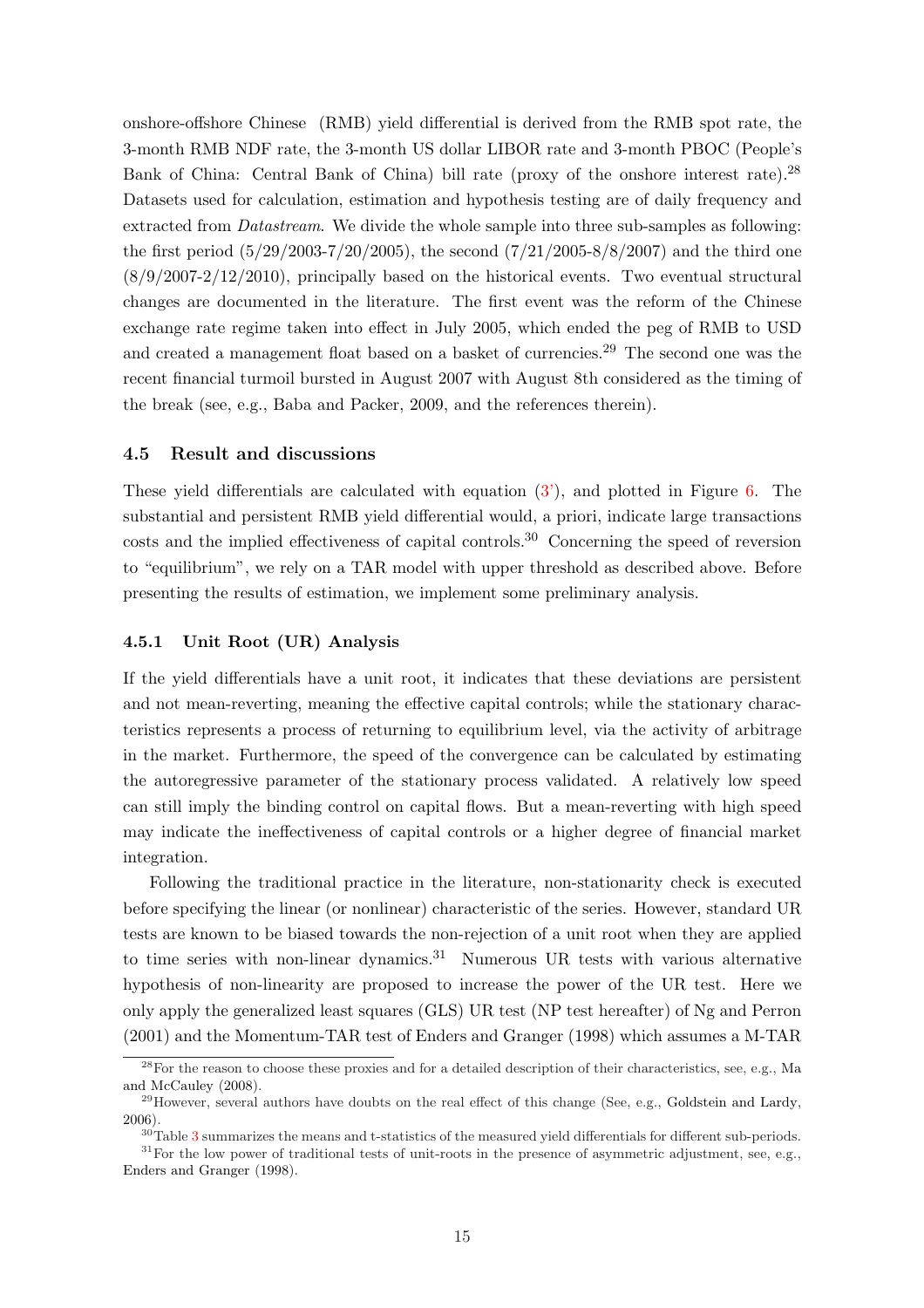model in the alternative. Our statistical inferences are mainly based on the latter, while the former is for comparison.<sup>32</sup>

The two RU tests are applied to the whole sample and also to each sub-sample, with the results reported in Table 6. No surprisingly, for the whole sample, both of them reject the RU null, since the tests become biased facing the structural changes. To adequately model and carefully investigate the series of the yield differentials, we also apply these two tests to each sub-sample, res[pe](#page-34-0)ctively, instead of using a UR test with structural changes (breaks).<sup>33</sup> The results, this time, do not always give the same evidence: the NP test can not rejected the UR null for either of the three sub-periods (see Table  $6$ ), implying the absence of the mean reverting of yield differential, while the M-TAR test only accepts the UR for the third sub-period. Based on the results of M-TAR test, during the first two sub-periods, the yield differentials are stationary but nonlinear. As to the third one [\(t](#page-34-0)he period the financial turbulence), even with the same conclusion of the two tests, we accept the non-stationarity of the yield differential with caution. <sup>34</sup> However, what is unclear is the reason of this violation of interest rate parity: is it the liquidity risk or the strengthening of the capital controls or even both (see Figure 3, 4)? We will provide an answer at the end of this section.

#### 4.5.2 AR v.s.TAR

We have justified our [ch](#page-29-0)[oic](#page-30-0)e of TAR model with theoretical arguments, and now we try to present the empirical justification. Could we reject the linearity? To answer this question, we apply several widely used linearity tests: the BDS test (Brock et al., 1987, 1996), the F-test of Tsay (1989) and the sup-LM test of Hansen (1996). Since they assume that the series are independently and identically distributed (iid), we build an  $AR(p)$  model for each sub-sample to assure that the residuals contain no serial correlatio[n. Because the het](#page-24-9)[eroske](#page-24-10)dasticity is pr[evalent in o](#page-27-3)ur series as is common f[or high frequen](#page-25-10)cy financial data, we refine our model by adding the GARCH effect, leading to the homoskedastic standardized residual. Then we check the linearity of the standardized residual by using the aforementioned linearity tests.<sup>35</sup> Specified models and their estimated coefficients are presented in Table 5 and the results of linearity tests in Table 6.

As these results do not allow us to obtain unambiguous inference, we provide some possible explanations. On one hand, as opposed to our expectation, the l[in](#page-35-0)earity can not be rejected in the most ca[ses](#page-36-0); BDS test reports, only for the third period, the nonlinearity that

<sup>&</sup>lt;sup>32</sup>By means of Monte Carlo experiment, Choi and Moh (2007) showed that the M-TAR test and Inf – t test due to Park and Shintani (2005) outperform the others, and have reasonable power of discerning the unit root.

 $33$ See, e.g., Bai and Perron (1998); Lee and Strazicich (2003) for this class of UR tests. Furthermore, in an earlier version, the break was found at t[he period of reform via](#page-24-11) the UR test of Perron (1997) in which the timing of t[he single break is e](#page-26-11)ndogenous.

 $34$ The results of Choi and [Moh](#page-26-11) (2007) also indicate that the often claimed "unit-root first, nonlinearity second" approach will be of reduced merit when the associated AR parameters take large values which makes challen[ging for the extant tech](#page-24-12)[nical devices to dete](#page-25-11)c[t stat](#page-25-11)ionary of processes with high AR parameter regardless of linearity. They suggest that what determines the power of unit-root tests [is no](#page-26-12)t the specific type of nonlinearity in the alternati[ve mo](#page-24-11)del, but how far the alternative model is away from the unit-root process. The proc[edure proposed](#page-24-11) by Harvey and Leybourne (2007) provides an alternative of testing the linearity before the checking of UR.

<sup>&</sup>lt;sup>35</sup>To have correct size, BDS test is applied to logarithm of squared standardized residuals, instead of standardized ones (see, e.g., de Lima, 1996).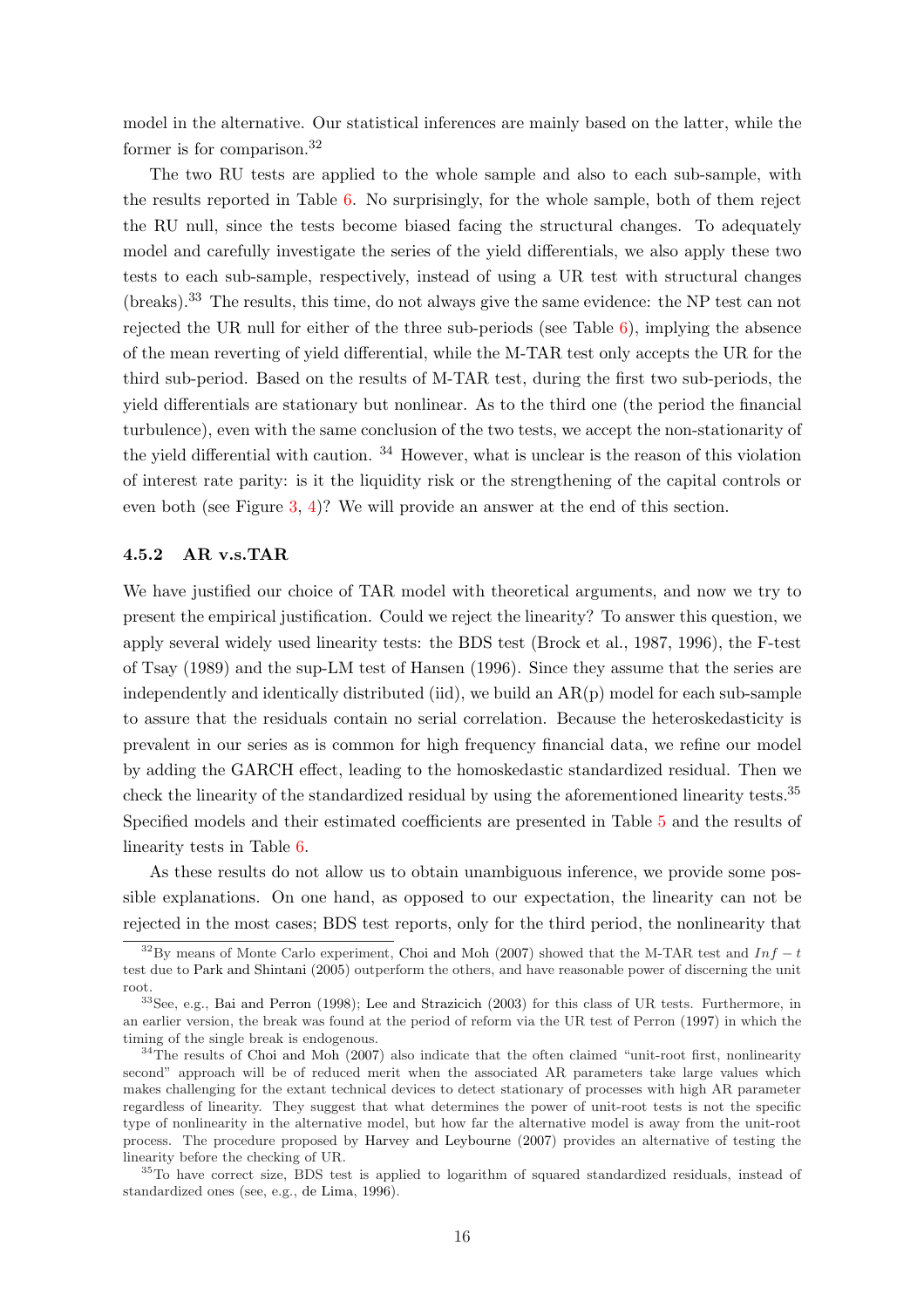itself can not be proved as the specific TAR form. In other words, the TAR alternative may be misspecified since the threshold nonlinearity disappear once the GARCH effect has been taken into account. On the other hand, fail to reject the linearity may be related to the estimated coefficients of the conditional variance terms (see the coefficients of variance equation reported in Table 5). The sum of  $\alpha_1$  and  $\lambda_1$  superior to 1, indicates the non-stationarity in volatility which may affect the consistency, convergence rates and asymptotic distributions of the coefficients.<sup>36</sup> Based on these facts, non-rejection of linearity, non-stationarity of the volatility in linear [a](#page-35-0)utoregressive model and the absent of an powerful specification test for discerning the competing models, we focus on the specified TAR model and take its linear counterpart for comparison.

Following the method described in subsection 4.3, we estimate the threshold and the TAR model using the same specification as to the AR-GARCH model. Then some restrictions are imposed according to significance of estimated coefficients. The results are reported in Table 7.

We discuss the results of estimation for each sub-periods. Before the peg regime of RMB has been abandoned in July 2005, the threshold estimated is about 200 base points, [w](#page-37-0)hich approximates its unconditional mean (367 points, see Table 3) indicates the extent of the capital controls and pure transaction costs. Following a random walk when below the threshold, the yield differentials revert to it under the force of the arbitrage when they go cross through the threshold, but with a low speed (Half lift of 3[6 d](#page-34-0)ays). The AR model reports a shorter HL of 21 days, while a unconditional mean (9.2) far below its unconditional one can not be easily interpreted. However, both of them show a long HL of mean-reversion and the non-stationary volatility, allowing us to concluding on the market segmentation and the effectiveness of the capitals controls. An autonomy of monetary policy and a fix exchange rate regime are maintained with the effective restrictions on cross-border capital flows.

After the new managing float regime has been introduced, the threshold given by the TAR model has, opposite to what we expected, increased to about 270 base points, even exceeding its reduced unconditional mean. Nevertheless, an half life (HL) of only 3 days indicates a more unified and active monetary and exchange market where the unexploited profit are quickly reduced by arbitrage to the threshold once the yield differential exceeds it. Contrasted to the TAR model, the linear AR one reports an much longer HL (about 14 days), which itself decreased relative to that of the first sub-period. Moreover, even the GARCH effect persists the volatility become stationary according to the results of both Models, showing another evidence of the more liquid market.

Here we try to give some possible explanations for the increased threshold and the far shortened HL. On one side, the higher threshold implies that for this sub-period as a whole, the capital controls are still binding; and that the extent of controls are strengthened. This is mainly due to some policy measures introduced later in this sub-period to stem the shortterm cross-border flows. This result is consistent with the explanation that for the initial

<sup>&</sup>lt;sup>36</sup>Petrucelli and Woolford (1984) show that the necessary and sufficient conditions for the stationarity of  $\delta y_{t-1}$  is:  $\rho^{in} < 0, \rho^{out} < 0$  and  $(1 + \rho^{in})(1 + \rho^{out}) < 0$  for any value of c. In our case, the ARCH and the GARCH effect are significant for all sub-samples, while the volatility is stationary only in the second sub-sample.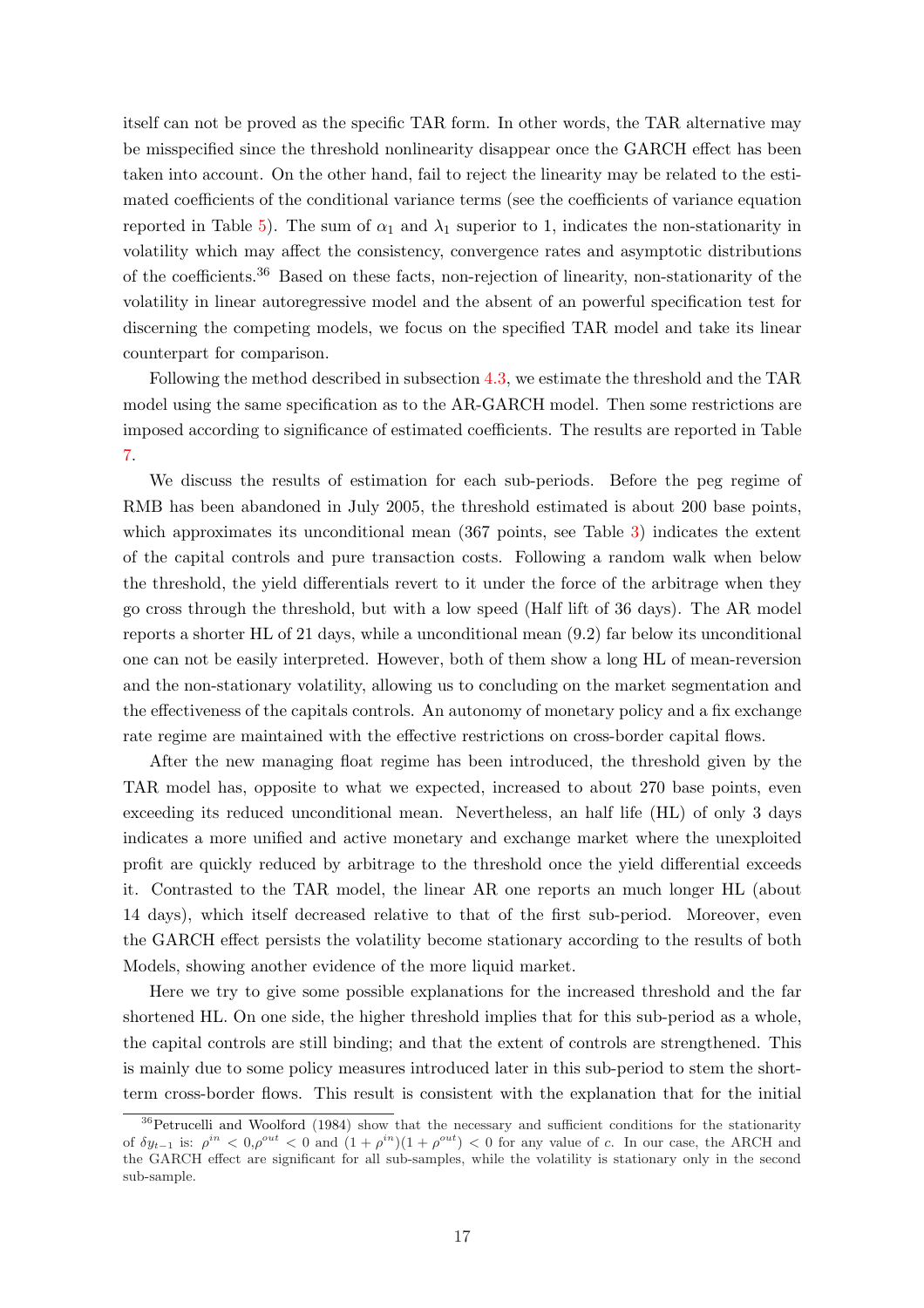episode of the new regime, the narrowing of the onshore and offshore RMB yield differential is a chosen outcome of policy rather than as a waning effectiveness of the capital controls interpreted by market observers (see Ma and McCauley, 2008), which is used to interpret the much lowered unconditional mean after the regime change. On the other side, the quick mean-reverting process (or a shorter HL) implies that once the unexploited profit appears and exceeds the transaction costs and [risk associated to capital c](#page-26-3)ontrols, the active arbitrage funds take the risks and assume the costs to obtain the excessive part of the profit, even the capital controls are binding. This action reduce quickly the yield differential to the level of the threshold. If the capital controls can be bypassed, it means to some extent the ineffectiveness of the restrictions and it triggered the strengthening of them by the Chinese government.

#### 4.5.3 Capital control and Financial crisis

Entering into the period of turbulence, the spiral upwards and downwards of yield differential could not be totally explained by the eventual strengthening of capital controls of the Chinese government. A glance at the countries with highly financial integration (Figure 3) and some Asian economies with NDF markets (Figure 4 and Table 8) reveals some common factor(s) of abnormal behavior of the yield differentials.

In this context, it is implicitly assumed that the effects of the financial tu[rm](#page-29-0)oil on the evolution of yield differentials can be repre[sen](#page-30-0)ted by a [few](#page-38-0) (or even one) latent common factors  $F$ , e.g., the liquidity risk.<sup>37</sup> Here we use the principal component approach to estimate this latent factor for six Asian economies having NDF market.<sup>38,39</sup> Then, we regress the raw data of yield differential of third period over the first factor that we assume to be the variations (of transaction cost) triggered by liquidity risk attributed to the financial crisis. The residual net of this principal component is the "deflated series" with which we estimate the alternatives models and implement the hypothesis testing.

This corrected yield differentials are plotted in Figure 6, accompanied by the whole sample raw data. The volatility (the standard deviation) is largely reduced to the half of that derived from the original data (see also last line of Table 3), but still higher than the tranquil sub-periods (the first two). However, during the [pe](#page-31-0)riod of turbulence, the yield differentials are mean-reverting, supported by both of the UR tests (see last line of Table 6). An HL of about 13 days (slightly shorter than the seco[nd](#page-34-0) sub-period) confirm this result, even the estimated AR model with GARCH effect reports a non-stationary volatility. Contrasted with the model specified with original data, the HL are much more shortened [on](#page-34-0)ce the volatility are deflated. In other words, when we include the liquidity risk premium as an additional transactions costs when liquidity declines, incurred extra volatility make the

 $37\text{As}$  to a further investigation of the possible economic determinants of this common "crisis" factor, it is out of scope of this paper. The liquidity risk is identified as one main factor of the soar of transaction costs in the financial market during the period of financial crisis (see, e.g., Baba and Packer, 2009; Levy Yeyati et al., 2009).

<sup>38</sup>China mainland (CNY), Indonesia (IDR), India (INR), Philippines (PHP), South Korea (KRW) and Taiwan (TWD), with the abbreviation of their currency in parenthesis.

 $39$ The results are reported in Table 11; Alternative way to estimate the latent commo[n fact](#page-24-6)[or is to use a](#page-26-9) [dynamic fac](#page-26-9)tor model based on Kalman filtering, this could be an exte[nsion of this versio](#page-24-6)n.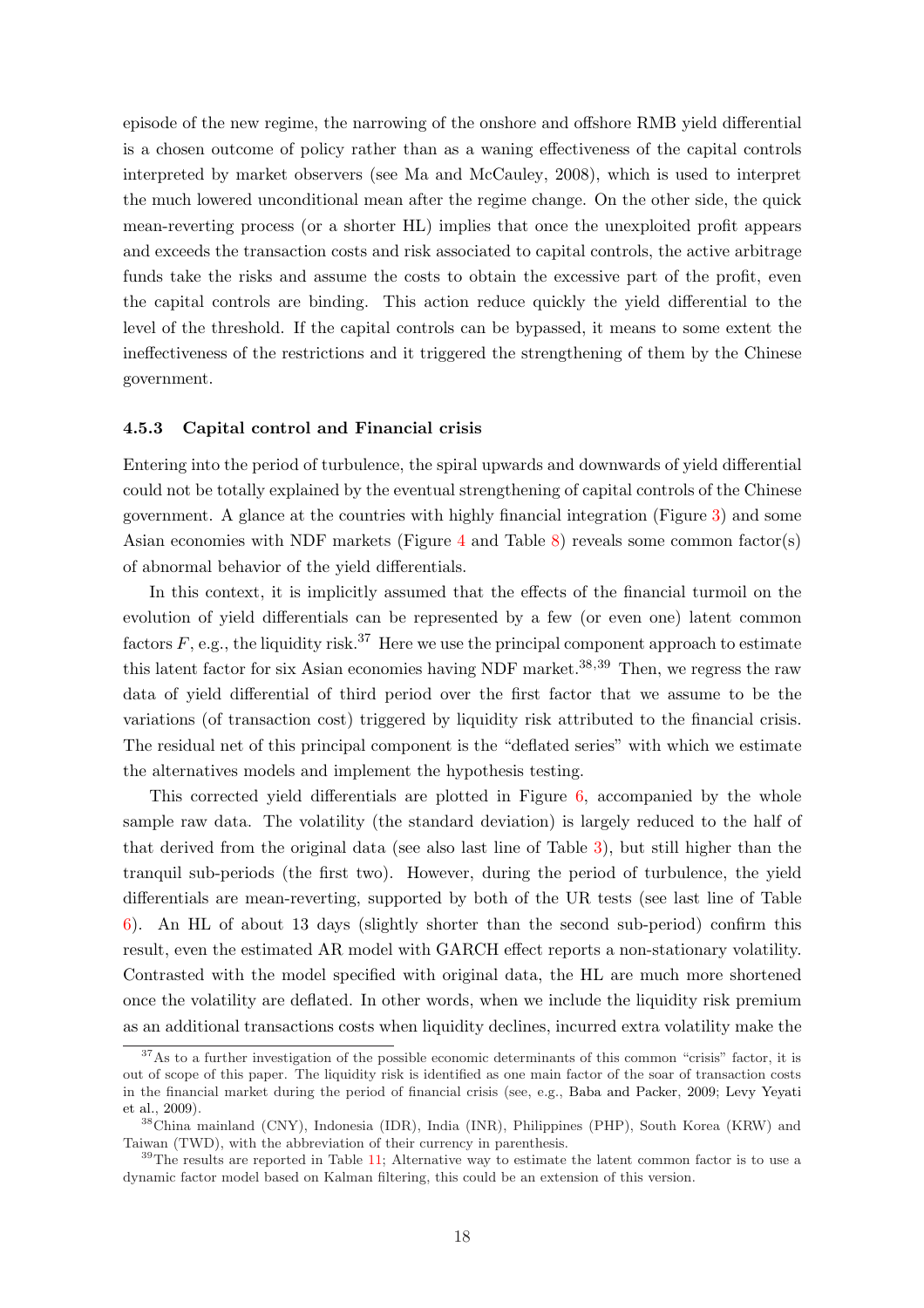mean-reverting process much slower, and consequently, creates an illusion that the longer HL results from the tighter and more effective capital controls.

Our TAR model gives the different results: the threshold has increased by 80 base points (see Table 7) and the HL (about 4.6 days) sightly extended, indicating that the extent of the capital control has been strengthened by the Chinese government. For instance, in August 2008, the issued regulation requires the companies with FDI to submit their reports on the veri[fic](#page-37-0)ation of capital denominated in foreign currency, aiming to limit the inflows of hot money via the aforementioned FDI channels. As to the HL, whatever estimated by AR or TAR model, it changes only slightly relative to that of the second sub-period, implying that the market are more and gradually integrated with the advent of new currency regime, even maybe partly affected by the financial turbulence. The introduction of the RMB currency swap market in August 2008 and that of the foreign exchange dealer system into the interbank foreign exchange market in October the same year can be interpreted as the purpose of Chinese government to further develop and deepen the foreign exchange market and to increase the liquidity of the associated derivative market.

## 5 Complementary evidence from cross-border capital flows: long horizon

<span id="page-19-0"></span>The measuring of the cross-border capital movements could provide an intuitive impression about the intensity of capital controls. The conventional way lies in, by analyzing the details of balance of payments, measuring capital flows of its main categories and finding the source of capital flows (or volatility) and relative regulation to evaluate the effectiveness of capital controls. Through examining the gross cross-border flows (via the current and capital accounts) in China, Ma and McCauley (2008) conclude that the large and growing size of cross-border flows would suggest limited effectiveness of capital controls or leaky capital account in China, and that it is the capital account flows which increase quickly and gain relative importance, [especially the non-FDI ca](#page-26-3)pital flows (hot money).<sup>40</sup> They identify the channels through which hot money flows into China: the current receipts and payments in the current accounts, domestic banks' lending and/or borrowing with their overseas counterparts under *other investment* terms of capital accounts, and unrecorded flows in the *errors and* omission terms.<sup>41</sup>

As Ma and McCauley (2008) mentioned, the intensity of capital controls over different types of capital flows may vary, and consequently, capital flows differ in the different categories or sub-categories of capital account, it is not obvious to assess directly if the capital contro[ls are effective. In o](#page-26-3)r[der to](#page-26-3) circumvent this difficulty, we try to obtain some evidence from another angle. As one main purpose of capital control is to shape the size and the composition of capital flows, effective capital control could be confirmed once this goal is achieved. As Zhang (2003) mentioned "at present, appropriate action should be taken to

<sup>&</sup>lt;sup>40</sup>These so-called "hot money" aims to pursue onshore yield differential between RMB and foreign denominated deposit, or to bet on the RMB appreciation.

<sup>&</sup>lt;sup>41</sup>The purpose of the second channel is to accommodate decisions of onshore non-bank depositors and borrowers (Chin[ese households a](#page-27-4)nd firms) in foreign currency.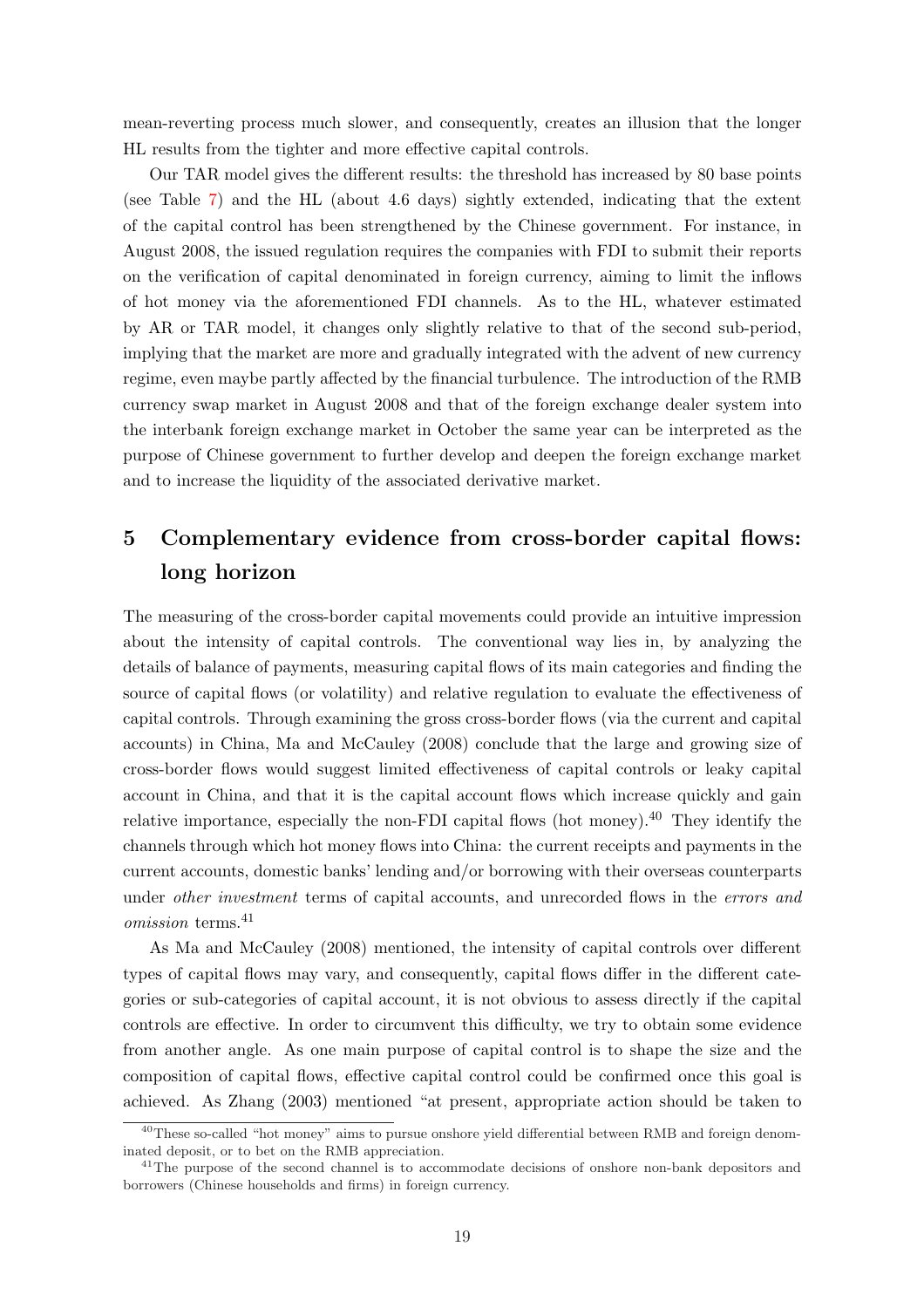encourage inflow of long-term capital while short-term capital inflows and capital flight need to be restricted". It implies that if the capital control policy is effective, the composition of the capital inflows evolves in favor of long-term inflow and the capital flight will be minimized. In this section, we focus on these two indicators to find some evidence of effective capital controls.

#### 5.1 Measuring of long-term (short-term) cross-border capital flows

Before investigating the two indicators, we present some stylized facts of capital flows. According to their natures or functions, capital flows (CAP) basically consist of foreign direct investment (FDI), portfolio equity and other investment, which itself includes commercial lending and official debt flows.<sup>42</sup> But here we focus on their maturities and investigate the components of capital flows by using 3 proxies: the total normal capital flows (hereafter TNORM), the short-term capital flows (ST) and the long-term capital flows (LT).<sup>43,44</sup> However, these two components are not directly observable; we aggregate them respectively in the following way: short-term capital flows are derived by adding up the balance (net) of the lines (Line 35, 44, 45, 48, 49, 52, 56, 59, 60, and 63) of Balance of payment provided by SAFE. Long-term capital flows are derived by adding up the balance (net) of the lines (27, 32, 34, 37, 39, 44, 47, 51, 55, 58, and 62) of Balance of payment.45,46

We begin with examining the total normal capital flow for the entire period from 1982 to 2007 (excluding year 2000), China has registered an annual average of 22504 million dollars (inflow), net total flows of normal capital add up with the increasing sub-period averages to a high net volume of capital inflows of 563 billion USD (Table 9).<sup>47</sup> This fact results mainly from the huge and continual long-term capital inflows with an accelerating pace, averaging approximately 25706 million USD for the entire sample (see Table 9).

This result is consistent with the capital control policy o[f C](#page-38-1)hinese government: to facilitate the long-run capital flows into China. However, the short-term capital outflows concentrated in the period of 1982-1999, reaching the peak durin[g](#page-38-1) the period of Asian financial crisis. This tendency had not been reversed by inflows of the sub-period 2001-2007 until certain measures of capital controls had been implemented. Nevertheless, it records an average of 3337 Million, a total of 83413 Million USD capital outflows. The coexistence of substantial and accelerated inflows of long-term capital and moderate short-term outflows and inflows during some sub-periods can be explained as follows: on one hand, the dynamics of strong economic growth in China after its economic opening and especially its entering

 $^{42}$ Prasad and Wei (2005) examine the capital inflows of China by following this classification.

 $^{43}TNORM$  refers to the total net capital flows reported in financial account of the balance of Payments.

<sup>44</sup>Fedderke and Liu (2002) apply these indicators to investigate the capital inflows and outflows of South Africa.

<sup>&</sup>lt;sup>45</sup>The lines for calculating  $ST$  correspond to Asset and liability of money market instruments; short-term asse[ts of trade credit,](#page-26-13) l[oans;](#page-26-13) currency and deposits assets, other short-term assets; short-term liability of trade credit, loans; currency and deposits, other short-term liabilities.

 $^{46}$ [The lines for calcu](#page-24-13)l[ating](#page-24-13) LT correspond to Foreign direct investment; assets of equity securities and longterm debt securities (bonds and notes); liabilities of equity securities and long-term debt securities ( bonds and notes);long-term assets of trade credit, loans; other long-term assets; long-term liability of trade credit, loans; other long-term liabilities.

<sup>&</sup>lt;sup>47</sup>Short-term and long-term flows in 2000 can not be derived because of missing subsidiary records of short and long flows in the financial account.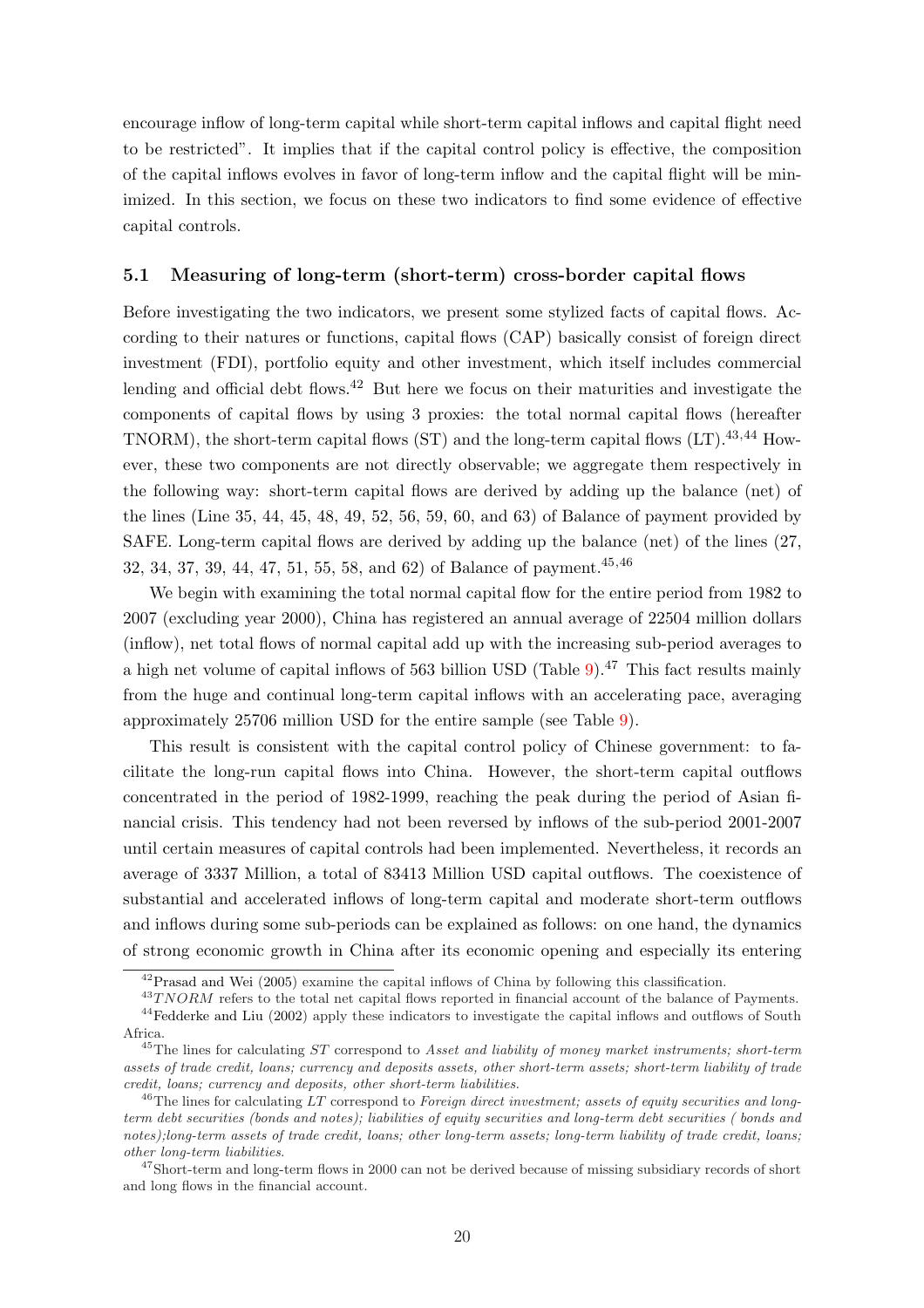into WTO imply a higher rate of return of capital for the long-term investments than in other emerging markets; on the other hand, the greater exposure to the exchange rate risk resulting from the lack of hedging instruments in the foreign exchange market, and the exposure to the political risk coming from the perspective of further capital controls both lead to short-term outflows; the speculation on the revaluation or devaluation under a less flexible exchange rate regime incurs short-term inflows and outflows. However, the net short-term flows have been less volatile than the long-term and the total normal capital flows in both of the entire sample and each sub-period (see Table 9).<sup>48</sup> One simple possible explication of this limited volatility is the effective capital control on gross flows.

Figure 6 shows the evolution of  $T NORM$  of China during the period 1982-2007, also their short-term and long-term components. The [v](#page-38-1)olatility and volume of capital flows increased substantially from 1992 to 2007 along with the progressive openness of the current account a[nd](#page-32-0) capital account. The evolution of capital flows is more or less consistent with the intension of Chinese government. Does this fact prove the effectiveness of capital controls in China? To give a definite answer to this question, we examine two indicators aforementioned: the composition of capital flows.

#### 5.2 Composition of gross capital inflows

Following Edwards (1999) who showed some evidence of Chile's capital control effectiveness relying on the composition of capital inflows, we first calculate the long-term short-term composition of the capital inflows of  $China<sup>49</sup>$  Due to the fact that the statistics of gross short-ter[m flows and long](#page-24-0)-term flows exist only for the period from 1982 to 1997, inflows for other years are aggregated in the same way as for net capital flows (long and short term), only replacing the net flows (in balance) by the gross inflows (in credit).<sup>50</sup> The volumes and the percentages are reported in Table 10 and Figure 7.

Table 10 and Figure 7 present several interesting points. First, regardless of the maturity of the capital inflows, the "decade" average of gross capital flowing into China during the  $21^{st}$  century have sharply increased r[elat](#page-39-0)ive to 1990[s, t](#page-32-1)his is also the case for the inflows in 1990s if c[om](#page-39-0)pared with [it](#page-32-1)s precedent decade. However, both of the level and the speed of capital inflows are time-varying: from the 1980s to 1990s the long-term inflows had taken the lead with an increase of 6 times more, while they have been caught up by short term one since the advent of the new millennium, which could be illustrated by their respective share to total capital inflows. Secondly, the maturity composition (in percentage) of capital inflows has fluctuated a lot: long term inflows prevail in the 1980s and continue to increase their share, peaking at mi-1990s. This predominance was kept until 1998, after that the share of the short-term inflows began to augment, especially in recent years. The turning around of the time-varying tendency of long term (short term) inflows was showed in Figure

<sup>48</sup>Except the period 2001-2007 when the standard error is greater than that of TNORM

<sup>&</sup>lt;sup>49</sup>One of the explicit objectives of capital controls in Chile is to slow down the volume of capital flowing into the country and to tilt its composition towards longer maturities. Here the short-term flows have the maturity less than one year.

 $50\,\text{We should be cautious when interpreting the result since the published Balances of Payments of China}$ from 1982 to 1996 are prepared under the 4th edition of the IMF Balance of Payment (BoP) Manual, while those since 1997 are prepared under the 5th edition of the IMF BoP Manual.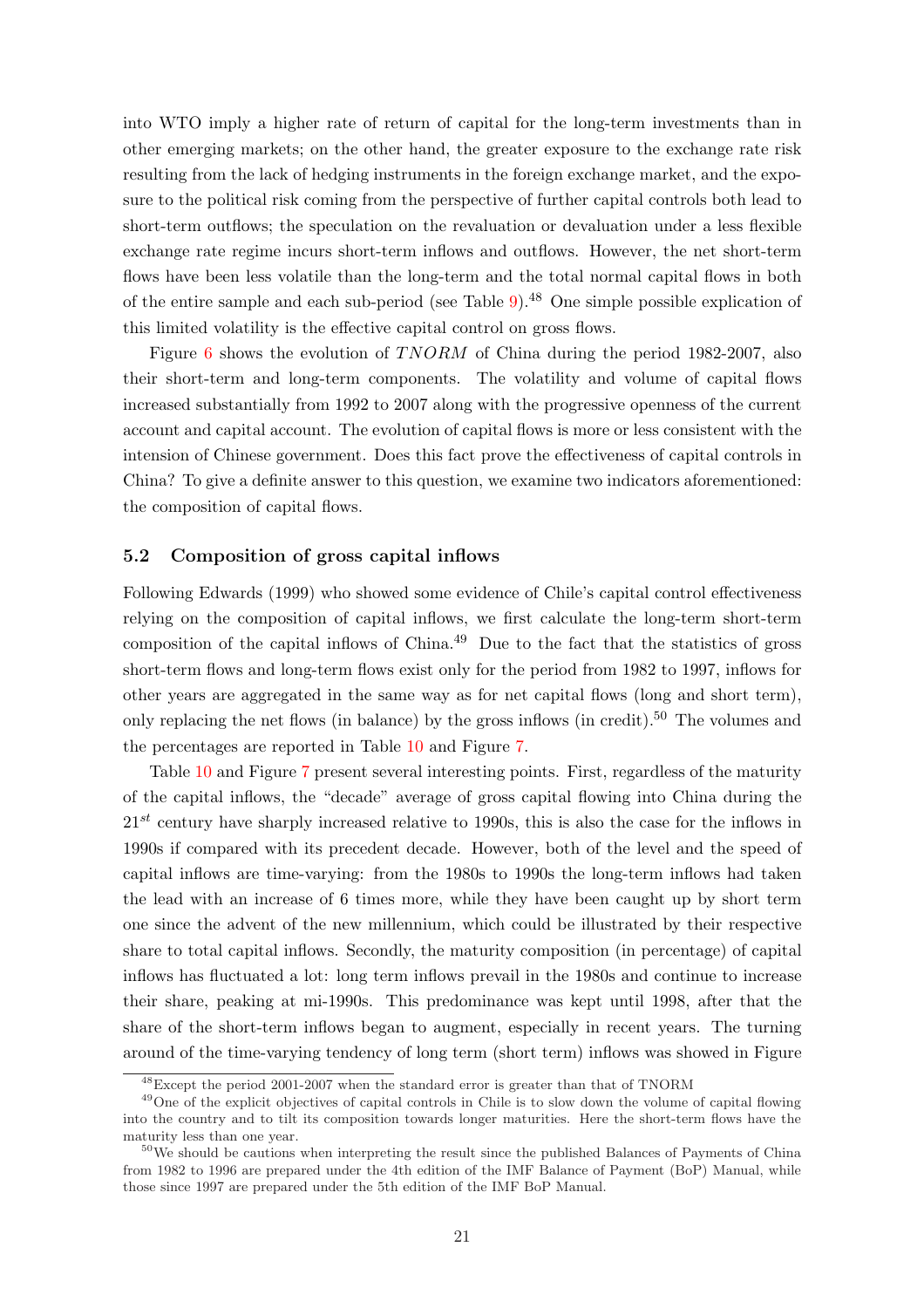7. Third, the variation of the short term inflows is higher than long-term ones except the period of 1990s.

To sum up, these findings show that more and more long-term foreign capital (especially [vi](#page-32-1)a the form of FDI) enter into China, whether quickly or slowly, implying that the policy of encouraging long-term capital inflows has been achieved under the current regime of capital controls; on the contrary, the rising share of the short term capital inflows and their higher level in recent years seem not to conform with the goal of restricting short term capital inflows. With the reading of capital flight, we complete our evidence of the effectiveness of capital controls.

#### 5.3 Capital flight

Regardless of the mains sources (newly rich Chinese individuals and State-owned enterprises), there has been an increasing concern that a large portion of dramatic increase of capital inflows have flowed out again in the form of capital flight (Wu, 1993; Wu and Tang, 2000), since the capital flight may induce an unnecessary increase of a country's foreign debt, undermine the tax, and even result in a net real capital transfer out of the country (Gunter, 2004; Khan and Haque, 1985).<sup>51</sup> Accordi[ng](#page-27-5) to Wu and Tang  $(2000)$ , [what alarmed](#page-27-6) [Beijin](#page-27-6)g to action in 1998 (The advent of lots of policies of capital control is the evidence) was that foreign exchange reserves had stagnated at around 140 billion US\$ in the first eight [months of](#page-25-12) [1998,](#page-25-12) [despite the healthy FDI](#page-25-13) inflows and large [trade surpluses](#page-27-6). [The](#page-27-6) weak increase of foreign exchange reserve and inferred large capital flight made Beijing realized that this situation could potentially have a detrimental effect on the stability of the RMB. It was only when the stability of the RMB and the credibility of the central government, was perceived to be in danger, did Beijing act to re-impose existing rules and/or to plug loopholes.

Based on various methods, previous studies have estimated the volume of capital flight from China.<sup>52</sup> Seeing that different definitions of capital flight have given up various measurements, here we simply focus on one indicator of the capital flight: the *errors and omissions* term (E&O) of balance of payments. Specifically, if capital controls were ineffective, illegal movements of capital take place and would normally show up as components of errors and omissions in the balance of payments statistics (Liu and Otani,2005). Large swings of this term are normally associated with the movements of speculative funds that move illegally across borders seeking unexploited profits, rather than the statistical errors and omissions, which are not expected to change dramatically at least in the short-run. Positive errors and omissions mean illegal capital flowing into the country and negative values imply the illegal capital outflows. Therefore, E&O terms could be seen as a general measure of unrecorded capital flows (Ma and McCauley, 2008), with negative ones being regarded as a first approximation of the capital flight. $53$ 

<sup>&</sup>lt;sup>51</sup>A common definition is that the capital flight is composed of funds fleeing across national borders in search of sanctuary haven (Brown, 1992).

 $52$  For examples, Balance [of payments method t](#page-26-3)h[at is c](#page-26-3)redited to Cuddington, residual method (Gunter, 2004; GUNTER, 2004), residual method based on different estimates of China's external debt (Wu and Tang, 2000), and adjusted residual method (Gunter, 2004), etc.

<sup>&</sup>lt;sup>53</sup>They have given a tho[ugh explanat](#page-24-14)ion of fluctuation of this residual.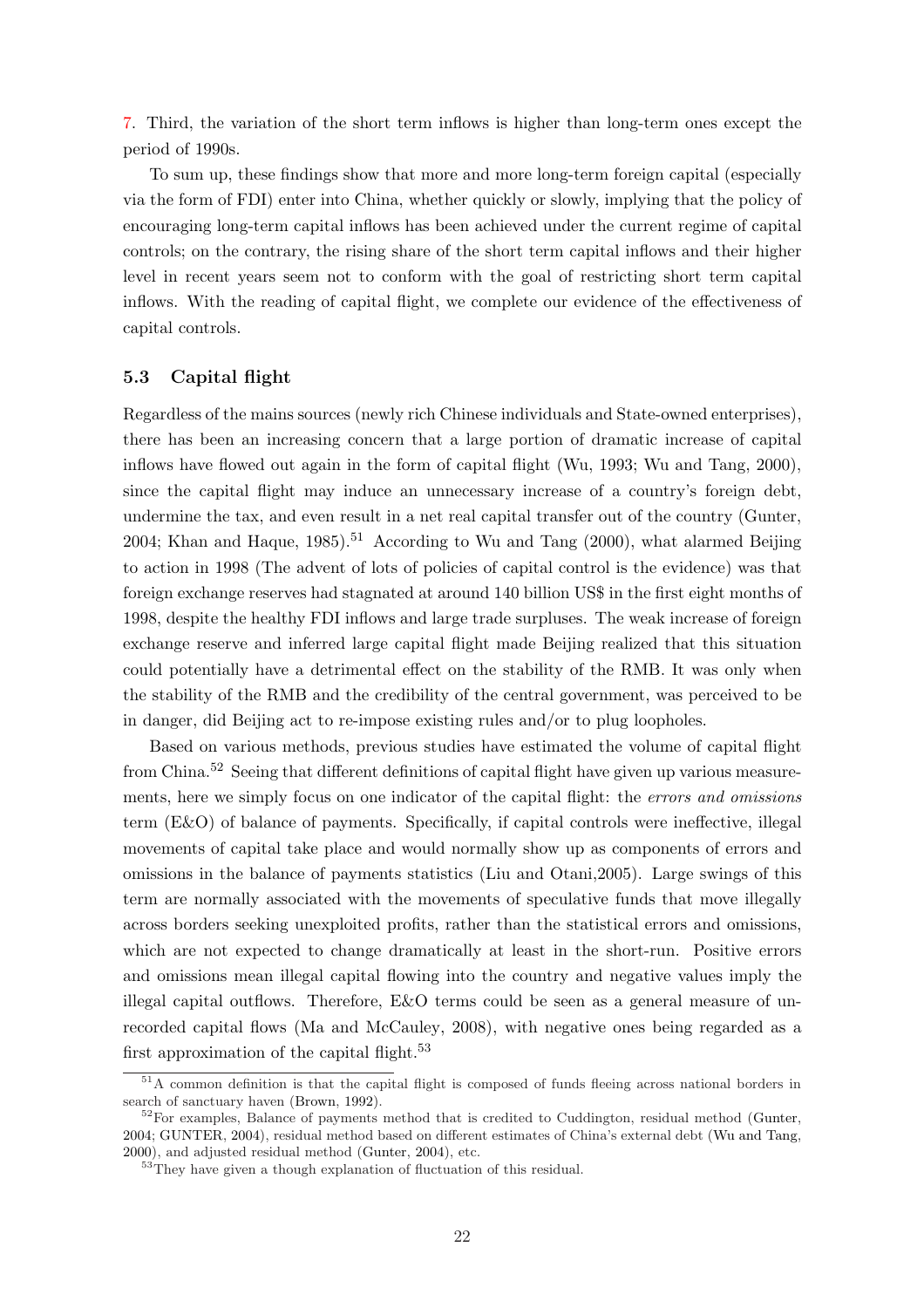Large and increasing negative E&O terms concentrate in the 1990s, with the size and the tendency of capital flight showed in Figure  $6^{54}$  This implies that the capital control is not effective to restrict the capital flight. The first decade of 2000s reverses the direction of E&O terms which fluctuate much more since the new millennium. However, substantial positive E&O terms indicating the capital inflows ca[nn](#page-33-0)ot justify the effectiveness of controls on capital flight either, let alone the large negative number in 2005 and  $2006<sup>55</sup>$ . The unprecedent capital flight in 2008 reflect well the repatriation of foreign investment funds during the recent financial crisis, and indicate the lossing of effective capital controls on the capital flight.

To sum up, several measures of various capital flows patterns presented in the section give us different evidences of capital controls for achieving the goal of shaping size and composition of capital flows. However, the two indicators (the composition of capital flows and capital flight) show that the capital controls are not always effective.

### 6 Concluding remarks

This paper finds that China's capital controls are less effective than before facing the growing market forces in China's monetary and foreign exchange market, and also the impact of global crisis dated to 2007. We observe the sizable and volatile cross-border flows as well, whether in illegal way or in disguised form. However, they are still working for some goals of Chinese government, especially to prevent from equalizing the onshore and offshore NDF-implied RMB interest rate.

Further research may be extended to China's security markets and foreign exchange market for obtaining other evidences of effectiveness of capital control, or evidence reflecting the deepening of these financial markets. Whatever the field of study, if China really attempt to further open its capital accounts and to make some concrete steps, the power or the effectiveness would be weakened for sure, at least for some purposes. We have already witnessed the incapacity of capital controls to withstand the financial turmoil in the West in that the impact of this financial crisis on China and his Asian trade partners is channeled via the real economy (trade sector). Thus the administrative control system should concede to a more flexible and market-based supervising system which may promote and facilitate a more balanced growth regime.

<sup>&</sup>lt;sup>54</sup>The determinants of these outflows are identified in the literature: the high inflation during the period of 1995-1999, the Asian financial crisis, and the expectation for the RMB depreciation.

<sup>55</sup>On the contrary, this indicates again the limited controls on short-term capital flowing into China.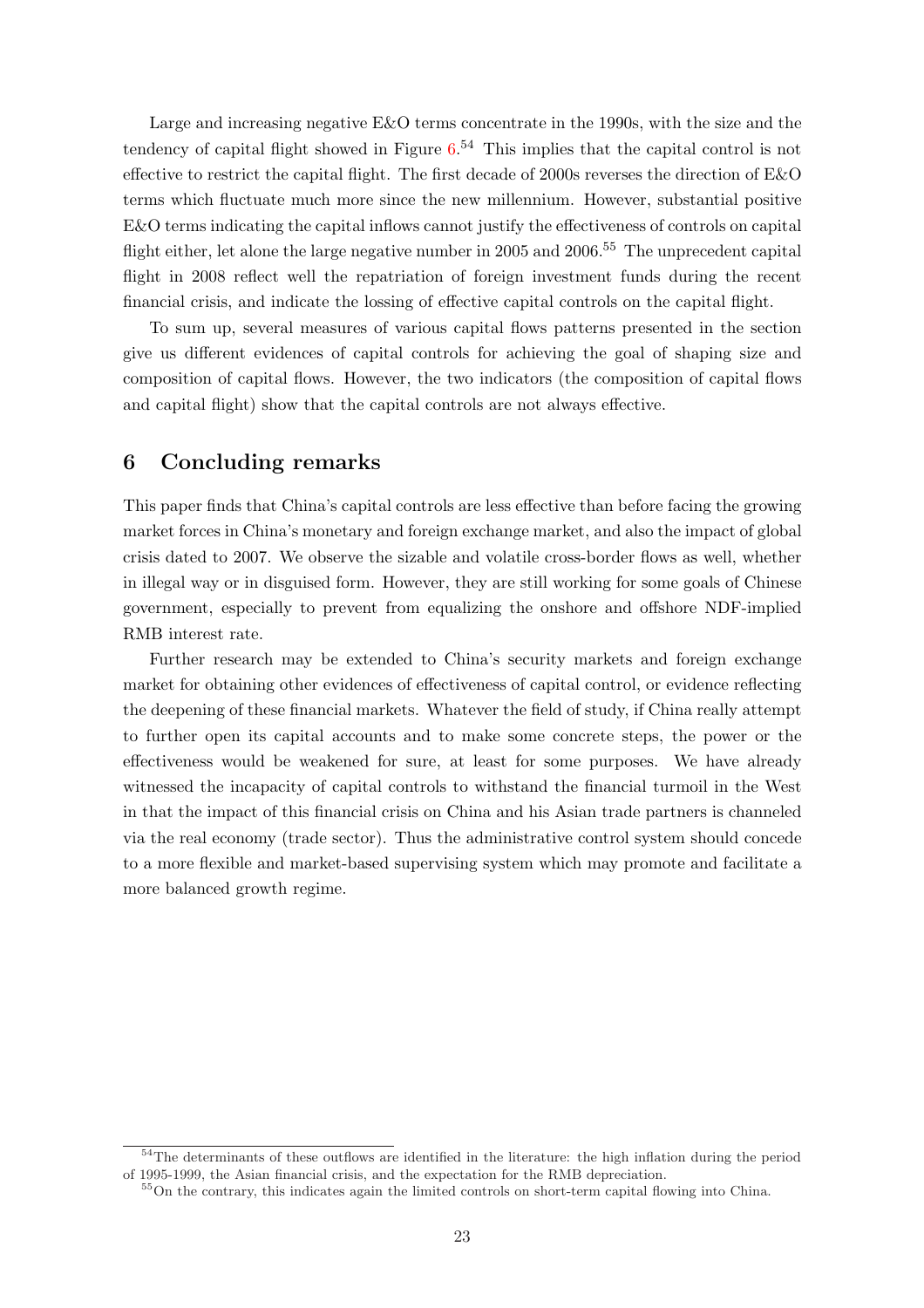### References

- <span id="page-24-5"></span>[1] Aliber, R. Z. (1973): "The Interest Rate Parity Theorem: A Reinterpretation," Journal of Political Economy, 81, 1451–59.
- <span id="page-24-1"></span>[2] ANDERSON, J. (2006): "Capital Account Controls and Liberalization: Lessons for India and China," in India's and China's recent experience with reform and growth, ed. by W. S. TSENG and C. D. G., London: Palgrave Macmillan.
- <span id="page-24-6"></span>[3] Baba, N. and F. Packer (2009): "Interpreting deviations from covered interest parity during the financial market turmoil of 2007-08," Journal of Banking and Finance, 33, 1953–1962.
- <span id="page-24-12"></span>[4] Bai, J. and P. Perron (1998): "Estimating and Testing Linear Models with Multiple Structural Changes," Econometrica, 66, 47–78.
- [5] Branson, W. H. (1969): "The Minimum Covered Interest Differential Needed for International Arbitrage Activity," Journal of Political Economy, 77, 1028–35.
- <span id="page-24-9"></span>[6] BROCK, W. A., W. D. DECHERT, AND J. A. SCHEINKMAN (1987): "A test for independence ased on the correlation dimension," Working paper, Department of Economics, University of Wisconsin, Madison.
- <span id="page-24-10"></span>[7] Brock, W. A., J. A. Scheinkman, W. D. Dechert, and B. LeBaron (1996): "A test for independence based on the correlation dimension," Econometric Reviews, 15, 197–235.
- <span id="page-24-14"></span>[8] Brown, B. (1992): "Capital flight," in The new Palgrave dictionary of money and finance vol. 1, ed. by P. Newman, M. Milgate, and J. Eatwell, New York: Stockton Press, 294296.
- <span id="page-24-11"></span>[9] Choi, C.-Y. and Y.-K. Moh (2007): "How useful are tests for unit-root in distinguishing unit-root processes from stationary but non-linear processes," Econometric Journal, 10, 82–112.
- [10] de Lima, P. J. F. (1996): "Nuisance Parameter Free Properties of Correlation Integral Based Statistics." Econometric Reviews, 15, 237 – 259.
- <span id="page-24-2"></span>[11] Dooley, M. P. and P. Isard (1980): "Capital Controls, Political Risk, and Deviations from Interest-Rate Parity," Journal of Political Economy, 88, 370–84.
- <span id="page-24-0"></span>[12] EDWARDS, S. (1999): "How Effective Are Capital Controls?" Journal of Economic Perspectives, 13, 65–84.
- <span id="page-24-7"></span>[13] Einzig, P. (1937): The Theory of Forward Exchange, London: Macmillan.
- <span id="page-24-8"></span>[14] ENDERS, W. AND C. W. J. GRANGER (1998): "Unit-Root Tests and Asymmetric Adjustment with an Example Using the Term Structure of Interest Rates," Journal of Business & Economic Statistics, 16, 304–11.
- <span id="page-24-13"></span>[15] FEDDERKE, J. W. AND W. LIU (2002): "Modelling the determinants of capital flows and capital flight: with an application to South African data from 1960 to 1995," Economic Modelling, 19, 419–444.
- <span id="page-24-3"></span>[16] Feldstein, M. and C. Horioka (1980): "Domestic Saving and International Capital Flows," Economic Journal, 90, 314–29.
- <span id="page-24-4"></span>[17] Frankel, J. (1993): "Quantifying International Capital Mobility in The 1980s," in International Finance: Contemporary Issues, ed. by K. D. Dilip, Routeledge, 27–53.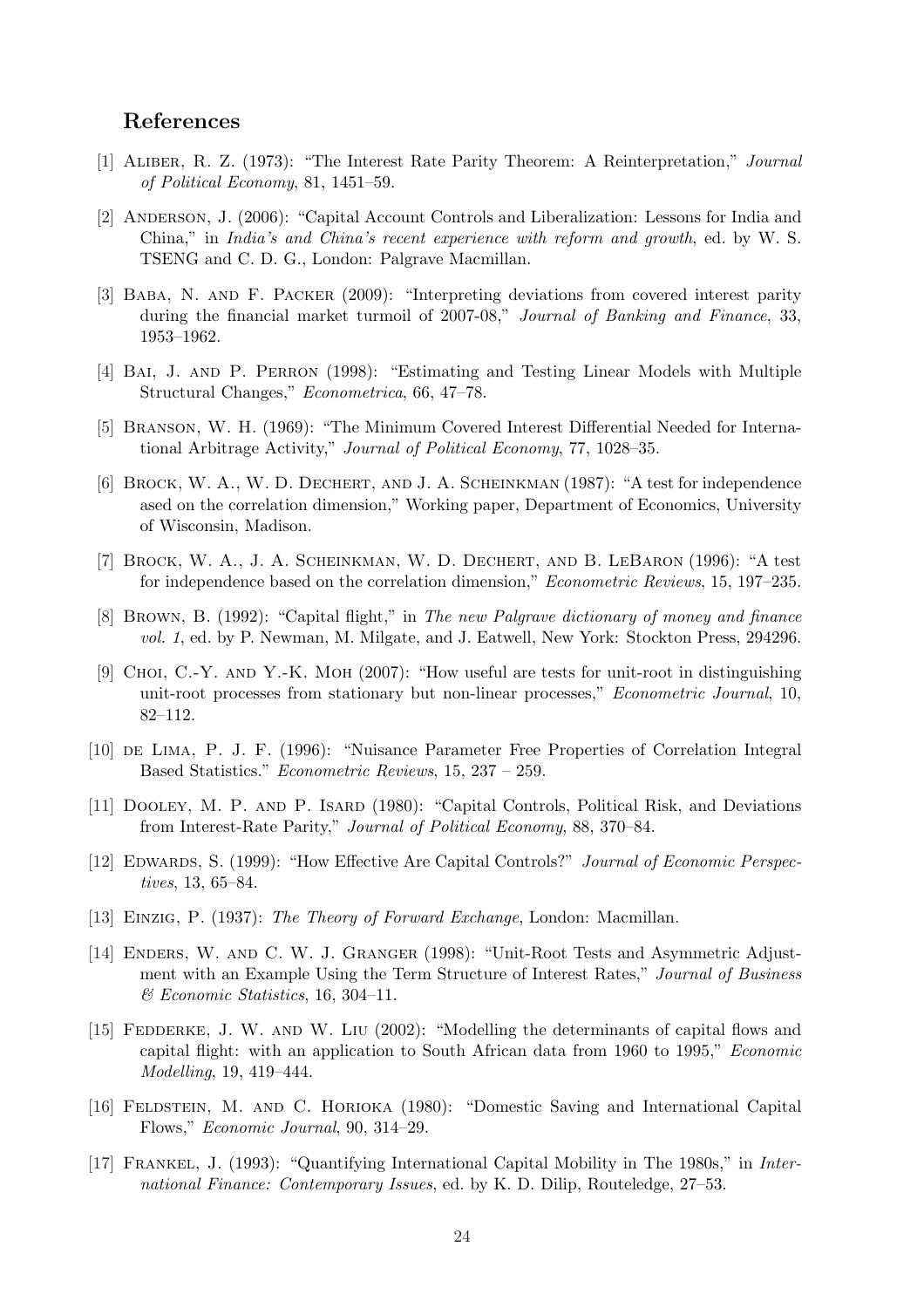- <span id="page-25-3"></span>[18] Frankel, J. A. (1992): "Measuring International Capital Mobility: A Review," American Economic Review, 82, 197–202.
- [19] Frenkel, J. A. (1973): "Elasticities and the Interest Parity Theory," Journal of Political Economy, 81, 741–47.
- <span id="page-25-5"></span>[20] Frenkel, J. A. and R. M. Levich (1975): "Covered Interest Arbitrage: Unexploited Profits?" Journal of Political Economy, 83, 325–38.
- [21] ——— (1977): "Transaction Costs and Interest Arbitrage: Tranquil versus Turbulent Periods," Journal of Political Economy, 85, 1209–26.
- <span id="page-25-2"></span>[22] Gao, H. (2000): "Liberalising China's Capital Account: Lessons Drawn from Thailand's Experience," Visiting Researchers Series No. 6, Institute of Southeast Asian Studies.
- <span id="page-25-9"></span>[23] Glosten, L. R., R. Jagannathan, and D. E. Runkle (1993): "On the Relation between the Expected Value and the Volatility of the Nominal Excess Return on Stocks," The Journal of Finance, 48, 1779–1801.
- [24] GOLDSTEIN, M. AND N. LARDY (2006): "China's Exchange Rate Policy Dilemma," American Economic Review, 96, 422–426.
- <span id="page-25-12"></span>[25] GUNTER, F. R. (2004): "Capital flight from China: 1984-2001," China Economic Review, 15, 63–85.
- [26] GUNTER, F. R. (2004): "Capital flight from China: 1984-2001," China Economic Review,  $15, 63 - 85.$
- <span id="page-25-10"></span>[27] Hansen, B. E. (1996): "Inference When a Nuisance Parameter Is Not Identified under the Null Hypothesis," Econometrica, 64, 413–30.
- <span id="page-25-8"></span>[28] ——— (1999): "Testing for Linearity," Journal of Economic Surveys, 13, 551–76.
- [29] Harvey, D. I. and S. J. Leybourne (2007): "Testing for time series linearity," Econometrics Journal, 10, 149–165.
- <span id="page-25-1"></span>[30] Henry, P. B. (2007): "Capital Account Liberalization: Theory, Evidence, and Speculation," Journal of Economic Literature, XLV, pp.887–935.
- [31] Holmes, M. and Y. Wu (1997): "Capital controls and covered interest parity in the EU: Evidence from a panel-data unit root test," Review of World Economics (Weltwirtschaftliches Archiv), 133, 76–89.
- <span id="page-25-6"></span>[32] Holmes, M. J. (2001): "New Evidence on Real Exchange Rate Stationarity and Purchasing Power Parity in Less Developed Countries," Journal of Macroeconomics, 23, 601–614.
- <span id="page-25-0"></span>[33] IMF (2000): "Capital Controls: Country Experiences with Their Use and Liberalization," IMF Occasional Paper, 190.
- <span id="page-25-4"></span>[34] Ito, T. (1987): "Capital Controls and Covered Interest Parity," NBER Working Papers 1187, National Bureau of Economic Research, Inc.
- <span id="page-25-7"></span>[35] Keynes, J. M. (1923): A Tract on Monetary Reform, London: Macmillan.
- <span id="page-25-13"></span>[36] Khan, M. and N. Haque (1985): "Foreign borrowing and capital flight," IMF Staff Paper, 32, pp. 606–628.
- <span id="page-25-11"></span>[37] Lee, J. and M. C. Strazicich (2003): "Minimum Lagrange Multiplier Unit Root Test with Two Structural Breaks," The Review of Economics and Statistics, 85, 1082–1089.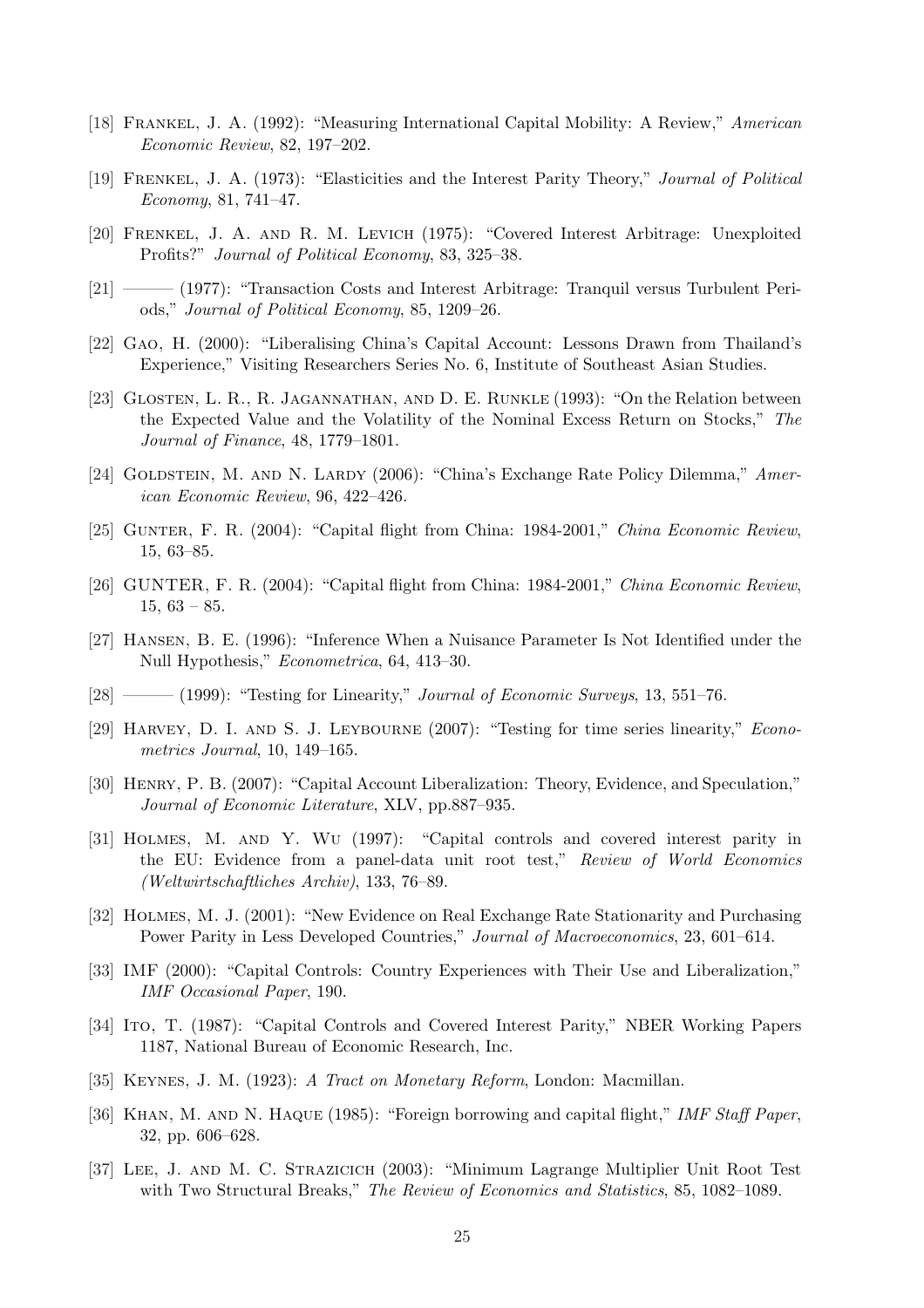- <span id="page-26-9"></span>[38] Levy Yeyati, E., S. L. Schmukler, and N. Van Horen (2009): "International financial integration through the law of one price: The role of liquidity and capital controls," Journal of Financial Intermediation, 18, 432 – 463.
- <span id="page-26-4"></span>[39] Ma, G., C. Ho, and R. N. McCauley (2004): "The markets for non-deliverable forwards in Asian currencies," BIS Quarterly Review.
- <span id="page-26-3"></span>[40] Ma, G. and R. McCauley (2008): "Efficacy Of China'S Capital Controls: Evidence From Price And Flow Data," Pacific Economic Review, 13, 104–123.
- <span id="page-26-8"></span>[41] MACDONALD, R. (2007): Exchange Rate Economics: Theories and Evidence, UK: Routledge, 2 ed.
- <span id="page-26-0"></span>[42] NEELY, C. J. (1999): "An introduction to capital controls," Review, 13–30.
- <span id="page-26-10"></span>[43] Ng, S. and P. Perron (2001): "LAG Length Selection and the Construction of Unit Root Tests with Good Size and Power," Econometrica, 69, 1519–1554.
- <span id="page-26-7"></span>[44] OBSTFELD, M. AND A. M. TAYLOR (1997): "Nonlinear Aspects of Goods-Market Arbitrage and Adjustment: Heckscher's Commodity Points Revisited," Journal of the Japanese and International Economies, 11, 441–479.
- <span id="page-26-2"></span>[45] Otani, I. and S. Tiwari (1981): "Capital controls and interest rate parity: The Japanese experience, 1978-81," IMF Staff Papers, 28, 793–815.
- <span id="page-26-11"></span>[46] PARK, J. Y. AND M. SHINTANI (2005): "Testing for a Unit Root against Transitional Autoregressive Models," Working Papers 05010, Department of Economics, Vanderbilt University.
- <span id="page-26-5"></span>[47] PEEL, D. A. AND M. P. TAYLOR (2002): "Covered Interest Rate Arbitrage in the Interwar Period and the Keynes-Einzig Conjecture," Journal of Money, Credit and Banking, 34, 51–75.
- <span id="page-26-12"></span>[48] Perron, P. (1997): "Further evidence on breaking trend functions in macroeconomic variables," Journal of Econometrics, 80, 355 – 385.
- [49] PETRUCELLI, J. AND S. WOOLFORD (1984): "A threshold AR(1) model," Journal of Applied Probability, 21, 520–33.
- [50] Prachowny, M. F. J. (1970): "A Note on Interest Parity and the Supply of Arbitrage Funds," Journal of Political Economy, 78, 540–45.
- <span id="page-26-13"></span>[51] Prasad, E. and s.-j. Wei (2005): "The Chinese Approach to Capital Inflows: Patterns and Possible Explanations," IMF Working Paper No. 05/79, International Monetary Fund.
- <span id="page-26-1"></span>[52] SHINJI, T. AND J. SHI (2005): "The Strategy of China's Capital Account Liberalisation," CCER working paper Series NC2005009, CCER.
- [53] Taylor, M. P. (1987): "Covered Interest Parity: A High-Frequency, High-Quality Data Study," Economica, 54, 429–38.
- [54] ——— (1989): "Covered Interest Arbitrage and Market Turbulence," Economic Journal, 99, 376–91.
- <span id="page-26-6"></span>[55] TAYLOR, M. P. AND E. TCHERNYKH-BRANSON  $(2004)$ : "Asymmetric Arbitrage and Default Premiums Between the U.S. and Russian Financial Markets," IMF Staff Papers, 51, 257– 275.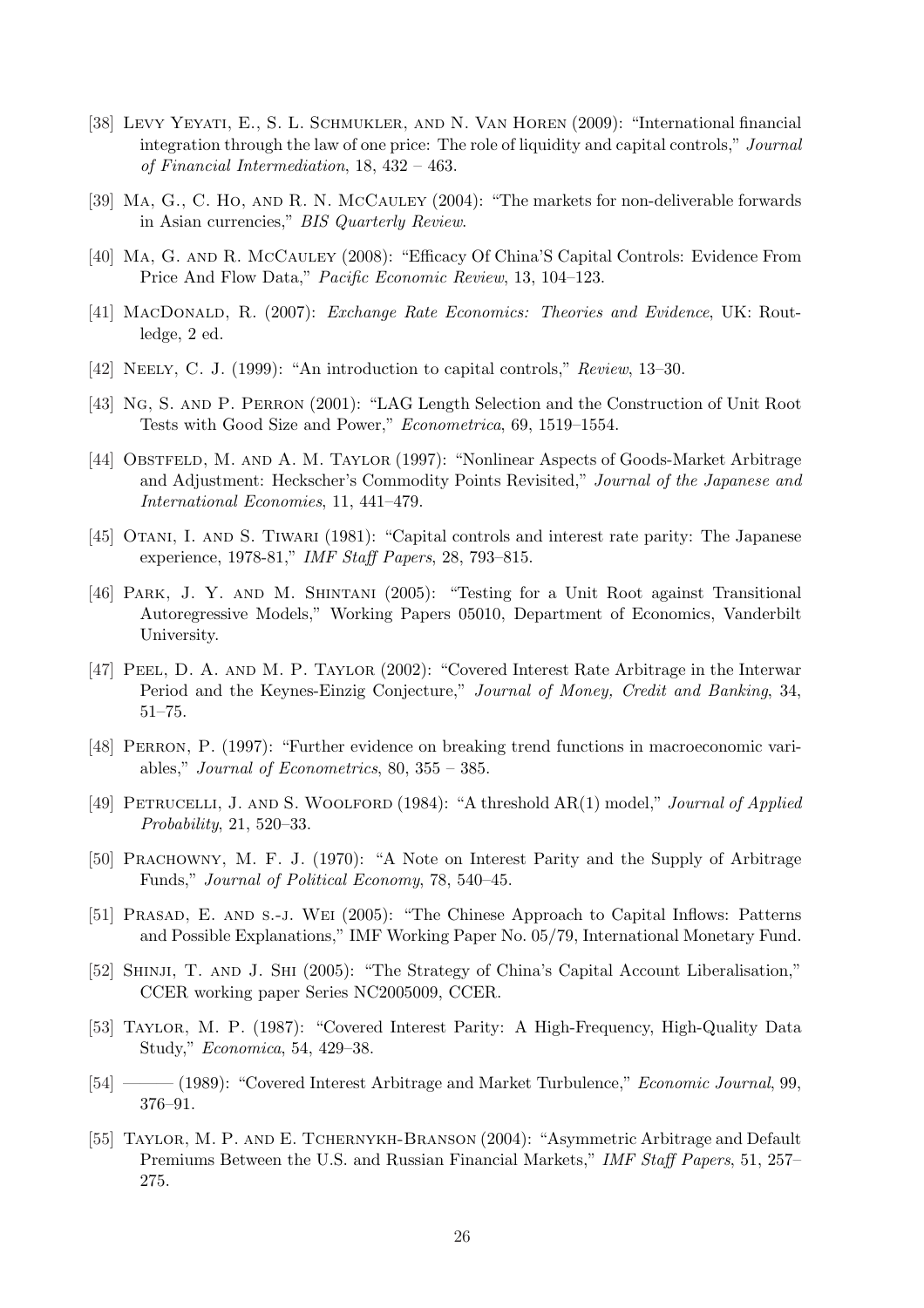- [56] TONG, H. (1978): "On a threshold model," in *Pattern recognition and signal processing*, ed. by C. Chen, Netherlands: Sijthoff & Noordhoff, 575–586.
- <span id="page-27-2"></span>[57] ——— (1983): Threshold models in non-linear time series analysis, Lecture notes in statistics, NO.21, New York: Springer-Verlag.
- <span id="page-27-1"></span>[58] Tong, H. and K. S. Lim (1980): "Threshold Autoregression, Limit Cycles and Cyclical Data," Journal of the Royal Statistical Society. Series B (Methodological), 42, 245–292.
- <span id="page-27-3"></span>[59] Tsay, R. S. (1989): "Testing and modeling threshold autoregressive processes," Journal of the American Statistical Association, 84, 231–240.
- <span id="page-27-5"></span>[60] Wu, F. (1993): "Stepping out the door," The China Review, 14–19.
- <span id="page-27-6"></span>[61] Wu, F. and L. Tang (2000): "China's capital flight 1990-1999: Estimates and implications," Review of Pacific Basin Financial Markets and Policies, 3, pp. 59–75.
- <span id="page-27-4"></span>[62] Zhang, X. (2003): "Capital Account Management and Its Outlook in China," BIS Papers No. 15, Bank forInternational Settlements.
- <span id="page-27-0"></span>[63] Zhang, Z. (2006): "Capital Controls in China: Recent Developments and Reform Prospects," SSRN eLibrary.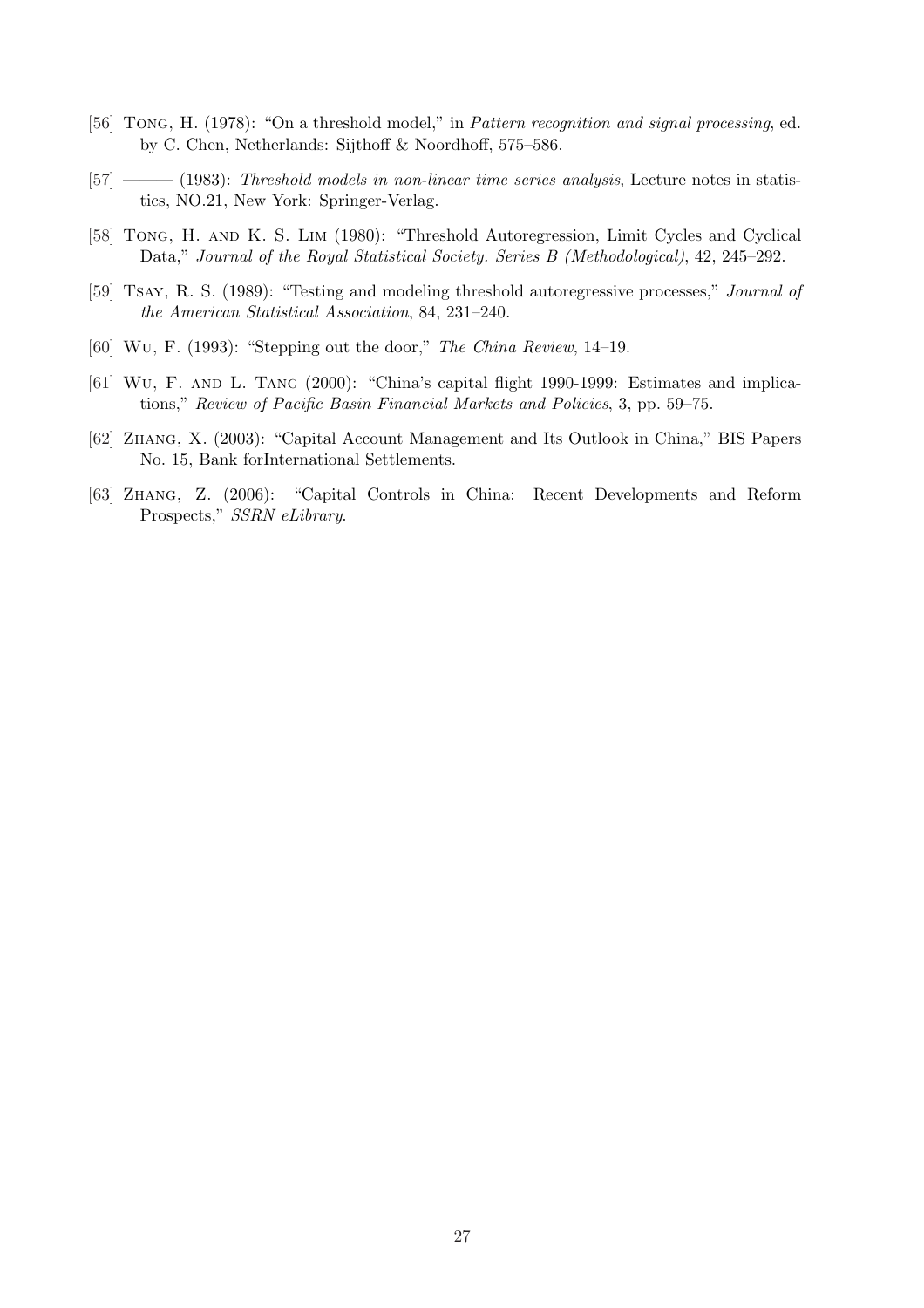

<span id="page-28-0"></span>Figure 1: Foreign Direct Investment inflows and outflows of China from 1982 to 2008 (Million USD, current price)



Figure 2: Mechanism of Control for cross border borrowing and lending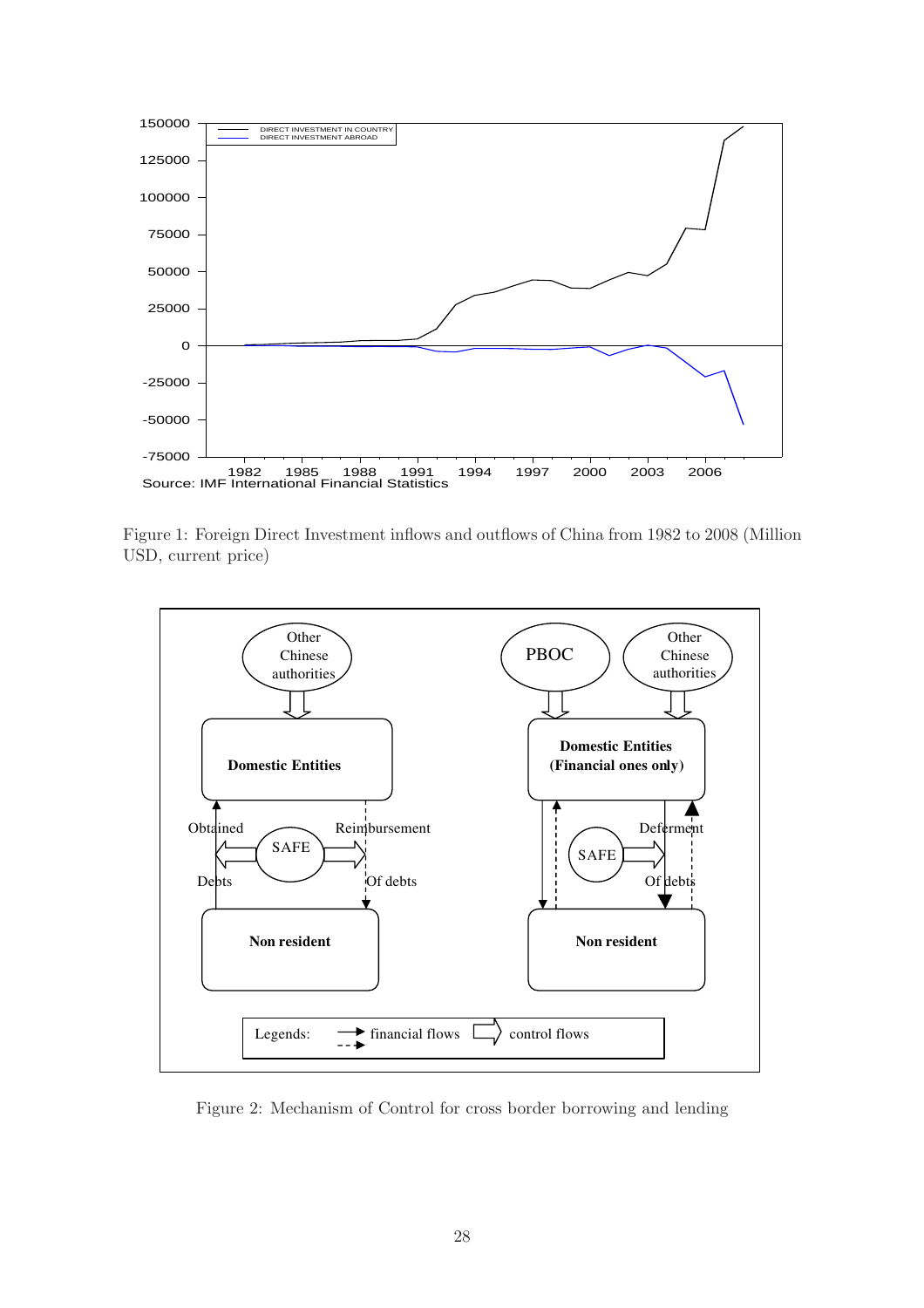**Covered Differentials of Major Currencies/USD Covered Differentials of Major Currencies/USD**



<span id="page-29-0"></span>Figure 3: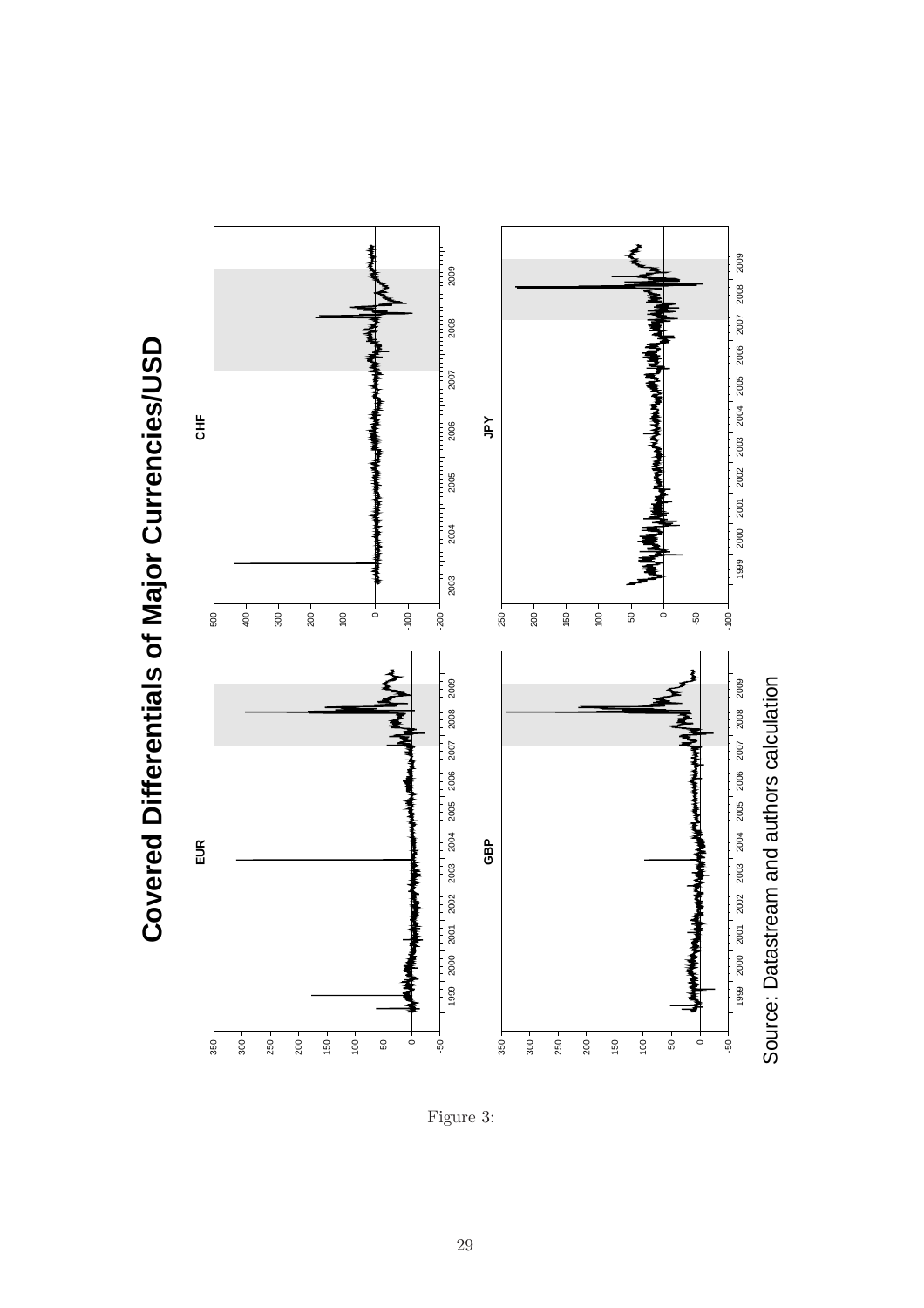



<span id="page-30-0"></span>Figure 4: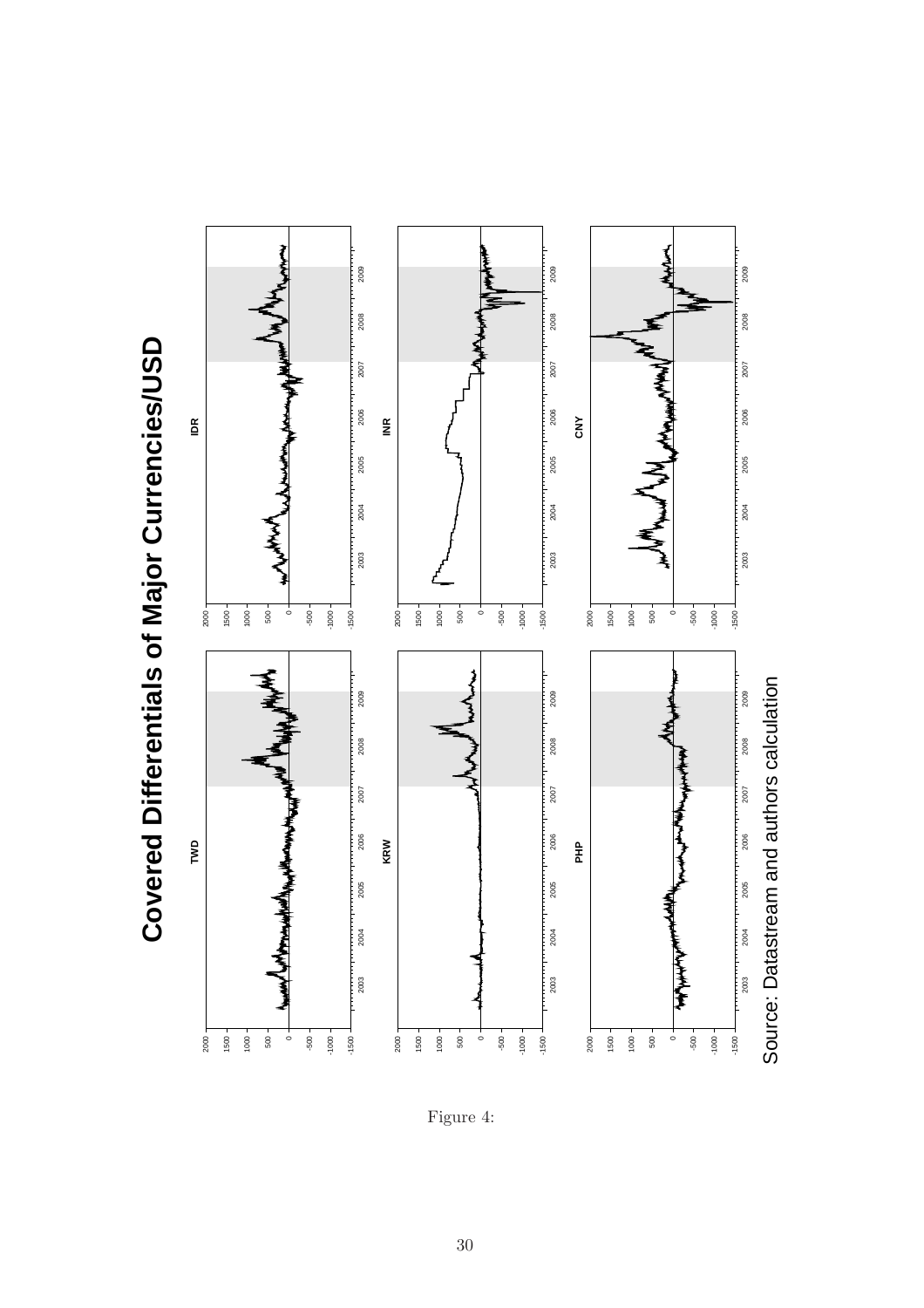

<span id="page-31-0"></span>Figure 5: Interest Yield Differentials of RMB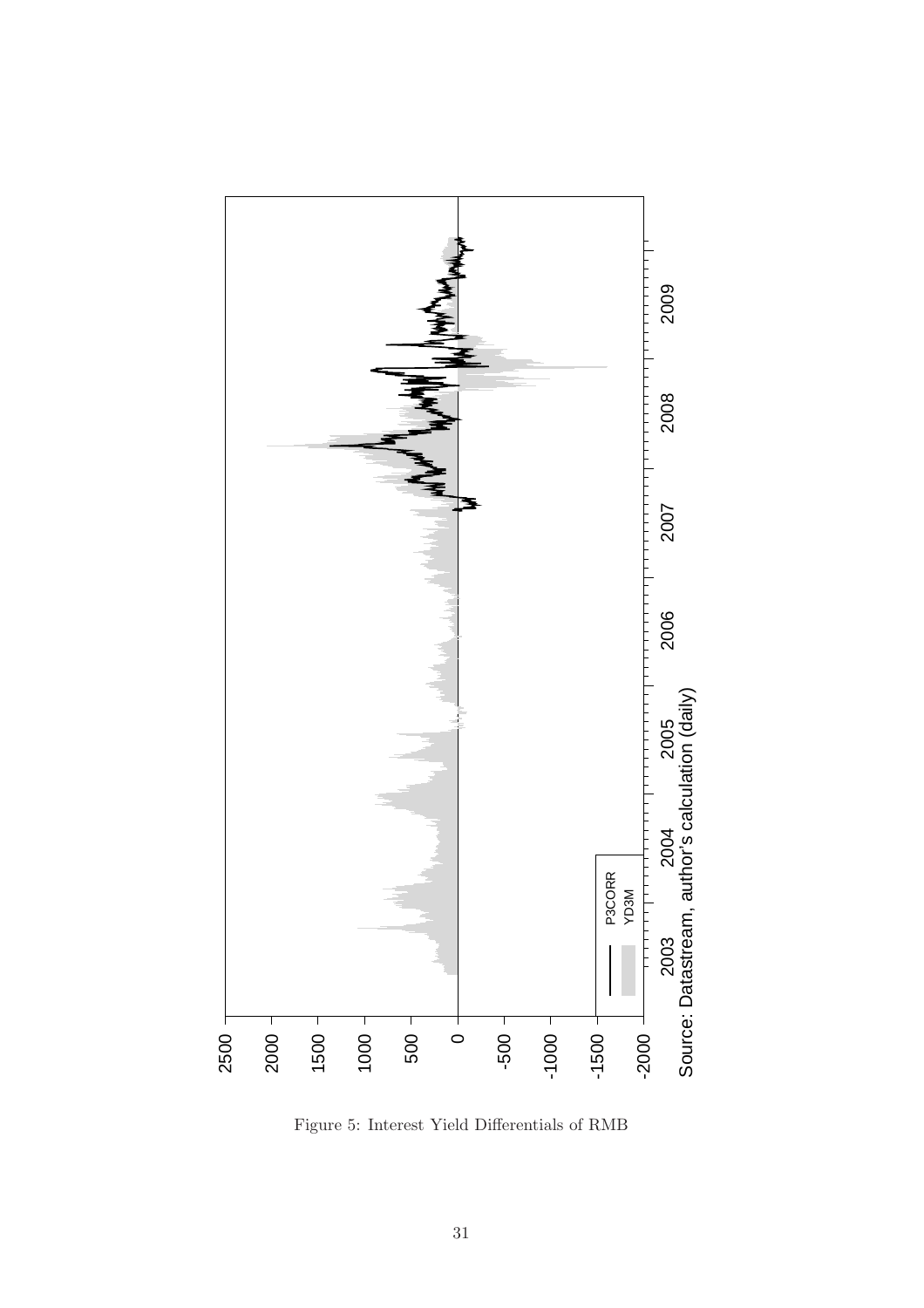

 *Source:* Balance of Payment from State Administration of Foreign exchange (SAFE), author's calculations

<span id="page-32-0"></span>Figure 6: Normal capital flows: short-term and long-term flows 1982 to 2007 (Millions U.S. dollars)



*Source:* Balance of Payment from SAFE, author's estimation

<span id="page-32-1"></span>Figure 7: Composition of capital inflows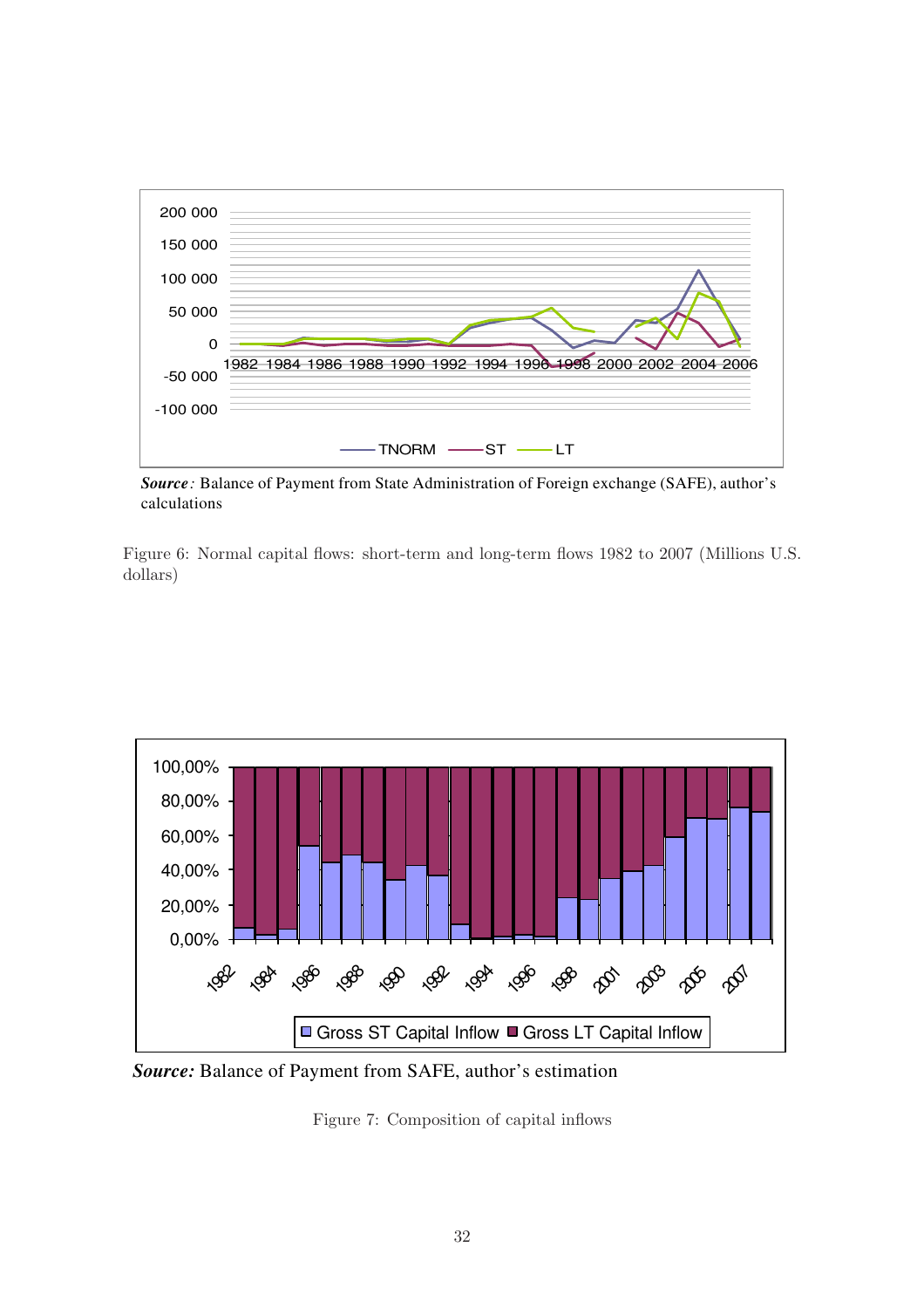

<span id="page-33-0"></span>Figure 8: Errors and Omissions of China from 1982 to 2008 (Million U.S. dollars)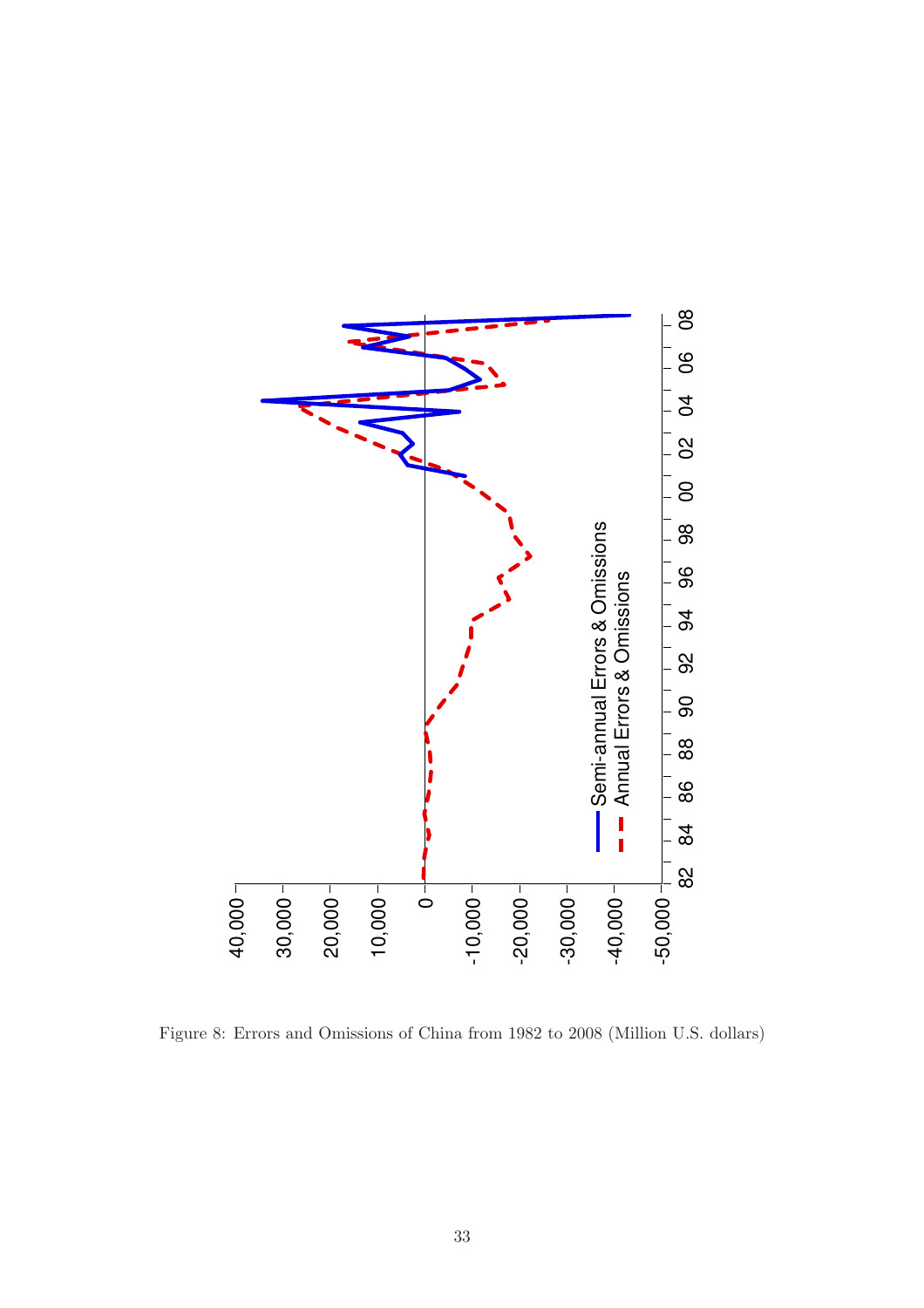| Methods:              | Direct or administrative control <sup><math>a</math></sup> |
|-----------------------|------------------------------------------------------------|
| Direction of control: | Inflows, Outflows                                          |
| Range of Control:     | Generalized restrictions                                   |
| Maturity:             | Short-term                                                 |

Table 1: Styles of capital controls in China

Note: <sup>a</sup> The indirect market-based method has been implemented in the form of dual exchange rate regime until the unification of exchange rate regime in 1994.

| Debtors                               | $\smash{\smash{\cup}}$<br>Creditors            |
|---------------------------------------|------------------------------------------------|
| Ministries under the State Council    | Foreign Governments                            |
| Chinese-funded Financial Institutions | International Financial Institutions           |
| Foreign-funded Financial Institutions | Foreign Banks and Other Financial Institutions |
| Credit of Foreign-funded Enterprises  | <b>Buvers</b>                                  |
| Chinese-funded Enterprises            | Foreign Exporters, Enterprises and Individuals |
| Others                                | Bonds Issued Abroad                            |
| Trade Credits                         | Trade-related Credit                           |
|                                       | Non-resident Deposits                          |
|                                       | International Financial Leasing                |
|                                       | Liabilities to be Paid with Foreign Exchange   |
|                                       | in Compensation Trade                          |
|                                       | Trade Credits                                  |
|                                       | Others                                         |

Table 2: The source of foreign debts of China

Source: SAFE

| Period | Mean    | Std. Dev. | Min.        | Max.     | Obs. |
|--------|---------|-----------|-------------|----------|------|
| Whole  | 249.156 | 351.886   | $-1618.882$ | 2052.697 | 1769 |
| 1st    | 366.790 | 192.988   | 100.289     | 1072.327 | 577  |
| 2nd    | 154.455 | 123.653   | $-108.764$  | 655.957  | 535  |
| 3rd    | 222.961 | 518.072   | $-1618.882$ | 2052.697 | 657  |
| -      | 222.961 | 253.019   | $-340.988$  | 1372.415 | 657  |

<span id="page-34-0"></span>Table 3: Summary statistics of RMB yield differentials (3M)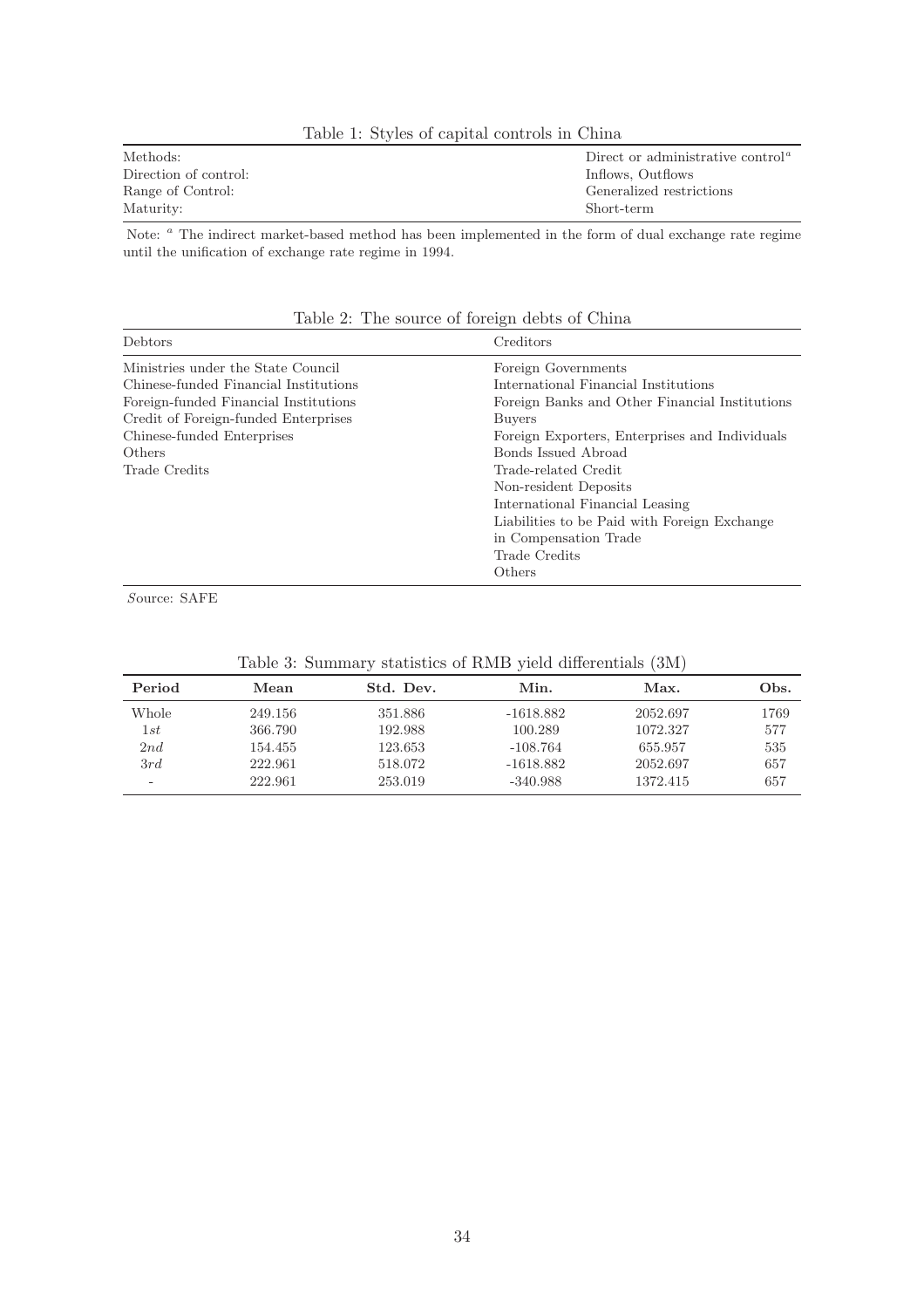| Period |              | $N-P$ ADF model <sup>a</sup> |     | M-TAR Model   |              |
|--------|--------------|------------------------------|-----|---------------|--------------|
|        | MZa          | MZt                          | Lag | Ф             | $_{\rm Lag}$ |
| Whole  | $-14.8024**$ | $-2.7204**$                  | 12  | $4.3266*$     | 12           |
| 1st    | $-5.0047$    | $-1.4061$                    | Ð   | $5.5520**$    |              |
| 2nd    | $-1.0801$    | $-0.7262$                    |     | $4.8262*^{b}$ |              |
| 3rd    | $-3.7493$    | $-1.3353$                    | 12  | 1.3486        | 12           |
| -      | $-12.1675**$ | $-2.4665**$                  | ๑   | $6.7896**$    |              |

|  | Table 4: Stationarity |
|--|-----------------------|
|--|-----------------------|

<sup>a</sup> For Ng-Perron test, only intercept is included in the model.

<sup>b</sup> M-TAR test is run on the demeaned series. Lags are auto-selected by minimizing the AIC criteria. To ensure the estimation run over the same sample for each sub-period, we fix the number of first usable observation as the sum of k-max, the times of first difference of dependent variable and 1.

<sup>c</sup> When we discard the first ten points of this period (because of their abnormal behavior due to the beginning period effect of the new exchange rate regime), the power of the test is increased to 5%.

|         |                  |                        |       |                                                                               | $AR(1)$ with Asymmetric $GARCH(1,1)$ |                                                                                                          |                  |                      | Ljung-Box Q-stat.     |
|---------|------------------|------------------------|-------|-------------------------------------------------------------------------------|--------------------------------------|----------------------------------------------------------------------------------------------------------|------------------|----------------------|-----------------------|
|         | $\mathrm{Cst}$   | $\rho$                 | HL    | k                                                                             | $\alpha_0$                           | $\alpha_1$                                                                                               | $\lambda_1$      | SR.                  | <b>SSR</b>            |
| 1st     | 9.211<br>(0.000) | $-0.033***$<br>(0.002) | 20.66 | $\overline{0}$                                                                | 28.349<br>(0.006)                    | 0.479<br>(0.000)                                                                                         | 0.742<br>(0.000) | 0.34[10]<br>0.87[20] | 0.17[10]<br>0.21[20]  |
| 2nd     | 8.054<br>(0.005) | $-0.049***$<br>(0.001) | 13.80 | 1                                                                             | 347.656<br>(0.006)                   | 0.180<br>(0.006)                                                                                         | 0.689<br>(0.000) | 0.21[10]<br>0.21[20] | 0.19[10]<br>0.28[20]  |
| 3rd     | $\Omega$         | $-0.015**$<br>(0.015)  | 45.86 | 1                                                                             | $-0.865$<br>(0.734)                  | 0.137<br>(0.000)                                                                                         | 0.915<br>(0.000) | 0.57[10]<br>0.89[20] | 0.99[10]<br>0.997[20] |
| $3rd^*$ | 7.305<br>(0.001) | $-0.052***$<br>(0.000) | 12.98 | 1                                                                             | 55.463<br>(0.030)                    | 0.160<br>(0.000)                                                                                         | 0.891<br>(0.000) | 0.47[10]<br>0.61[20] | 0.76[10]<br>0.76[20]  |
|         |                  | Estimated equation:    |       | $\Delta y_t = \rho y_{t-1} + \sum_{j=1}^k \phi_j \Delta y_{t-j} + \epsilon_t$ |                                      |                                                                                                          |                  |                      |                       |
|         |                  |                        |       |                                                                               |                                      | $\sigma_t^2 = \alpha_0 + \sum_{i=1}^p \alpha_i \epsilon_{t-j}^2 + \sum_{i=1}^q \lambda_i \sigma_{t-j}^2$ |                  |                      |                       |

<span id="page-35-0"></span>Table 5: Autoregressive model with asymmetric GARCH effect

Notes: The figures in squared brackets denote the number of correlations for which the Q-statistic is applied to the residuals. SR denotes standardized residual and SSR squared standardized residual. HF is the half-life calculated as  $ln(0.5)/ln(1 + \rho^{out})$ . \* denotes the data used for this period is corrected ones. The coefficient of Asymmetric effect is significant for every sub-sample, but it is not reported here.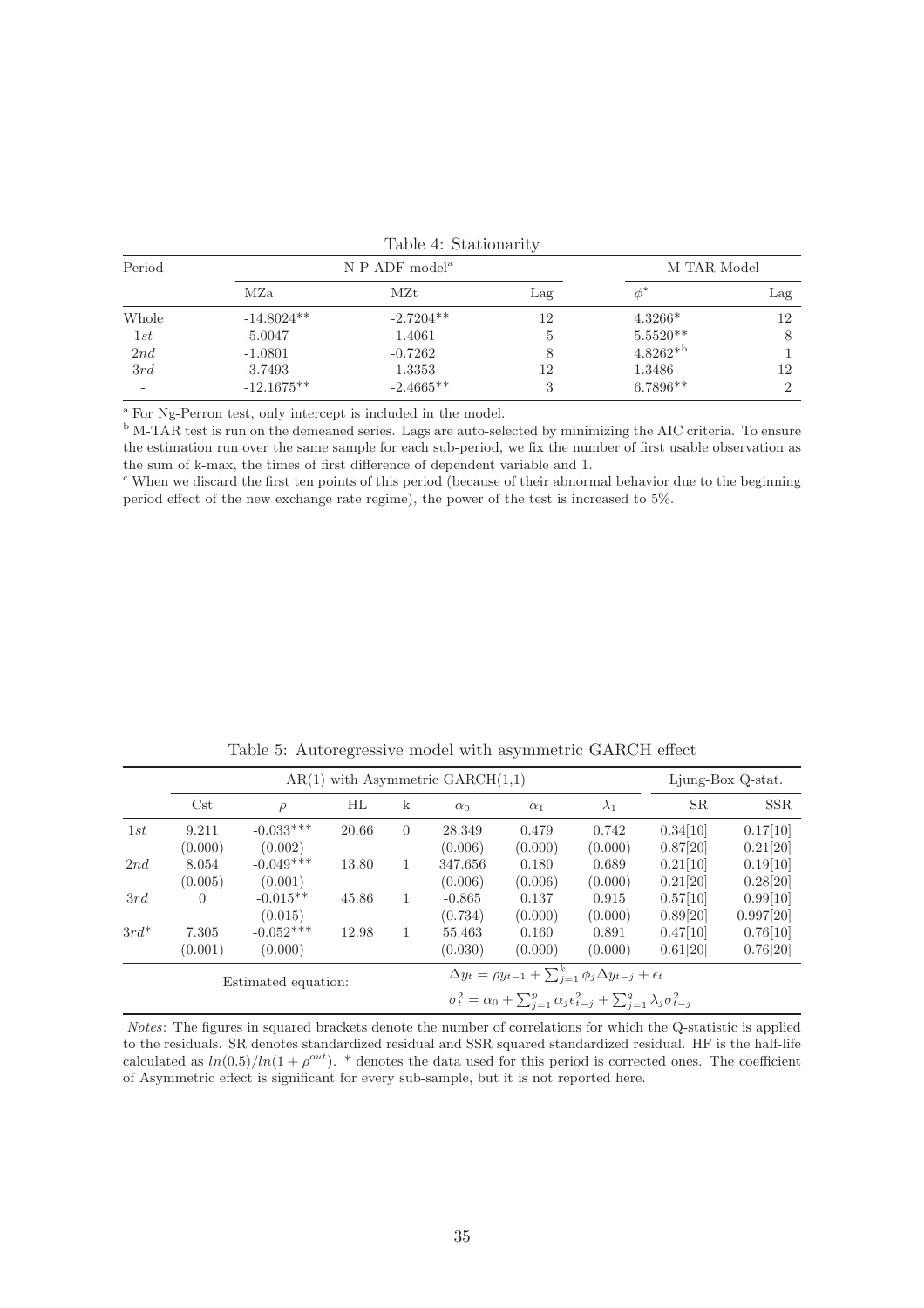|     |          |               |                            |                                                                                                                                                                     |          |                            | <b>BDS</b> |           |          |          |                              |                                                                                                          | Tsay's      | Hansen's  |
|-----|----------|---------------|----------------------------|---------------------------------------------------------------------------------------------------------------------------------------------------------------------|----------|----------------------------|------------|-----------|----------|----------|------------------------------|----------------------------------------------------------------------------------------------------------|-------------|-----------|
|     |          |               | $\delta=0.5\hat{\sigma}_a$ |                                                                                                                                                                     |          | $\delta=1.0\hat{\sigma}_a$ |            |           |          |          | $\delta = 1.5\hat{\sigma}_a$ |                                                                                                          | TAR-F       | $M1$ -qus |
|     |          |               |                            | ۲.                                                                                                                                                                  |          |                            |            |           |          |          |                              | Σ٢                                                                                                       | $d\equiv 1$ | $d=1$     |
| š   | 0.000288 | $-4.35E - 06$ | 7.93E-05                   | $-3.68E - 05$                                                                                                                                                       | 0.001082 | 000346.                    | 0000461    | $.19E-05$ | 0.001636 | 0.001990 | 0.001902                     | 003200.                                                                                                  | 1.12919     | 20.92647  |
|     | 0.7988   | (0.9310)      | 0.8236                     | 0.9846                                                                                                                                                              | (0.6816) | 0.8552                     | 0.8204     | 0.8950    | 0.5648   | (0.6548) | (0.7054)                     | 0.6036                                                                                                   | 0.99618     | 0.294900  |
| 2nd | 1.000878 | 1.000676      | .000188                    | 0.000138                                                                                                                                                            | 0.01336  | .002560                    | 0.02343    | 0.000919  | 0.000930 | 0.002581 | 0.03718                      | 0.004013                                                                                                 | 1.55749     | 19.272866 |
|     | 0.5078)  | 0.5034        | (6.6874)                   | 0.6196)                                                                                                                                                             | (0.6086) | 0.4848                     | 0.4972     | 0.7072    | (0.7030) | 0.5884   | (0.5452)                     | (0.5436)                                                                                                 | 0.14577     | 0.440300  |
| 3rd | 0.001407 | 0.000895      | 0.000483                   | $9.36E - 05$                                                                                                                                                        | 1.004494 | 0.006931                   | 1.006351   | 1.00440   | 1.007351 | 0.014590 | 0.016169                     | 0.15562                                                                                                  | 0.85256     | 16.240510 |
|     | 0.2622)  | 0.3052)       | (0.3188)                   | (0.6304)                                                                                                                                                            | (0.1148) | 0.0654                     | 0.0836     | 0.1456    | 0.0180)  | 0.0060   | (0.0122)                     | 0.0298                                                                                                   | 0.54403     | 0.752400  |
|     | 0000404. | 3.72E-05      | 0.000125                   | 3.38E-06                                                                                                                                                            | 0.001348 | 1.000405                   | 756000.    | .001122   | 1.000963 | 0.001065 | 0.003432                     | 0.002508                                                                                                 | 1.24170     | 8.384965  |
|     | 0.6854)  | 0.8872        | (0.8756)                   | (0.8988)                                                                                                                                                            | (0.5766) | 0.8370)                    | 0.7864     | 0.6038    | 0.6982   | 0.8904)  | (0.6094)                     | 0.7586                                                                                                   | 0.27746     | 0.534900  |
|     |          |               |                            | Notes: BDS tests are applied to the logarithms of squared st                                                                                                        |          |                            |            |           |          |          |                              | tandardized residuals to have correct size, while Tsay's TAR-F test and Hansen's sup-LM test are applice |             |           |
|     |          |               |                            | to the standardized residuals, respectively; 2,3,4,5 are the embedding dimensions for BDS tests; Except for TAR-F test, bootstrapped p-value (with 10000 draws) are |          |                            |            |           |          |          |                              |                                                                                                          |             |           |
|     |          |               |                            | calculated and showed in parenthesis; d denotes the delay parameter                                                                                                 |          |                            |            |           |          |          |                              |                                                                                                          |             |           |

| sts<br>Ĕ       |  |
|----------------|--|
| near<br>م<br>م |  |
| ٢<br>نۍ        |  |
| $[\text{lab}]$ |  |

36

<span id="page-36-0"></span>calculated and showed in parenthesis; d denotes the delay parameter.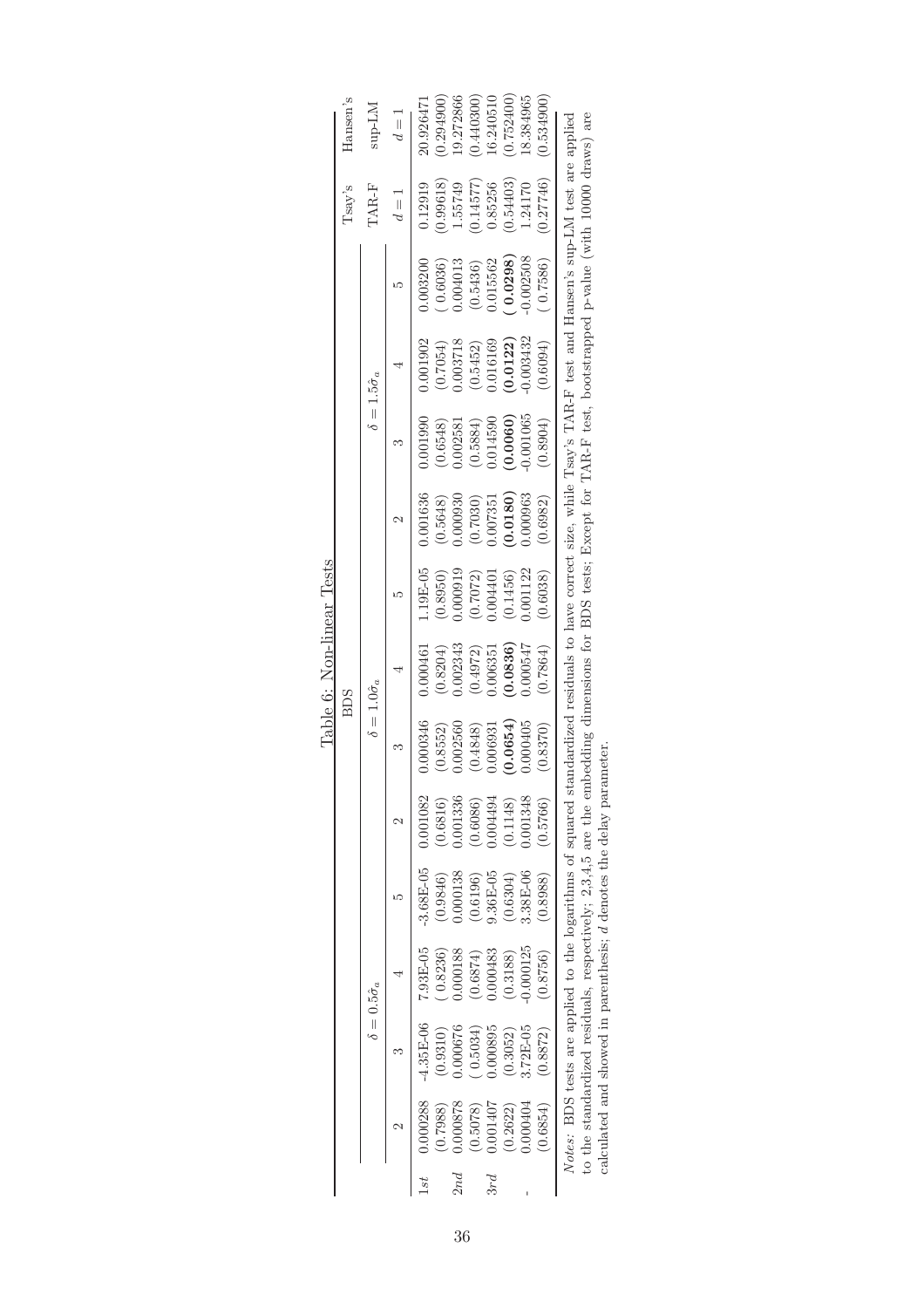|         |           |                                    |                      | Tanis I Trumper Ministration of the Street Control of the Street And I Street And Allie I Street And A<br>$\mathrm{TAR}(2,\mathrm{k},\mathrm{d})$ |             |                                                                                    |   |                                                                                                          | GARCH(1,1) effect |                          |                                                                                                                                                                                                                                                                                                                                                               | Ljung-Box Q-stat. |
|---------|-----------|------------------------------------|----------------------|---------------------------------------------------------------------------------------------------------------------------------------------------|-------------|------------------------------------------------------------------------------------|---|----------------------------------------------------------------------------------------------------------|-------------------|--------------------------|---------------------------------------------------------------------------------------------------------------------------------------------------------------------------------------------------------------------------------------------------------------------------------------------------------------------------------------------------------------|-------------------|
| Period  |           | $c^{up}$                           | $C^{in}$             | $\rho^{out}$                                                                                                                                      | $\rho^{in}$ | HL                                                                                 | Y | $\alpha_0$                                                                                               | $\alpha_1$        | $\prec$                  | $_{\rm SR}$                                                                                                                                                                                                                                                                                                                                                   | SSR               |
| 1st     |           | 199.71                             | $-4.578$             | $-0.019$                                                                                                                                          | 0.069       | 36.13                                                                              | ⊂ | 19.7                                                                                                     | 0.469             | 0.750                    | 0.45[10]                                                                                                                                                                                                                                                                                                                                                      | 0.23[10]          |
|         |           |                                    | (0.671)              | (0.055)                                                                                                                                           | (0.276)     |                                                                                    |   | (0.025)                                                                                                  | (0.000)           | (0.000)                  | 0.91[20]                                                                                                                                                                                                                                                                                                                                                      | 0.25[20]          |
|         | ≃         |                                    |                      | $-0.019$                                                                                                                                          | 0.042       | 36.13                                                                              | ⊂ | 20.1                                                                                                     | 0.468             | 0.751                    | 0.46[10]                                                                                                                                                                                                                                                                                                                                                      | 0.22[10]          |
|         |           |                                    |                      | (0.031)                                                                                                                                           | (0.000)     |                                                                                    |   | (0.029)                                                                                                  | (0.000)           | (0.000)                  | 0.91[20]                                                                                                                                                                                                                                                                                                                                                      | 0.26 20           |
| 2nd     |           | 271.84                             | 7.685                | $-0.204$                                                                                                                                          | $-0.049$    | 3.04                                                                               |   | 340.5                                                                                                    | 0.170             | 0.692                    | 0.2710                                                                                                                                                                                                                                                                                                                                                        | 0.14 10           |
|         |           |                                    | (0.007)              | (0.007)                                                                                                                                           | (0.021)     |                                                                                    |   | (0.010)                                                                                                  | (0.007)           | (0.000)                  | 0.24 20                                                                                                                                                                                                                                                                                                                                                       | 0.28 20           |
|         | $\approx$ |                                    |                      | $-0.212$                                                                                                                                          |             | 2.91                                                                               |   | 314.3                                                                                                    | 0.116             | 0.701                    | 0.1710                                                                                                                                                                                                                                                                                                                                                        | 0.22[10]          |
|         |           |                                    |                      | (0.000)                                                                                                                                           |             |                                                                                    |   | (0.053)                                                                                                  | (0.018)           | (0.000)                  | 0.09 20                                                                                                                                                                                                                                                                                                                                                       | 0.29 20           |
| $3rd^*$ |           | 351.14                             | 6.447                | $-0.138$                                                                                                                                          | $-0.044$    | 4.67                                                                               |   | 74.9                                                                                                     | 0.191             | 0.864                    | 0.43[10]                                                                                                                                                                                                                                                                                                                                                      | 0.74[10]          |
|         |           |                                    | (0.019)              | (0.000)                                                                                                                                           | (0.010)     |                                                                                    |   | (0.028)                                                                                                  | (0.000)           | (0.000)                  | 0.58[20]                                                                                                                                                                                                                                                                                                                                                      | 0.79 20           |
|         | $\approx$ |                                    |                      | $-0.140$                                                                                                                                          |             | 4.60                                                                               |   | <b>75.1</b>                                                                                              | 0.194             | 0.851                    | 0.60 10                                                                                                                                                                                                                                                                                                                                                       | 0.81[10]          |
|         |           |                                    |                      | (0.000)                                                                                                                                           |             |                                                                                    |   | (0.033)                                                                                                  | (0.000)           | (0.000)                  | 0.64 20]                                                                                                                                                                                                                                                                                                                                                      | 0.87 20           |
|         |           |                                    |                      |                                                                                                                                                   |             |                                                                                    |   | $\Delta y_t = \rho^{out}(y_{t-1} - c^{up}) + \sum_{j=1}^k \Delta y_{t-j} + \epsilon_t$                   |                   | if $y_{t-d} > c^{up}$    |                                                                                                                                                                                                                                                                                                                                                               |                   |
|         |           |                                    | Estimated Equations: |                                                                                                                                                   |             | $\Delta y_t = \rho^{in} y_{t-1} + \sum_{j=1}^k \phi_j \Delta y_{t-j} + \epsilon_t$ |   |                                                                                                          |                   | if $y_{t-d} \leq c^{up}$ |                                                                                                                                                                                                                                                                                                                                                               |                   |
|         |           |                                    |                      |                                                                                                                                                   |             |                                                                                    |   | $\sigma_t^2 = \alpha_0 + \sum_{j=1}^p \alpha_j \epsilon_{t-j}^2 + \sum_{j=1}^q \lambda_j \sigma_{t-j}^2$ |                   | $p = 1, q = 1, d = 1$    |                                                                                                                                                                                                                                                                                                                                                               |                   |
|         |           | for this period is corrected ones. |                      |                                                                                                                                                   |             |                                                                                    |   |                                                                                                          |                   |                          | Notes: Figures in parentheses denote marginal significance levels of the estimated parameters. The figures in squared brackets denote the number of correlations for which<br>the Q-statistic is applied to the residuals. U(R) denotes unrestricted (restricted) model. SR and SSR are as defined above. HL denotes the half-life, $*$ denotes the data used |                   |

<span id="page-37-0"></span>Table 7: Anomented Threshold autoregressive model with GARCH effect Table 7: Augmented Threshold autoregressive model with GARCH effect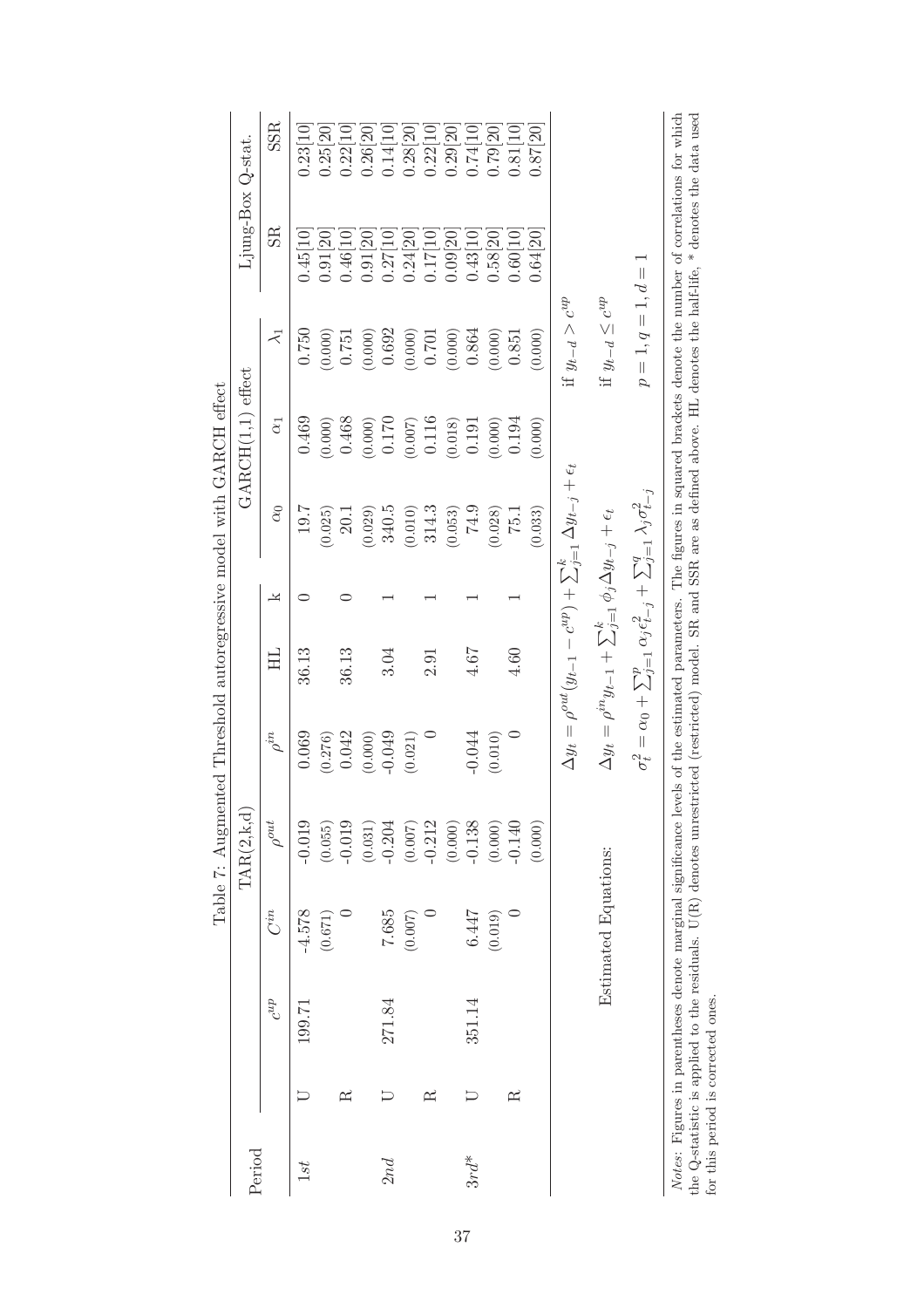| Variable | Mean       | Std. Dev. | Min.        | Max.     |
|----------|------------|-----------|-------------|----------|
| hkd      | 6.405      | 12.794    | $-65.785$   | 78.817   |
| twd      | 266.883    | 240.915   | $-290.743$  | 1136.227 |
| krw      | 268.177    | 182.717   | 60.435      | 1116.773 |
| php      | $-81.870$  | 148.875   | $-361.663$  | 353.558  |
| idr      | 237.304    | 173.773   | $-42.071$   | 965.985  |
| inr      | $-103.595$ | 190.196   | $-1477.311$ | 225.5    |
| cnv      | 222.961    | 518.072   | $-1618.882$ | 2052.697 |
|          | Obs.       |           | 657         |          |

<span id="page-38-0"></span>Table 8: Summary statistics of yield differentials during the period of crisis (Asian NDF markets)

<span id="page-38-1"></span>Table 9: Sample mean and period sums of net capital flows (Millions of U.S. dollars)

| Periods   |                       | Mean                    |                       |        | Total     |         |
|-----------|-----------------------|-------------------------|-----------------------|--------|-----------|---------|
|           | TNORM                 | <b>ST</b>               | LТ                    | TNORM  | <b>ST</b> | LT      |
| 1982-2007 | 22504<br>$(-27849.4)$ | $-3337$<br>$(-21080.1)$ | 25706<br>$(-32777.5)$ | 562607 | $-83413$  | 642645  |
| 1982-1989 | 3860<br>$(-3751.9)$   | $-309$<br>$(-1356.6)$   | 4169<br>$(-3478.2)$   | 30883  | $-2470$   | 33353   |
| 1990-1999 | 16576<br>$(-16820.0)$ | $-9110$<br>$(-12979)$   | 25687<br>$(-17391)$   | 165763 | $-91105$  | 256?867 |
| 2001-2007 | 52280<br>$(-33244.0)$ | 1452<br>$(-37790.4)$    | 50346<br>$(-50028.7)$ | 365962 | 10162     | 352425  |

Notes: Figures in parentheses are standard deviations; Positive (negative) values denote capital inflows (outflows); TNORM, ST, and LT denote the total normal capital flows, the short-term capital flows, and the long-term capital flows, respectively.

Source: Balance of Payment from SAFE, author's estimation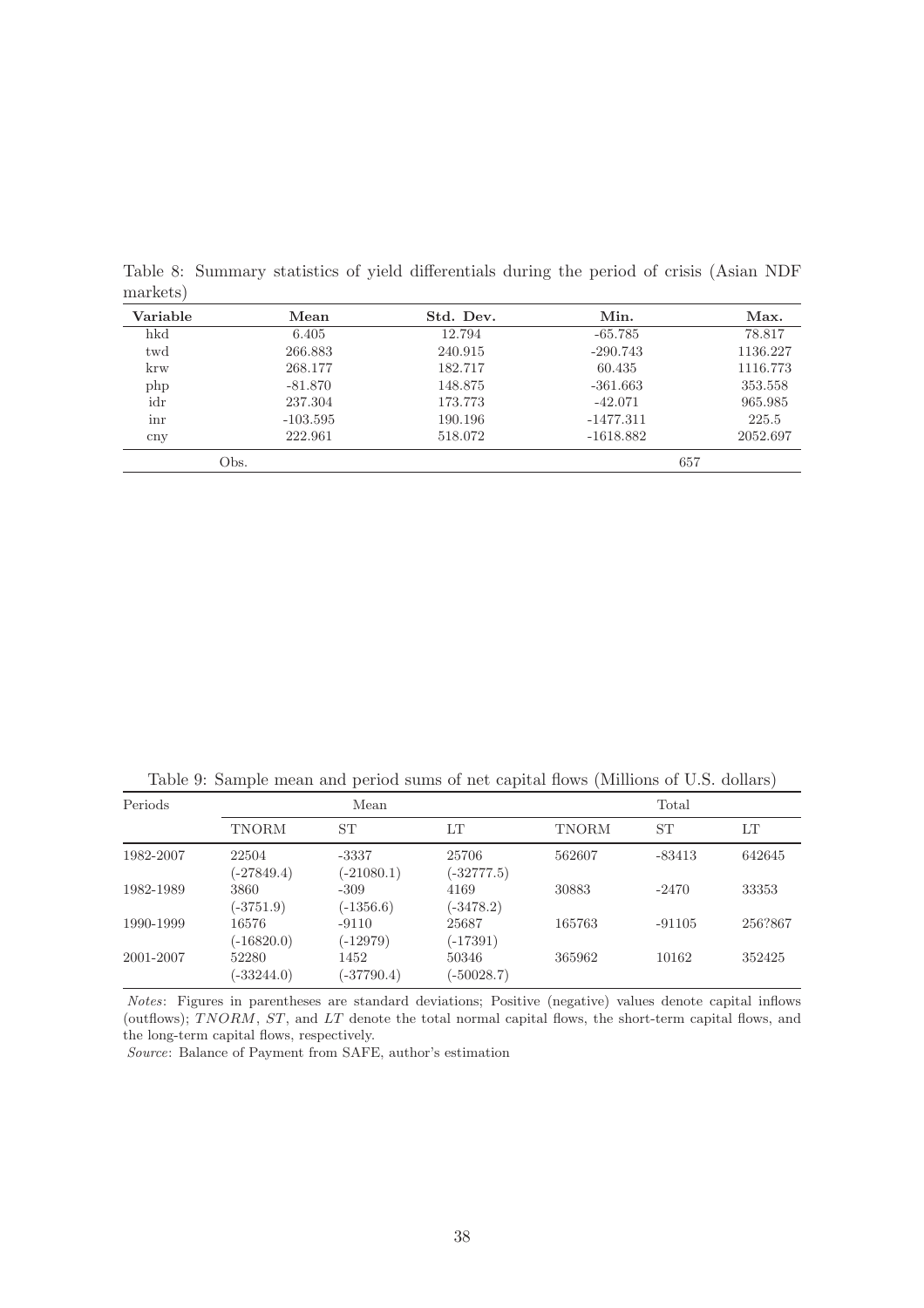<span id="page-39-0"></span>

| Year              | Short-<br>term | $%$ of     | Long-<br>term | $%$ of    | Total                      | Short-term<br>average              | $Long-term$<br>average             |
|-------------------|----------------|------------|---------------|-----------|----------------------------|------------------------------------|------------------------------------|
|                   | flows          | total      | flows         | total     |                            | (Vol. & $%$ )                      | (Vol. & $\%$ )                     |
| 1982              | 244            | 6.86%      | 3312          | $93.14\%$ | 3556                       |                                    |                                    |
| 1983              | 59             | 2.14\%     | 2702          | 97.86%    | 2761                       |                                    |                                    |
| 1984              | 223            | 5.13%      | 4128          | 94.87%    | 4351                       | 5767.0                             | 8006.9                             |
| 1985              | 11346          | 54.35%     | 9 5 3 1       | 45.65%    | 20 877                     | $(-4823.9)$                        | $(-3940.9)$                        |
| 1986              | 9343           | 45.05%     | 11 394        | 54.95%    | 20 737                     | 30.27%                             | 69.73%                             |
| 1987              | 9426           | 49.18%     | 9 740         | 50.82%    | 19 166                     |                                    |                                    |
| 1988              | 9148           | 45.15%     | 11 114        | 54.85%    | 20 262                     |                                    |                                    |
| 1989              | 6347           | 34.34%     | 12 134        | 65.66%    | 18 481                     |                                    |                                    |
| 1990              | 8766           | 43.02%     | 11 611        | $56.98\%$ | 20377                      |                                    |                                    |
| 1991              | 7465           | 36.73%     | 12 858        | 63.27%    | 20 323                     |                                    |                                    |
| 1992              | 2581           | 8.54%      | 27 642        | 91.46%    | 30 223                     |                                    |                                    |
| 1993              | $475\,$        | 0.93%      | 50 353        | 99.07%    | 50 828                     | 9732.4                             | 49862.7                            |
| 1994              | 1004           | 1.62%      | 60 789        | 98.38%    | 61 793                     | $(-11133.6)$                       | $(-23597.3)$                       |
| 1995              | 1644           | 2.43%      | 66 068        | 97.57%    | 67 712                     | 17.62%                             | 82.38%                             |
| 1996              | 1256           | 1.77%      | 69 721        | 98.23%    | 70 977                     |                                    |                                    |
| 1997              | 21712          | 23.35%     | 70925         | 58.93%    | 92637                      |                                    |                                    |
| 1998              | 20182          | 22.58%     | 69145         | 53.21%    | 89327                      |                                    |                                    |
| 1999              | 32239          | 35.14%     | 59515         | 46.67%    | 91754                      |                                    |                                    |
| 2001              | 39150          | 39.33%     | 60381         | 60.67%    | 99531                      |                                    |                                    |
| 2002              | 54537          | 42.50%     | 73784         | 57.50%    | 128321                     |                                    |                                    |
| 2003              | 130434         | 59.39%     | 89196         | 40.61%    | 219631                     | 276044.3                           | 120163.4                           |
| 2004              | 240584         | 70.07%     | 102766        | 29.93%    | 343350                     | $(-238407.6)$                      | $(-60208.7)$                       |
| 2005              | 288939         | 69.66%     | 125862        | 30.34%    | 414801                     | 61.68%                             | 38.32%                             |
| 2006              | 497356         | 76.61%     | 151818        | 23.39%    | 649174                     |                                    |                                    |
| 2007              | 681309         | 74.16%     | 237337        | 25.84%    | 918646                     |                                    |                                    |
| Total<br>$/$ mean |                | 2075769.61 |               | 1403826.3 | 3479595.9<br>$(-222707.2)$ | 83030.8<br>$(-171339.3)$<br>34.01% | 120163.4<br>$(-55712.1)$<br>65.99% |

Table 10: Gross cross-border capital inflows of China (Millions of U.S. dollars)

Notes: Short-term flows remain less than one year in the destination country; figures in parentheses are standard deviations.

Source: Balance of Payment (various issues) published by State Administration of Foreign exchange (SAFE), author's calculations.

|                  |            | rable 11. I Hiltipal Components |            |            |
|------------------|------------|---------------------------------|------------|------------|
| Component        | Eigenvalue | Difference                      | Proportion | Cumulative |
| Compl            | 2.80195    | 1.72728                         | 0.4670     | 0.4670     |
| Comp2            | 1.07467    | .158328                         | 0.1791     | 0.6461     |
| Comp3            | .916341    | .330624                         | 0.1527     | 0.7988     |
| Comp4            | .585717    | .138626                         | 0.0976     | 0.8964     |
| Comp5            | .447092    | .272863                         | 0.0745     | 0.9710     |
| Comp6            | .174228    |                                 | 0.0290     | 1.0000     |
| Variable         | Comp1      | Comp2                           |            |            |
| $twd_3$          | 0.3013     | 0.3360                          |            |            |
| $krw_3$          | $-0.4444$  | 0.3466                          |            |            |
| $php_3$          | $-0.4496$  | $-0.0855$                       |            |            |
| $idr_3$          | $-0.2125$  | 0.8038                          |            |            |
| $inr_3$          | 0.4389     | 0.0225                          |            |            |
| $\mathrm{cny}.3$ | 0.5213     | 0.3362                          |            |            |
|                  |            |                                 |            |            |

Table 11: Principal Components